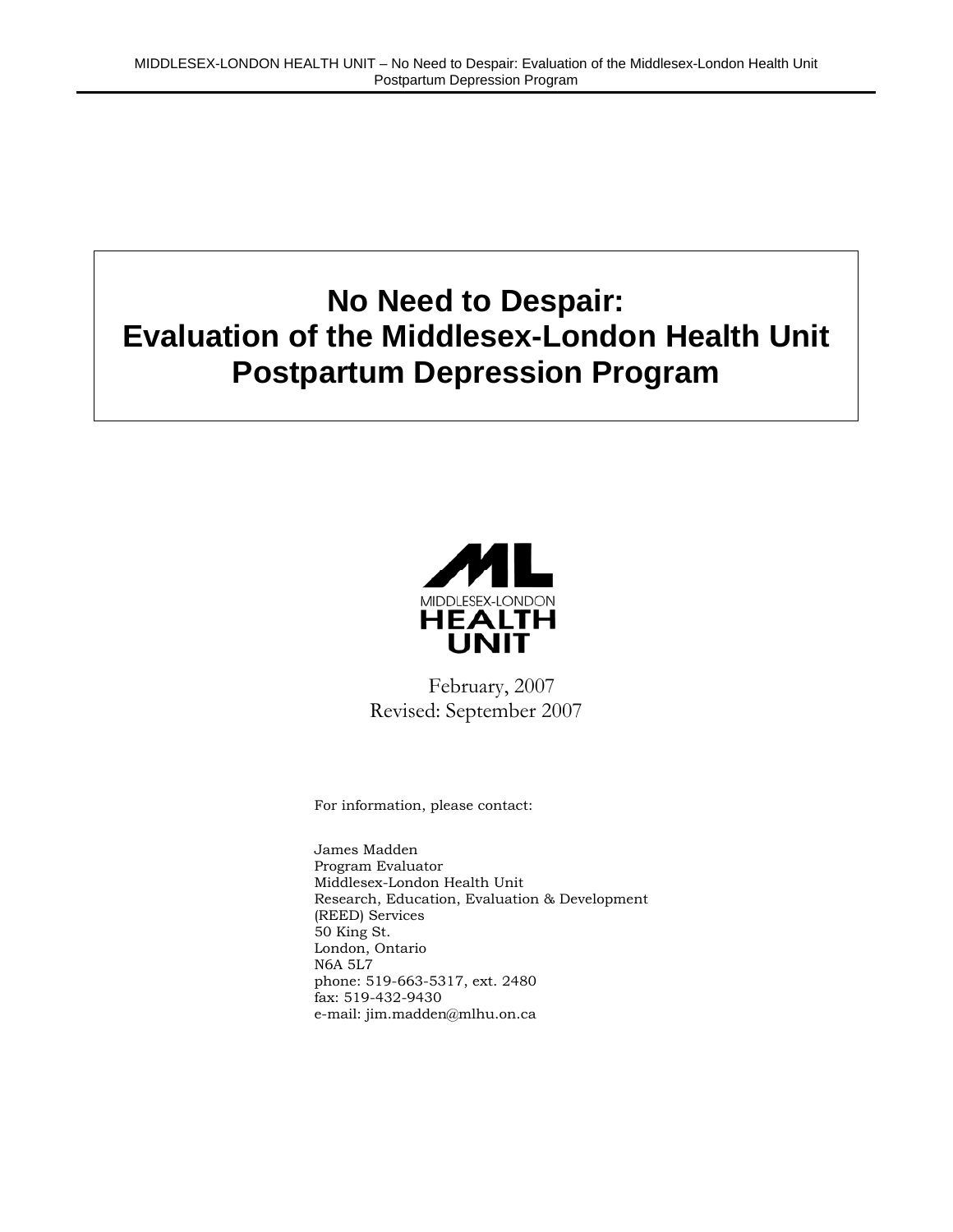© Copyright 2007 Middlesex-London Health Unit 50 King Street London, Ontario N6A 5L7

Cite reference as: Middlesex-London Health Unit (2007). No Need to Despair: Evaluation of the Middlesex-London Health Unit Postpartum Depression Program. London, Ontario: Author.

Authors:

James Madden, Program Evaluator, Research, Education, Evaluation & Development (REED) Services

All rights reserved.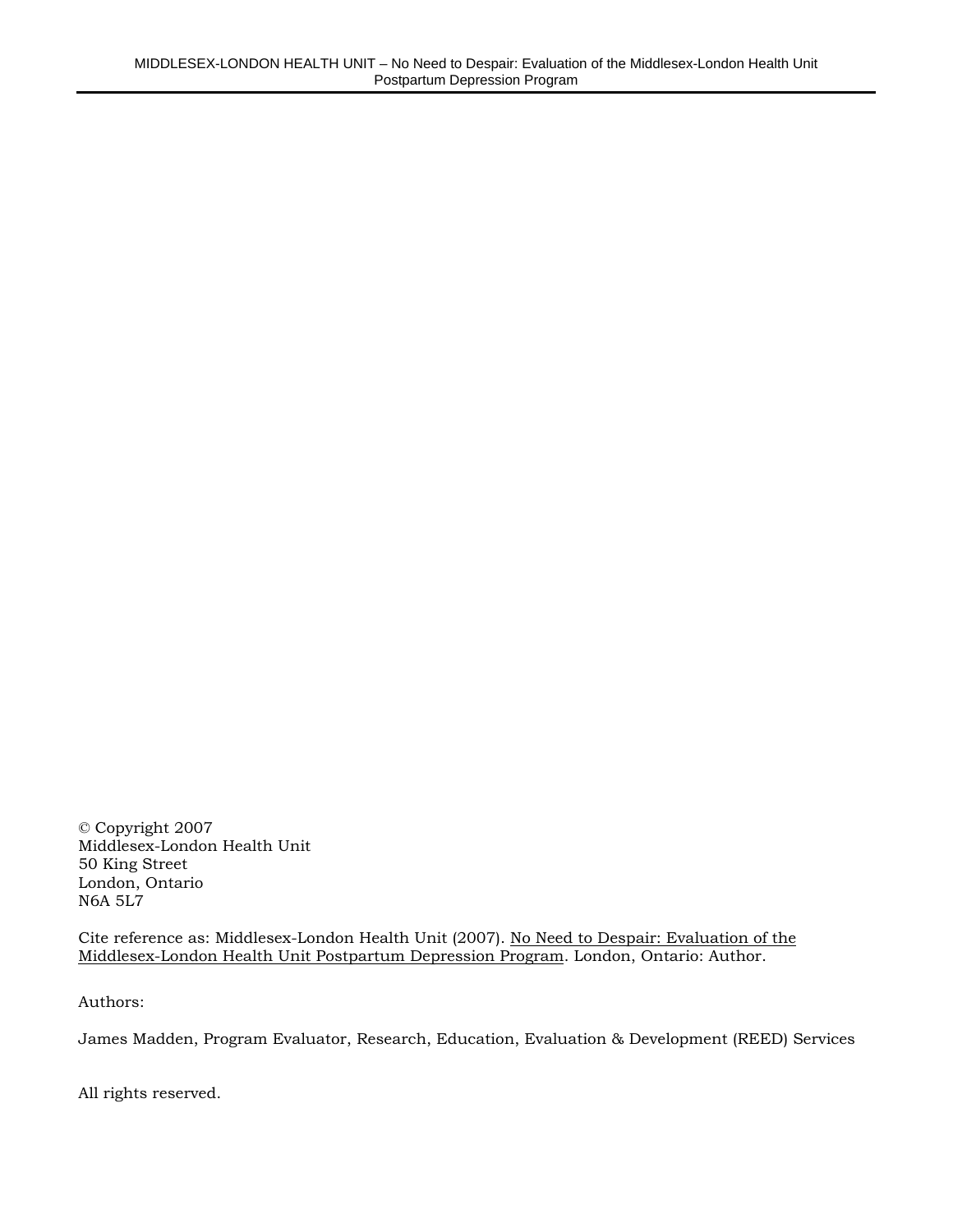# **Table of Contents**

| No Standard Practice: Nursing Judgement versus Formal Screening and Assessment20              |  |
|-----------------------------------------------------------------------------------------------|--|
|                                                                                               |  |
| Assessment Skills Good; Need More Resources for Intervention and Treatment21                  |  |
|                                                                                               |  |
|                                                                                               |  |
|                                                                                               |  |
|                                                                                               |  |
|                                                                                               |  |
|                                                                                               |  |
| Direct and Indirect Training, Distribution of Tools and Resources26                           |  |
|                                                                                               |  |
|                                                                                               |  |
|                                                                                               |  |
| Figure 1.1: Timeframe for Collection of "Triage" Tracking and Focus Group Data22              |  |
|                                                                                               |  |
| Table 1.1: Reach of Training Activities to Professionals Providing Health-related Services to |  |
| Table 1.2: MLHU Teams That Have Regular Contact with Perinatal Population17                   |  |
| Table 1.3.1: Nurse's Assessment of Client's PPD Risk Status at 48-Hour Call 24                |  |
|                                                                                               |  |
| Table 1.4.1: Nurse's Assessment of Client's PPD Risk Status at Home Visit 24                  |  |
|                                                                                               |  |
|                                                                                               |  |
|                                                                                               |  |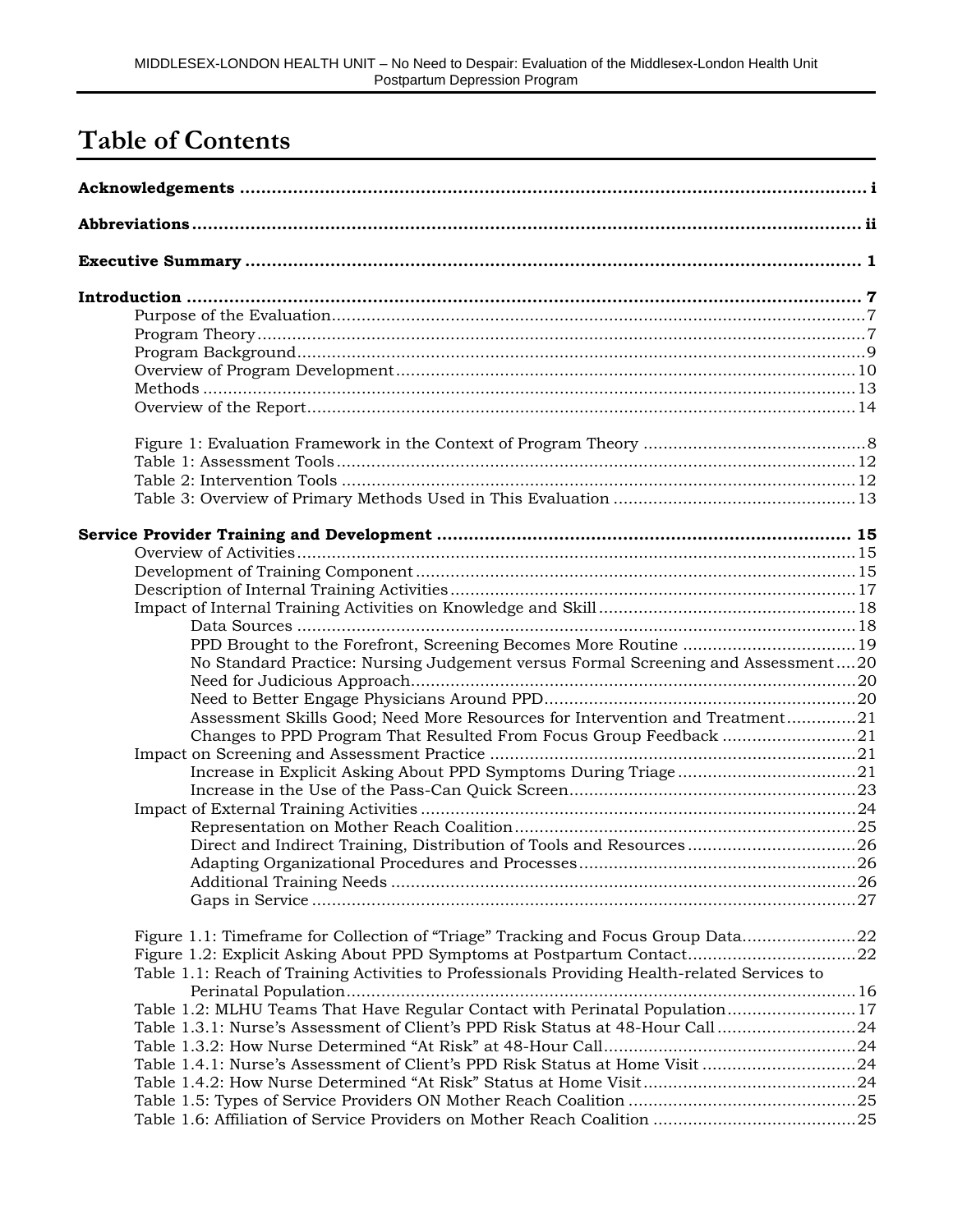| Impact of the Mass Media Campaign on General Awareness of PPD 30                       |  |
|----------------------------------------------------------------------------------------|--|
| Impact of Mass Media Campaign on Knowledge of Risk Factors and Signs and               |  |
|                                                                                        |  |
| Impact of Second Round of TV and Radio PPD Public Service Announcements32              |  |
|                                                                                        |  |
|                                                                                        |  |
| Impact on Basic Knowledge and Awareness of PPD Risk Factors, Signs & Symptoms33        |  |
| Impact on Awareness of Educational and Supportive Resources to Help with PPD 35        |  |
|                                                                                        |  |
| Awareness/Knowledge About PPD in General Population (RRFSS Data) 39                    |  |
|                                                                                        |  |
|                                                                                        |  |
| Awareness of the Baby Blues and Knowledge of When to Seek Help  40                     |  |
|                                                                                        |  |
|                                                                                        |  |
| Figure 2.3: Previous Knowledge about PPD - Prenatal Health Fair Attendees 30           |  |
|                                                                                        |  |
|                                                                                        |  |
|                                                                                        |  |
|                                                                                        |  |
|                                                                                        |  |
|                                                                                        |  |
|                                                                                        |  |
|                                                                                        |  |
|                                                                                        |  |
| Figure 2.13: Comparison of Individuals' Responses to "When to Seek Help" on Pre and    |  |
|                                                                                        |  |
|                                                                                        |  |
|                                                                                        |  |
| Figure 2:16: Knew to Seek Help if Symptoms Continue 2 Weeks After Birth  41            |  |
|                                                                                        |  |
|                                                                                        |  |
| Table 2.3: Awareness of PPD Resources Before and After Prenatal Classes  36            |  |
|                                                                                        |  |
| Table 2.5: Extent and Content of Teaching About PPD at 48-Hour Call and Home Visits 38 |  |

|--|

#### **Appendices**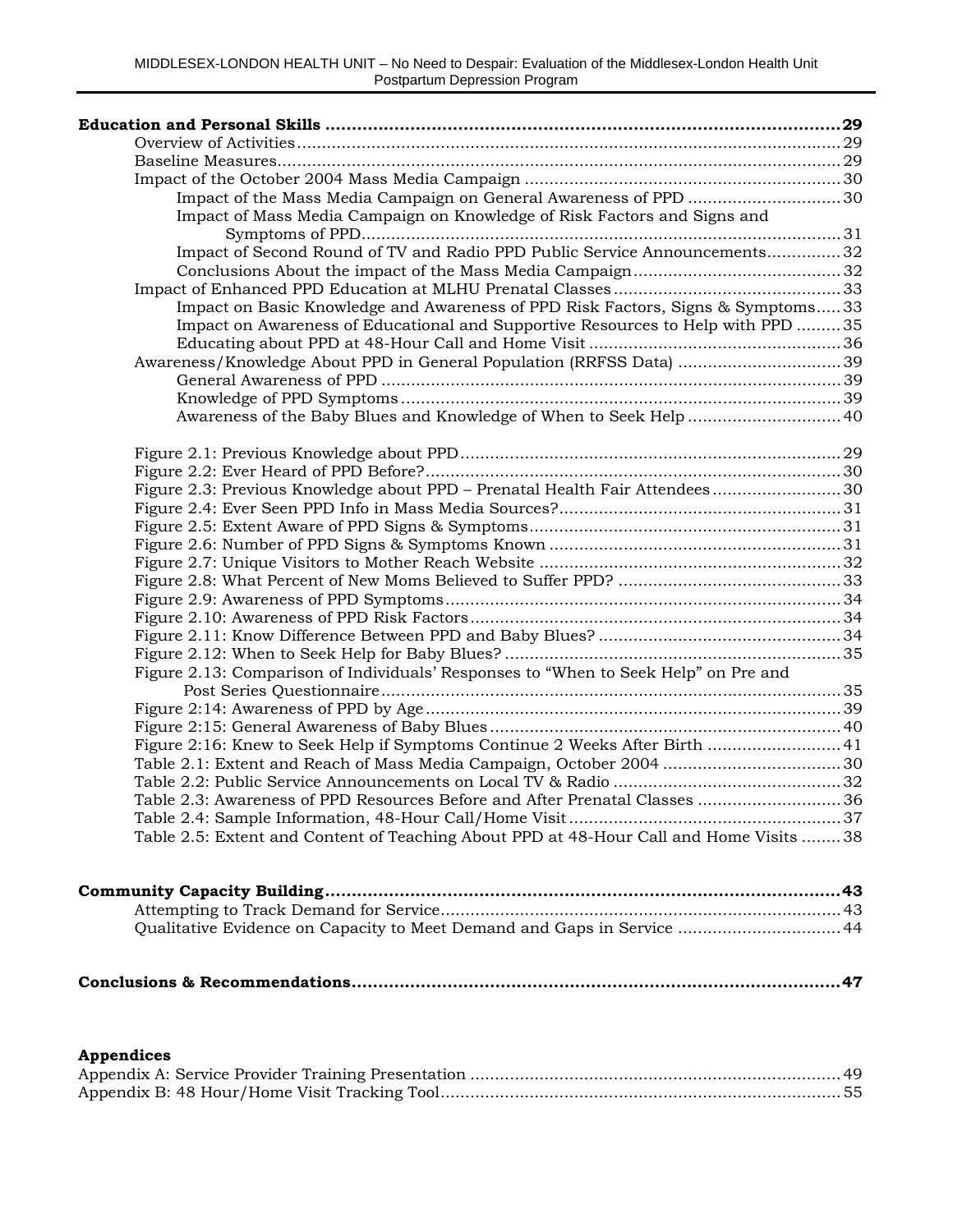## **Acknowledgements**

#### **Program Administration**

| Diane Bewick  | Director, MLHU Family Health Services |
|---------------|---------------------------------------|
| Bonnie Wooten | Program Manager                       |
| Pam Dietrich  | Former Program Manager                |

#### **Project Leads**

| Joanne Simpson | Public Health Nurse |
|----------------|---------------------|
| Heather Lokko  | Public Health Nurse |

#### **Former Project Leads**

| Yolanda Camiletti | Public Health Nurse, Community Health Nurse Specialist |
|-------------------|--------------------------------------------------------|
| Mitzi Pohanka     | Public Health Nurse                                    |
| Sonya Moore       | Public Health Nurse                                    |

#### **Middlesex-London Health Unit Internal PPD Working Group**

| Public Health Nurse |
|---------------------|
| Public Health Nurse |
| Public Health Nurse |
| Public Health Nurse |
| Public Health Nurse |
| Public Health Nurse |
| Public Health Nurse |
| Public Health Nurse |
| Public Health Nurse |
|                     |

#### **Members of the Young Families and Infant and Family Development Teams**

Team members participated in the development of tools and resources, participated in focus groups, and more importantly support postpartum women and their families in their everyday work.

#### **Members of the Mother Reach Coalition**

Coalition members participated in the development of tools and resources, service provider training and focus groups, and like those mentioned above, provide service postpartum women and their families in their everyday work. (Organizations affiliated with Mother Reach are listed on p. 25.)

#### **Research, Education, Evaluation and Development (REED) Services**

| Bernie Lueske   | Data Analyst                      |
|-----------------|-----------------------------------|
| Melissa McCann  | Health Unit Program Evaluator     |
| Ruth Sanderson  | Former Health Unit Epidemiologist |
| Pat Sealy, PhD. | Nurse Researcher/Educator, PHRED  |

#### **Administrative Support**

| Administrative Assistant |
|--------------------------|
| Administrative Assistant |
| Administrative Assistant |
| Administrative Assistant |
|                          |

#### **Formatting and Proofreading Final Report**

Nancy Forbes Administrative Assistant to the Director, REED Services

#### **Media Resources**

Special acknowledgement to *Surge Communications* of London, Ontario for developing resources for the mass media campaign, including posters, brochures, and a web site on a *pro bono* basis.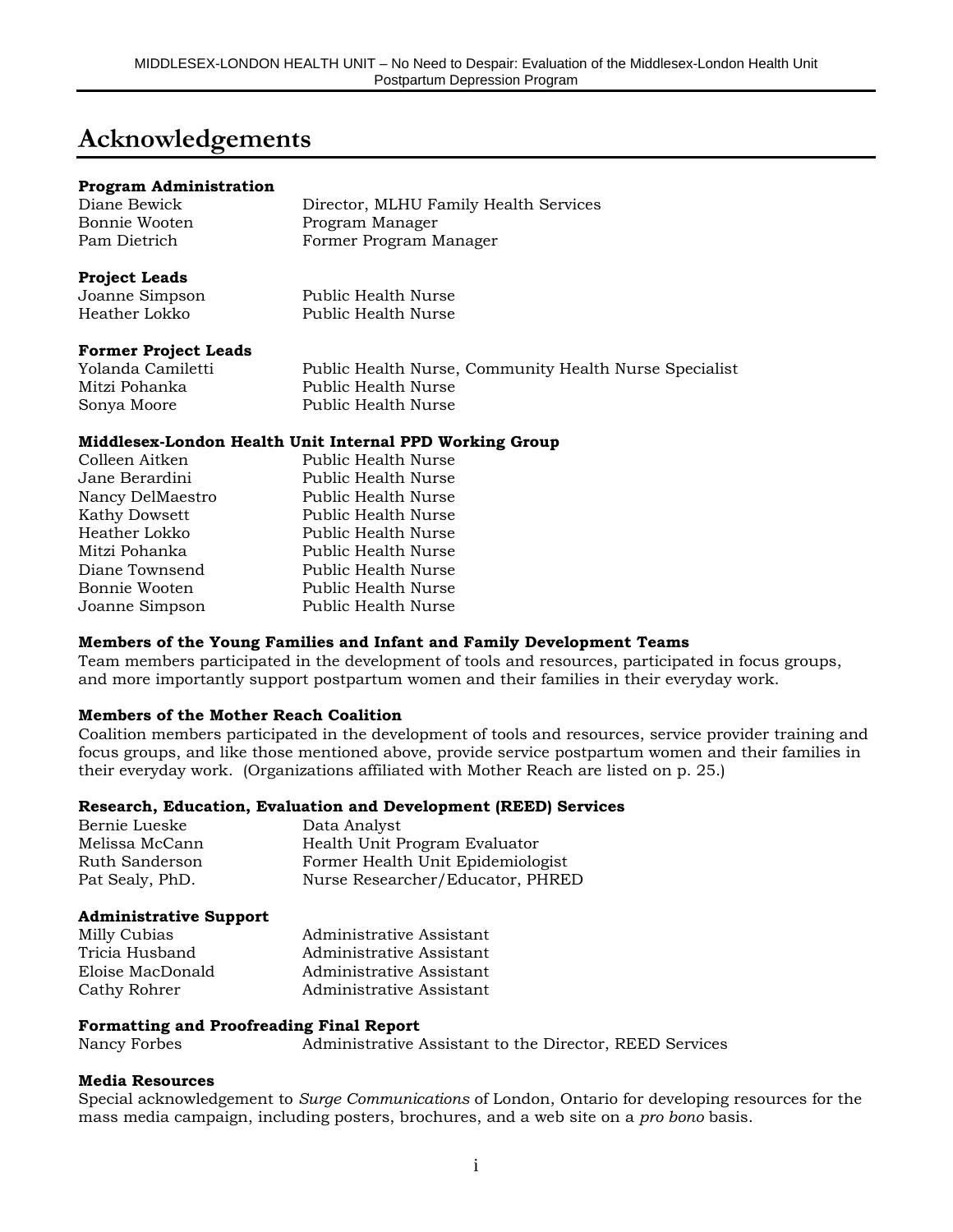# **Abbreviations Used in this Report**

| CAS          | Children's Aid Society                               |
|--------------|------------------------------------------------------|
| <b>ECD</b>   | Early Childhood Development                          |
| <b>HBHC</b>  | Healthy Babies Healthy Children                      |
| <b>ISCIS</b> | Information Services for Children Information System |
| <b>IFDT</b>  | Infant and Family Development Team                   |
| MLHU         | Middlesex-London Health Unit                         |
| <b>OEYC</b>  | Ontario Early Years Centre                           |
| <b>PHN</b>   | Public Health Nurse                                  |
| <b>PPD</b>   | Postpartum Depression                                |
| <b>RNAO</b>  | Registered Nurses Association of Ontario             |
| <b>RRFSS</b> | Rapid Risk Factor Surveillance System                |
| YFT          | Young Families Team                                  |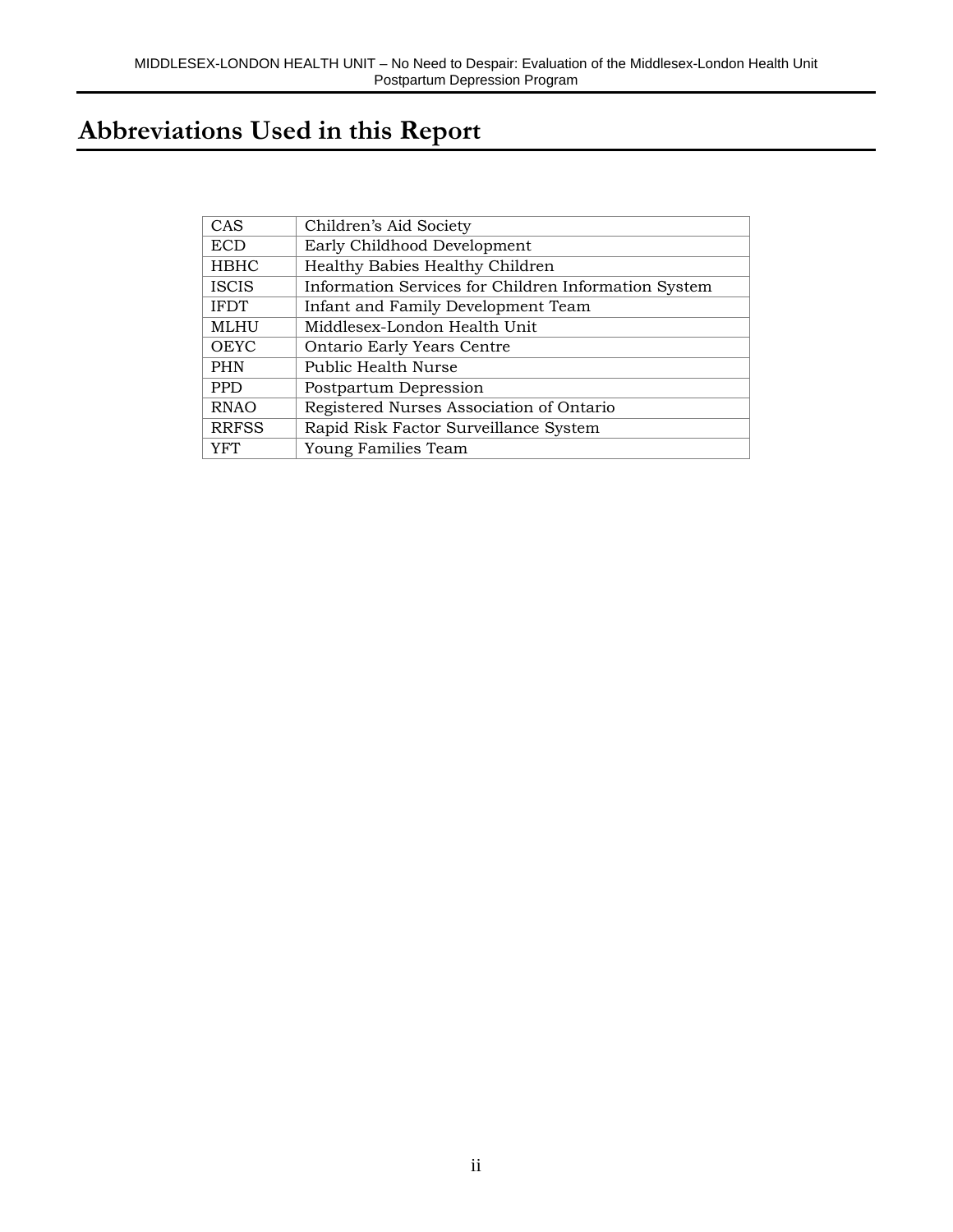## **Executive Summary**

#### **Introduction**

This document is a summative evaluation of the Middlesex-London Health Unit (MLHU) Postpartum Depression Program. The program was conducted from April 2002 through December 2006. Key findings are presented below in terms of three program components: *service provider training and development*, *education and skill building*, and *community capacity building*.

#### **Service Provider Training and Development**

*Evaluation Question: What was the impact of training and development on service providers' knowledge, skill and practice with respect to PPD screening, assessment, early intervention, treatment and community resources available?*

Program activities included: identification, review and development of tools and resources for screening, assessment and intervention; development and distribution of resource kits for professionals; development and delivery of training sessions to Public Health Nurses (PHNs) and other service providers in the community; and development of standard protocols for assessment and decision-making around intervention.

Between 2003 and 2006, a total of 46 documented training sessions were held; 17 were for MLHU staff, 29 were for outside service providers. There were 1003 attendees at these sessions.

#### Internal (MLHU) Training

 $\overline{a}$ 

• Increase in explicit screening. Training sessions and provision of new tools and resources brought PPD to the forefront of the awareness of "triage nurses"1, and made explicit screening for PPD a more routine

practice. Between May 2004 and June 2005, the percentage of contacts during which PHNs explicitly asked women at the 48-hour call if they were experiencing symptoms of PPD increased from 73% to 90%. The increase during home visits was from 84% to 94%. Triage nurses became more likely to use the recommended screening questions to assess a woman's risk status, although the questions were still asked in only about 20% of documented postpartum contacts.

- No standard practice. There was no standard approach taken by PHNs with screening and more formal assessment. PHN practice tended to vary by years of nursing experience and type of visit (onetime or ongoing). More experienced nurses tended to rely on intuitive nursing judgement more than a screening or assessment tool. Those PHNs conducting one-time visits tended not to formally screen, but rather to inform women about what to do if PPD symptoms should arise.
- Recognition of need for judicious approach due to stigmatization. Similar to dealing with issues of woman abuse, there was wide recognition of a need to be sensitive and judicious in approaching any mental healthrelated issue with women at risk for PPD. PHNs felt that depression is stigmatized and that women may fear being labeled and/or "losing their child" to the Children's Aid Society. PHNs felt that in some cultures depression is especially stigmatized, which may result in women masking symptoms.
- Need to better engage family physicians around PPD. PHNs found the response of some family physicians to women's concerns around PPD ranged from non-receptive to dismissive. Some physicians responded well to data derived from the Beck and/or Edinburgh PPD assessment tools.
- Assessment skills improved; need more resources for intervention and treatment. PHNs identified a shortage of intervention and treatment resources in the community. Some PHNs wanted additional training to provide appropriate counselling as well as permission to follow and support women for longer periods of time. Feedback given by

<sup>&</sup>lt;sup>1</sup> Those PHNs who conduct routine postpartum contact through the 48-Hour Call and Home Visit, as part of the Healthy Babies Health Children Program.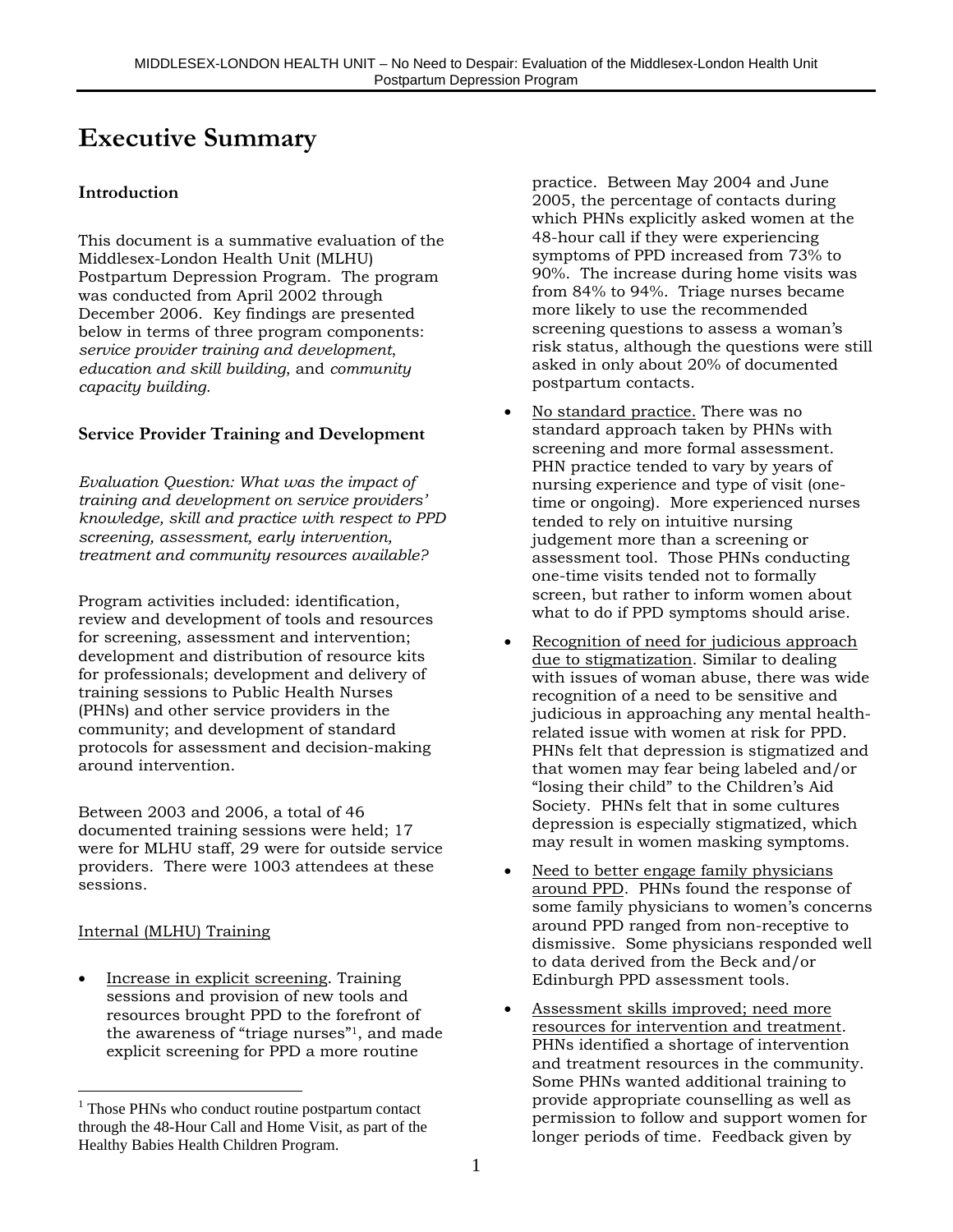PHNs during focus groups led to the development of additional tools and resources to guide screening, assessment and intervention.

#### External Training

- Mother Reach as a conduit for training. Training was extended to the community largely through the 23 different organizations represented on a coalition of PPD-related service providers in the health, social service, and education sectors, as well as community representatives, called *Mother Reach*.
- Direct and indirect training. Training was delivered directly to coalition members at regularly scheduled coalition meetings. Some of the sessions were conducted with a "train-the-trainer" intent, whereby participants were encouraged to share knowledge gained and tools and resources with their co-workers. Several coalition members acknowledged conducting repeated training sessions at their agencies.
- Special training and adaptation of organizational processes. In several instances, specifically tailored training sessions were delivered to agencies including the Children's Aid Society and an Ontario Early Years Centre to address service needs relevant to their particular mandates. This training led to adapting organizational processes and or procedures in order to respond more effectively or appropriately to women suffering with or at risk of PPD.
- Additional training desired. Mother Reach coalition members largely agreed that their knowledge and skill, particularly with respect to screening and assessment had increased substantially through various training opportunities. Several members, particularly some PHNs and others affiliated with mental health service provider agencies, identified a need for additional training in specific interventions that have been found to be effective with women suffering with PPD.

#### **Education and Personal Skills Development**

*Evaluation Question: What was the impact of the program on the target population, in terms of awareness and knowledge of PPD, PPD risk factors, signs and symptoms of PPD, and resources that are available in the community to support women at risk of or suffering with PPD?*

Program activities included: the development of educational resources for distribution to members of the target population through various public health and other communitybased channels including Prenatal Health Fairs, Well Baby Clinics and the *Let's Grow* newsletter; the conducting of a mass media campaign; the enhancement the Prenatal Classes curriculum; and teaching by PHNs at the 48-Hour Call and Home Visits (routine postpartum contacts.)

#### Knowledge and Awareness of PPD Among Users of MLHU Perinatal Programs

Surveys of attendees of MLHU Prenatal Health Fairs, Well Baby Clinics and Prenatal Classes held early in the program (prior to concerted efforts were made to raise awareness) suggest that about 90% of the target population already had some awareness of PPD.

• Impact of the mass media campaign. There was no evidence that a mass media campaign conducted in October 2004 increased awareness or knowledge about PPD per se, however there was evidence that the campaign was *noticed* at the targetpopulation level. About 52% of Well Baby Clinic clients that were surveyed reported observing information about PPD in mass media sources before the campaign, compared with 82% after the campaign. Nor was their a measurable impact on level of awareness and knowledge about PPD in the *general population* resulting from a second wave of radio and television spots that aired during the summer and fall of 2005, according to data collected through the Rapid Risk Factor Surveillance System (RRFSS). However, "visit" statistics from the Mother Reach web site suggest there was steadily increasing awareness about PPD throughout the course of the program. Therefore, if viewed as part of a broader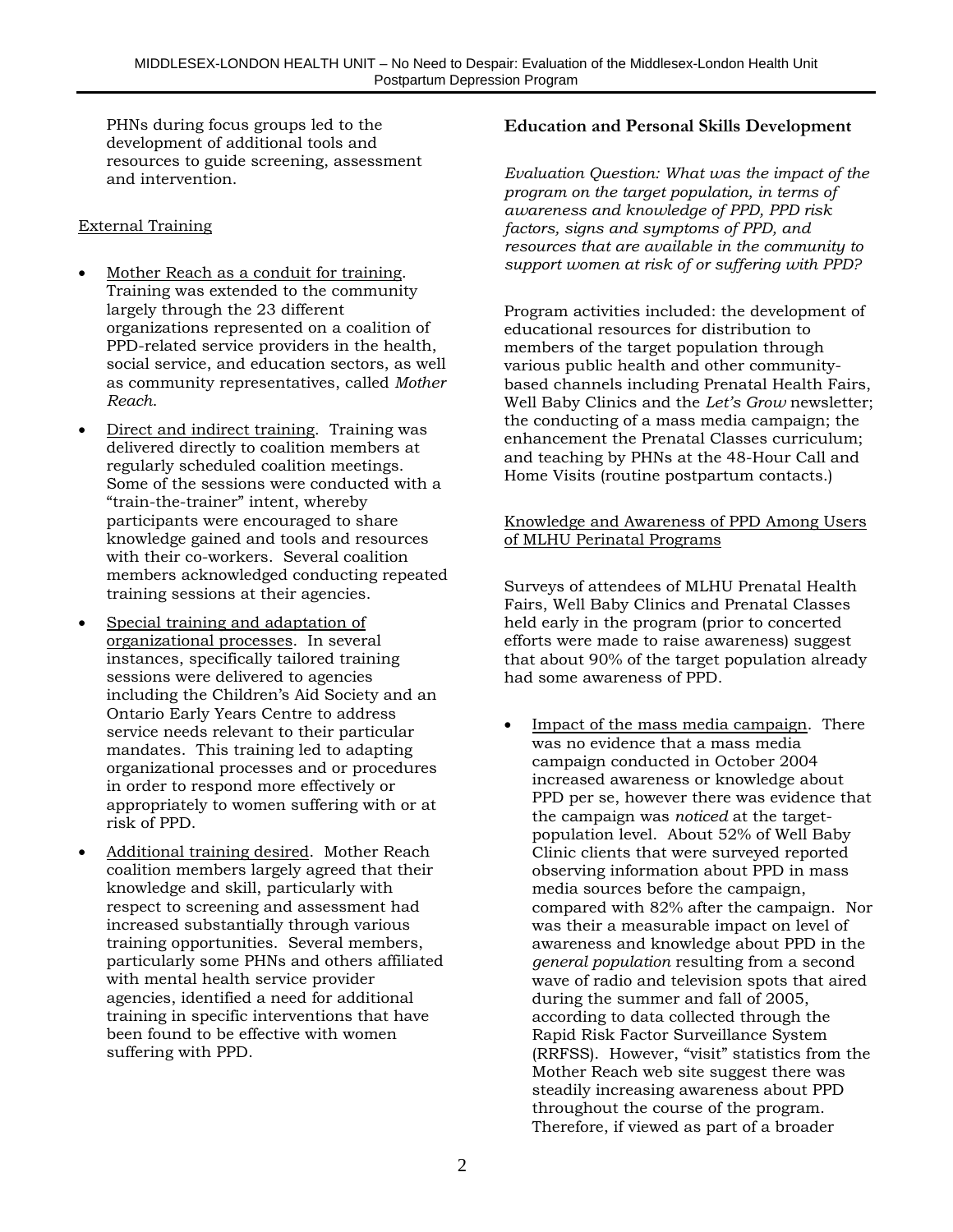campaign to raise awareness and knowledge through a variety of channels and programs, mass media campaigns may still be considered valuable. The efficacy of an isolated media campaign, especially in terms of increasing *knowledge*, should not be overestimated.

- Impact of Prenatal Classes on awareness and knowledge of PPD risk factors and symptoms. All those who attended MLHU Prenatal Classes during a four-month period (July through November 2004) were asked to complete pre- and post-course questionnaires pertaining to knowledge and awareness of PPD and PPD resources. Based on questions that asked attendees to rate their level of awareness in general terms, the Prenatal Classes were effective at increasing awareness about PPD symptoms and risk factors. For example, the percentage that indicated they were "quite aware" or "very aware" of PPD symptoms increased from 9.5% to 38.6%. In terms of awareness of risk factors, the percentage increased from 6.8% to 43.8%. Similarly, the percentage that said they knew the difference between PPD and "the baby blues" increased from 55.8% to 94.1%. However, when asked to indicate, for example, what percent of new mother they believed suffer from PPD, almost the same proportion of attendees (about 30%) were able to identify the correct answer before as after completing the series of classes. Similarly, fewer than 40% of attendees knew how long a woman should wait before seeking help if the baby blues persisted, with no difference in ability to identify the correct answer before versus after completing classes. It may be concluded that Prenatal Classes were more effective at increasing awareness of PPD than specific knowledge about PPD risk factors and symptoms.
- Impact of Prenatal Classes on awareness of supportive resources. Prenatal Classes substantially increased attendees' awareness of various supportive resources such as Public Health Nurse support, informational resources and counseling services. The percentage of attendees that said they were aware of a given resource increased by anywhere from 8.3% to 35.9%. However, with the exception of Public Health Nurse support, fewer than half of those completing the post-class questionnaire

indicated they were aware of the other resources. For example, only 21.8% indicated they were aware of available counseling services.

#### Awareness and Knowledge of PPD in the General Population

Data on awareness and knowledge of PPD among adults 18 years and older in Middlesex-London was collected through RRFSS throughout 2005 (N=1213). These findings present a "snapshot" of the level of awareness and knowledge about PPD in the general population as it stood during the third year of the program. Key RRFSS findings on PPD, which are considered generalizable to the population as a whole, are presented below and, where relevant, compared to findings from surveys of Prenatal Class attendees and Well Baby Clinic clients.

- Differences in awareness of PPD based on gender, age and language. Consistent with the baseline data gathered from aforementioned MLHU services, 89.9% (±1.7%) indicated they had heard the phrase "postpartum depression". There were statistically significant differences based on gender, age and language, but none based on whether the respondent had children, household income, education, or urban versus rural place of residence. Women were more likely to be aware of PPD than men (95.2% compared with 83%). Younger adults (ages 18 to 24 years) at 73.9%, and to lesser degree older adults (65 years and older) at 85.9%, were less likely to be aware of PPD than those in the three intervening age categories (spanning ages 25 to 64 years) at 93% to 96%. People who speak English at home were more likely to be aware of PPD than those who speak another language at home (93% compared with 59.3%).
- Knowledge of PPD symptoms. Just over half of RRFSS respondents (54.1%) were able to name two or more symptoms of PPD. This was similar to the percent of Well Baby Clinic clients (50.1%) that were able to name two or more PPD symptoms. The ability to name two or more symptoms of PPD varied significantly by gender, age, household income, education and whether or not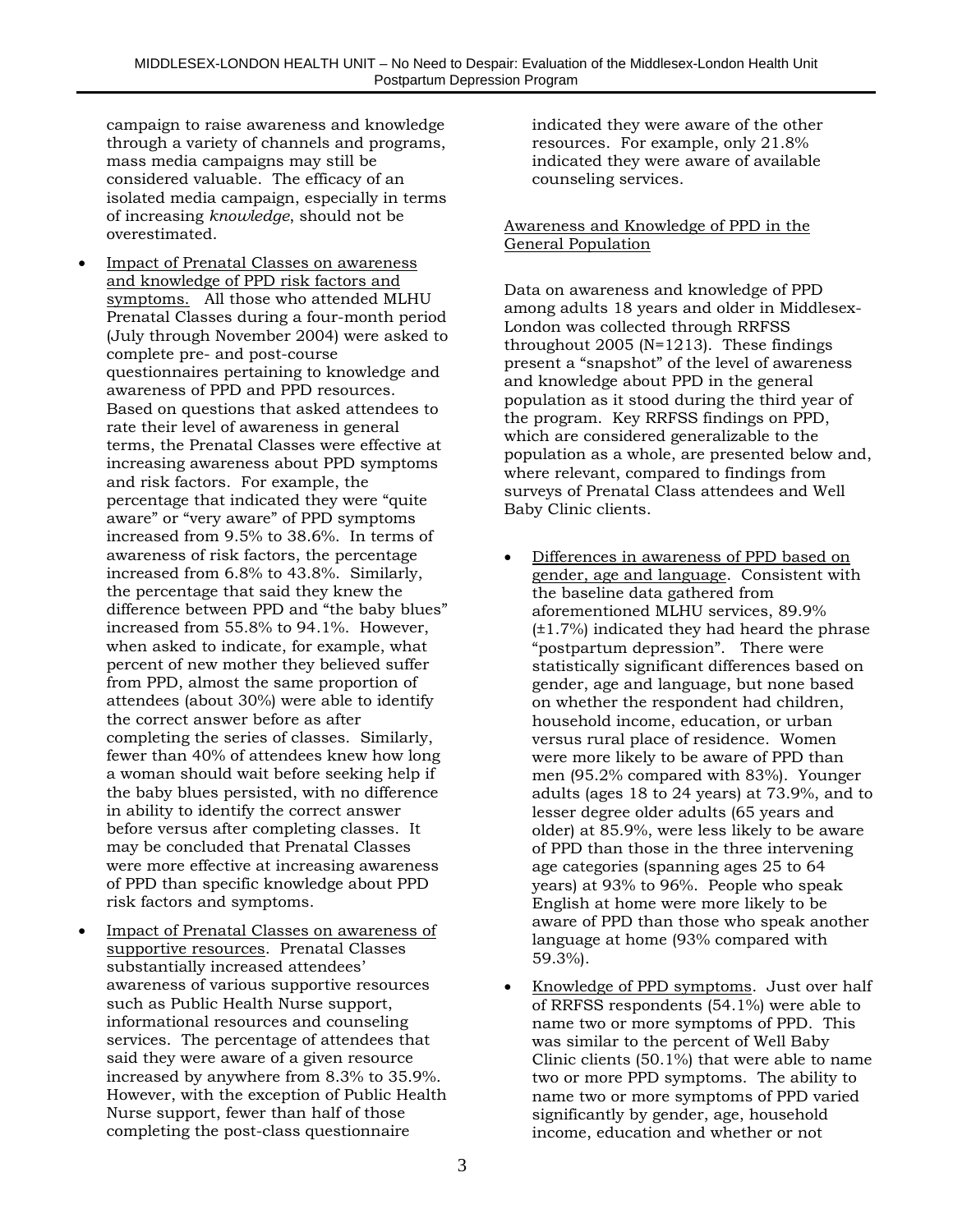respondents had children. Men, younger adults (18-24 years) and older adults (65 years and older), persons with household incomes under \$40,000, those with less schooling (especially those who had not completed high school), and those with no children, were somewhat less likely to be able to name two or more symptoms of PPD.

- Awareness of "the baby blues". About 59% of RRFSS respondents indicated they were aware of (i.e., had heard the phrase) "baby blues". By comparison, 55.6% of those who were just starting MLHU Prenatal Classes were aware there was a distinction of the baby blues and PPD. A substantially higher percentage of MLHU Well Baby Clinic clients (86.1%) and those who had completed the Prenatal Classes (94.1%) were aware of the baby blues.
- Knowledge of when to seek help for baby blues. Among those RRFSS respondents who had heard of the baby blues, 13.9% were able to correctly identify that a women should seek help if symptoms persist more than two weeks after giving birth. Well Baby Clinic clients (31.3%) and Prenatal Class attendees (36.4%) were considerably more likely to know that a woman should seek help if symptoms persist more than two weeks after giving birth compared with RRFSS respondents.
- Teaching by PHNs of postpartum women about PPD at 48-Hour Call and Home Visits. As discussed earlier, training sessions were conducted to increase the knowledge and skill of triage nurses in screening and assessment of PPD at postpartum contact. The training promoted increased teaching of postpartum women about PPD. To that end triage nurses were given tools and resources to facilitate teaching about PPD, the baby blues, risk factors, symptoms and available resources. Data recorded by triage nurses indicate that teaching during telephone contacts increased from 63% to 82% between May 2004 and June 2005. Nurses did some degree of explicit teaching during a substantial majority (80% to 90%) of their postpartum contacts. They were significantly more likely to discuss the idea that the baby blues is normal and the differences between baby blues and PPD (71% and 77% of cases respectively), than to discuss risk factors associated with PPD (28% of cases).

## **Community Capacity Building**

The formation of a community coalition was one the key strategies used in the MLHU PPD program. Its overall purpose was to improve the target population's access to PPD-related services. MLHU program staff facilitated development of the coalition and has provided ongoing organizational support. Coalition members became involved in various aspects of the PPD program, including service provider training and community education efforts. The coalition provided direction and support in developing tools and resources, creating the mass media campaign, creating a web site and telephone hotline, and the development of a PPD drop-in centre. The coalition also attempted to measure demand for PPD services throughout the network of service providers, assess the degree to which the network is able to meet demand for services, and identify ongoing gaps in service. In terms of capacity building component of the PPD program, this evaluation was restricted to consideration of the following questions.

*Evaluation questions: 1) What was the result of the coalition's efforts to assess and improve the capacity of the network of PPD-related service providers to meet demand for PPD services? 2) What gaps in service remain?*

- Tracking demand for service. Despite considerable effort, an attempt to measure past and current demand for PPD-related service by distributing and training coalition members in the use of a single, custommade tracking tool was unsuccessful. It would appear that accurate tracking of demand for and provision of services among such a disparate and loosely affiliated group of professionals is very difficult to accomplish. To do so successfully may require more direct involvement of top administrators, perhaps more formal agreements, and a simple and easy-to-use mechanism for recording data such as an electronic database that would be accessible to all relevant parties.
- Qualitative evidence on the capacity to meet demand. Based on a focus group with 17 members of the Mother Reach coalition, it is clear that the work of the coalition has substantially increased and strengthened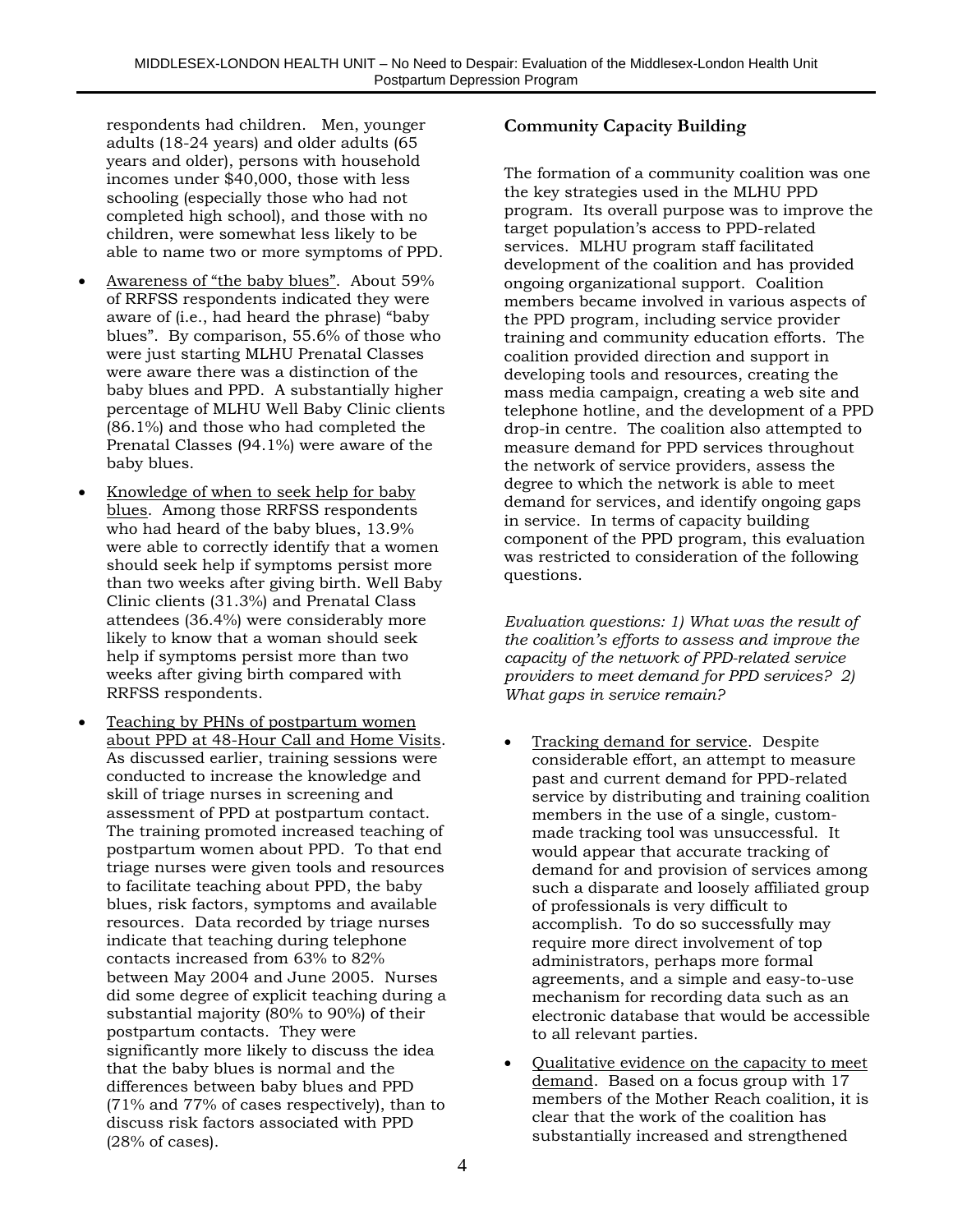community capacity to respond to PPD. Prior to the coalition, there was no regular communication with respect to coordination or development of PPD services. The PPD program greatly increased coalition members' knowledge and skill with respect to assessment and early identification of women with PPD. Front-line workers in coalition member agencies now feel well equipped to provide initial screening, assessment and information to clients about PPD resources. The development of the drop-in centre, web site, telephone hot-line, and a clear referral mechanism for women with acute symptoms of PPD to a local psychiatrist specializing in PPD were considered important new resources in the community.

Gaps in service. There was a clear consensus that at least three significant gaps in service exist. First is a need for better access to appropriate, *affordable,* ongoing counseling support for women with PPD. The issue seems to be partly a matter of women with limited resources being unable to afford those services that are available, as well as a shortage of appropriately trained providers. Second, coalition members found that some family physicians tend to be unresponsive to their patients' needs or concerns around PPD. They identified a need to sensitize and enlist the support of family physicians in the proper support and treatment of patients who may be at risk of or showing symptoms of PPD. Finally, coalition members made a strong argument for the creation of a multidisciplinary, women-centred, primary health care service for this region, that would have the capacity to address concerns such as PPD in the context of the a fuller range of health determinants.

#### **Recommendations**

Based on these findings, the following recommendations are offered by the Program Evaluator for the consideration of program managers, program staff and others that may be engaged in developing services to address the needs of women at risk of or suffering from PPD.

Service provider training around best practices for PPD screening, assessment and intervention should be offered on a periodic basis to both MLHU staff and external service providers, including training in specific interventions to support or treat women suffering with PPD.

- Further study should be undertaken to determine the extent to which formal early postpartum screening, assessment and teaching should become more standardized, in order to optimize early identification of women at risk of or suffering from PPD.
- Strategies should be considered to increase awareness about PPD among men, adults less than 24 years of age, new immigrants, and people with lower levels of education and income.
- Strategies should be considered to increase the assimilation of knowledge about PPD signs and symptoms risk factors, available community resources, and when to seek help, among those participating in programs such as MLHU Prenatal Classes and other prenatal education activities.
- Strategies should be developed to increase knowledge of family physicians and obstetricians about PPD, about women's experiences, needs and concerns around PPD, and about intervention and treatment options. More cooperative relationships between physicians and other PPD-related service providers should be forged.
- Strategies should be developed to mobilize resources needed to more systematically assess and redress the shortage of intervention and treatment resources for women suffering with PPD.
- The feasibility of establishing a specifically woman-centred, primary health care service in southwestern Ontario based on a model such as community health centre or family health team should be explored.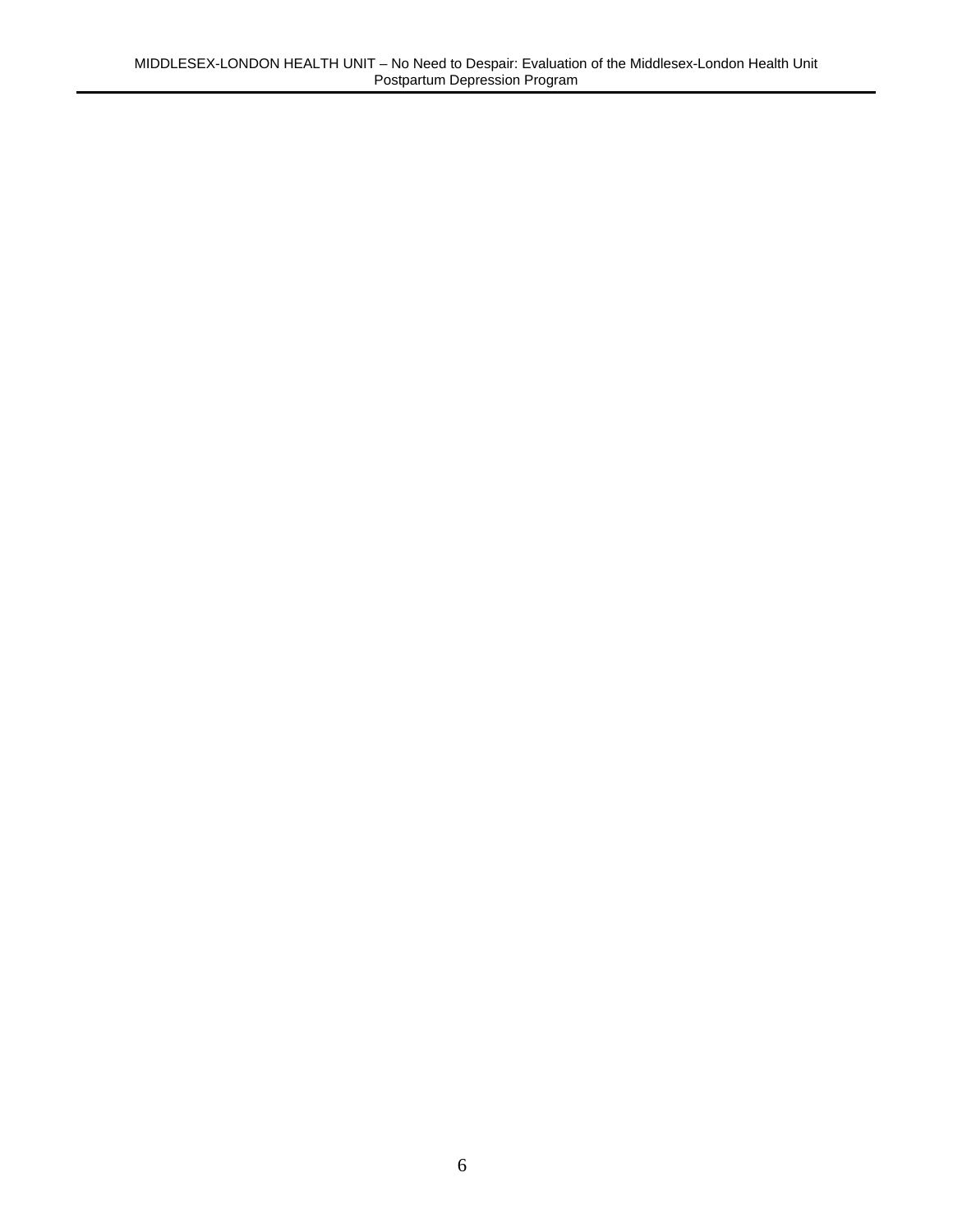## **Introduction**

This document is a summative evaluation of the Middlesex-London Health Unit (MLHU) Postpartum Depression Program. The program was conducted from April 2002 through December 2006.

Postpartum depression (PPD) is a potentially devastating condition that affects approximately 10-15% of women following the birth of child. Cheryl Beck, one of the foremost scholars working in the field of PPD assessment and treatment described postpartum depression as "a thief that steals motherhood." 2 Postpartum depression may have serious negative consequences for mothers, their developing children, and their family and marital wellbeing. One of the most significant problems highlighted by Beck is that PPD is often suffered covertly, with perhaps up to 50% of cases going undetected. According to data collected through the Healthy Babies Healthy Children program, there were 4397 live births in Middlesex-London in 2003. Based on figures cited above, the incidence of PPD among postpartum women in Middlesex-London in 2003 will have been between 439 and 660 cases.

#### **Purpose of the Evaluation**

 $\overline{a}$ 

The MLHU Postpartum Depression Program was extensive. More work was undertaken over the course of the program than could be fully considered for this evaluation. This evaluation has been framed primarily in terms of three program components: *service provider training and development*, *education and skill building*, and *community capacity building*. The program's impact on increasing women's access to *clinical services* has been considered to a limited extent. The purpose of this evaluation is to provide an account of key activities associated with the program components, and to answer the following questions.

#### Evaluation Questions:

- What was the impact of training and development on service providers' knowledge and skill with respect to PPD screening, assessment, early intervention, treatment and community resources available?
- What was the impact of the training and development on service providers' practice with respect to screening and early identification of women who are at risk of or suffering from PPD?
- What was the impact of educational activities on the target population's awareness and knowledge of PPD risk factors, signs and symptoms, and community supports and resources available to women and their families and/or support networks?
- What was the impact of the Mother Reach coalition on developing the capacity of the network of service providers to provide needed services?

### **Program Theory**

Figure 1 presents the PPD *program theory*. The program theory is a graphic depiction of how the program is expected to produce its intended outcomes. The program's *components* are represented by the dotted rectangles. The first column of shaded boxes represent the *activities* associated with each component. The second column of boxes represents the shorter-term *outcomes* that are expected to be produced by each set of activities. The arrows represent the hypothesized causal linkage between activities and outcomes. The two boxes at the right hand side of the diagram represent an *intermediate outcome* and a longer-term *impact* of the program. As indicated, impact of the program is to increase early access to treatment and support services for women who are at risk of, or are suffering from PPD.

<sup>2</sup> Beck, C. T. (2002). Revision of the postpartum depression predictors inventory. *Journal of Obstetric, Gynecologic, and Neonatal Nursing : JOGNN / NAACOG*, 31(4), 394-402.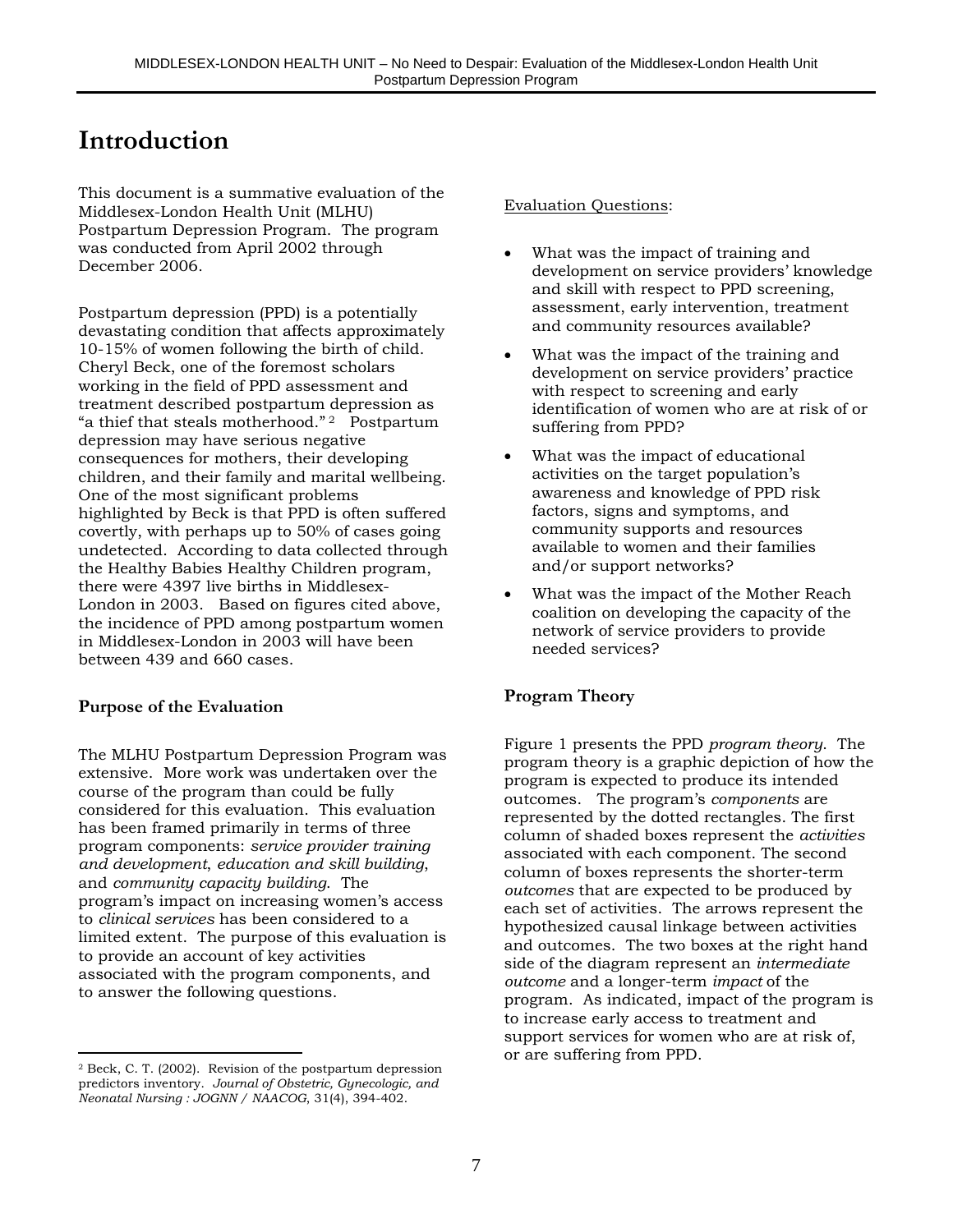The shaded boxes represent the aspects of the program that have been considered in this evaluation. Thus, while there is little that can be said about the extent to which the program has produced the longer-term intended impact, there is some evidence to support evaluative statements about program activities and the shorter-term outcomes.

Before providing a brief description of the methods used for this evaluation, a description of the program's background and early development will be provided.

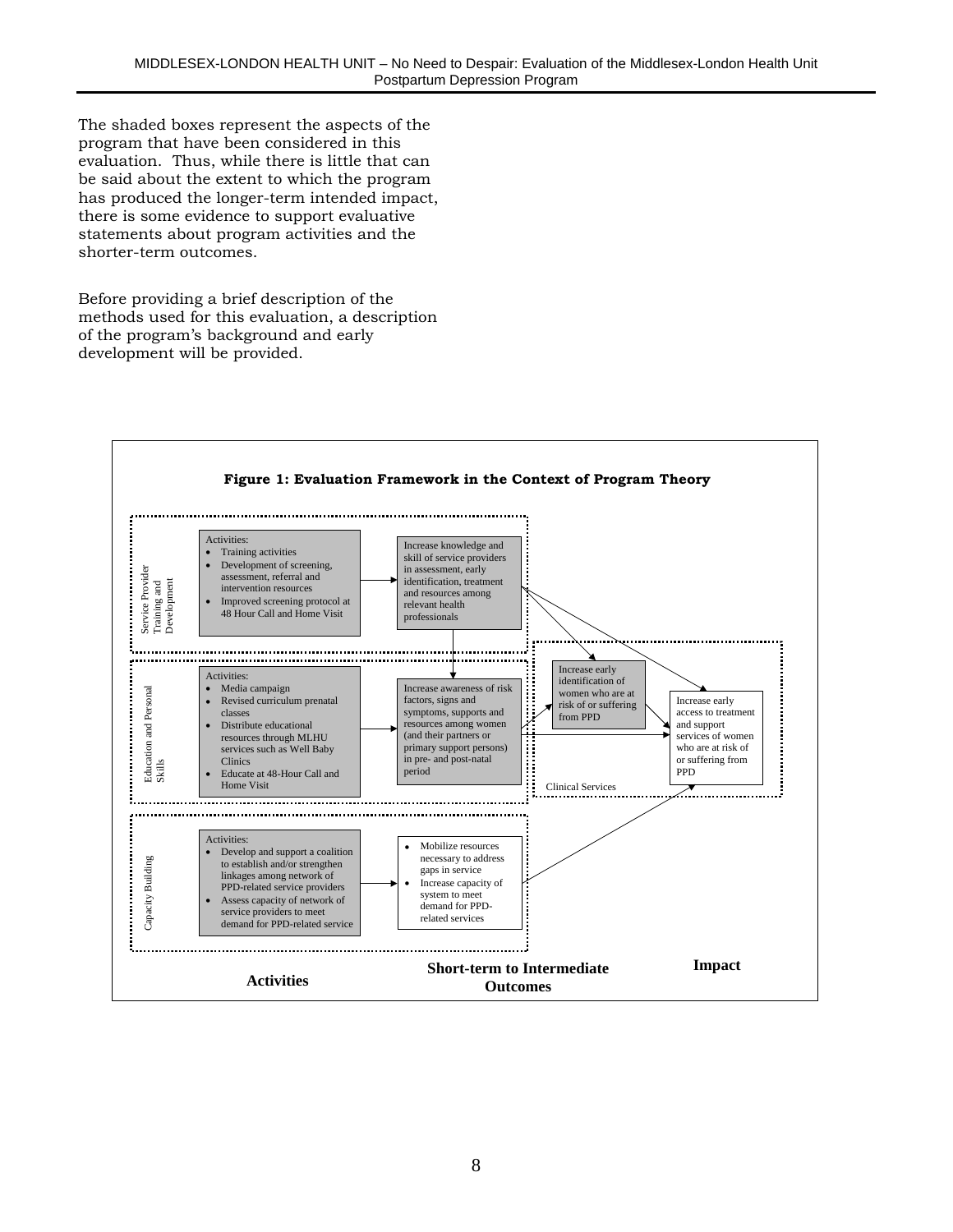#### **Program Background**

#### Provincial Early Childhood Development Initiative

The Postpartum Depression program is one of several *Early Childhood Development* projects that were undertaken at the Middlesex-London Health Unit over the last four years. In December 2001, the Ministry of Health and Long-term Care announced funding for the development of *Early Childhood Development* projects through Ontario's public health units. This program stemmed from an agreement reached by Canada's First Ministers in September 2000 to fund early years initiatives. In response to the First Ministers' agreement, Ontario had already developed an *Early Years Plan* based on thinking outlined in the *Early Years Study* co-chaired by Dr. Fraser Mustard and the Honourable Margaret McCain. The development of Ontario's Early Years Centres also emerged from the Early Years Plan. Funding was provided for three initiatives:

- Injury and Family Abuse Prevention
- Promotion of Healthy Pregnancy and Child Development
- Perinatal and Child Health Survey Strategies.

The Postpartum Depression Program was funded as part of the second initiative listed above. Funding covered the period from January 1, 2002 through March 31, 2006. The government's plan called for the initiative to be implemented in two phases.

Phase 1 was funded for \$52,000, and took place from April 1, 2002 through March 31, 2003. Phase 1 required the following deliverables: establishing partnerships, completing a community inventory, conducting a needs assessment, and developing a comprehensive 4 year plan to address one or more of the following areas: healthy pregnancy, child growth and development, and/or parenting capacity. The terms of reference also stipulated that the project must employ *a comprehensive population health promotion approach*.

The results of the planning process carried out by MLHU for Phase 1 were reported in a document entitled *Promote Healthy Pregnancy and Child Development Initiative, Project Status Report* (May 2002). An inventory of community services identified over 900 services and supports in London and Middlesex County for families with young children. A review of four previously conducted needs assessments identified a common theme: *"Parents in London and Middlesex County have difficulty accessing needed information."* Three consultations were conducted with key community contacts and stakeholders to discuss and make recommendations with respect to priority areas. The outcome of the consultation process identified the following priority areas for programming:

- Increasing parent accessibility to available programs
- Postpartum depression
- Preconception health.

#### Initial Program Plan

Ministry guidelines stipulated that projects should be implemented according to "a combination of the following evidence-based strategies":

- Enhancing awareness, education, and/or personal skills;
- Strengthening community capacity;
- Creating safe and supportive environments; and
- Advocating for policy change or enforcement.

Based on these guidelines, the four components of the program as first conceptualized were *direct service, service provider training, media campaign/marketing plan*, and *policy/ partnerships*. As the program evolved, it came to be reframed in terms of the four components presented in the program theory discussed earlier.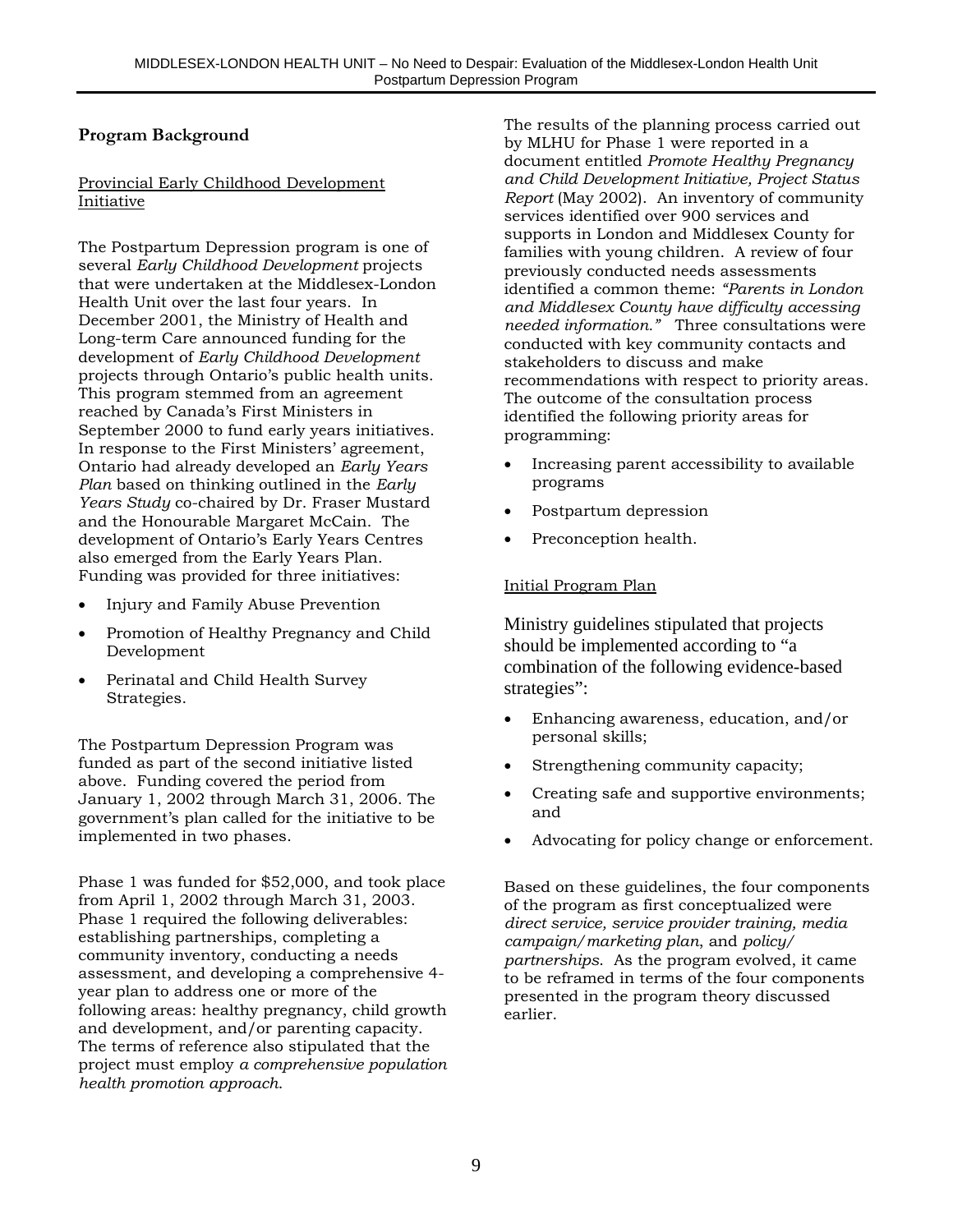#### **Overview of Program Development**

#### Initial Review of Practices, Tools and Resources

In March 2002, the health unit's Community Nurse Specialist was assigned the role Program Coordinator for the project. She initiated a process of reviewing existing education resources in consultation with health unit and other local and regional colleagues. Consultations were conducted with MLHU Public Health Nurses (PHNs) to begin activities such as the reviewing and updating prenatal classes curriculum and standards for home visiting practice, and examining ways to enhance education, assessment and intervention.

These initial activities led to the defining of priorities for enhancing ongoing nursing practice in MLHU Family Health Services. These included: 1) development of a screening tool; 2) expansion of educational resources for families; 3) development of intervention skills for PHN practice; and 4) establishing specific, defined linkages with community partners to ensure appropriate follow-up and support for clients.

#### Program Management and Staffing

Program management and staffing went through some changes over the course of the four years of the program. The project was managed by the Manager of the Young Families Team. As stated above, the health unit's Community Nurse Specialist was the initial Project Lead. Personnel changes at the health unit resulted in the program coordination function being shared by two public health nurses each in the role of Project Lead. Two different individuals served in the role of Program Manager and four different individuals served as Project Leads during the course of the project.

#### Formation of Mother Reach – A Community Coalition Dedicated to PPD

One of the first tasks was to facilitate the development of a community coalition devoted to community capacity building around the needs of the target population with respect to PPD. In September of 2002 approximately 25 community members met to begin discussions around identification of needs, coordination of services and raising of public awareness around PPD. In September of 2003, the Mother Reach coalition was officially formed. The vision and mission statements adopted by the coalition were as follows:

*Vision: Mother Reach London-Middlesex promotes a caring community to educate, treat and support women and their families who are at risk for, or coping with postpartum depression.*

*Mission: A team of community members and professionals in London and Middlesex County whose purpose is to provide:*

- *Public/professional awareness of postpartum depression,*
- *Improved access to services, and*
- *Dissemination of information/resources for all postpartum women, their families and caregivers.*

Among the activities undertaken through the Mother Reach coalition were the creation of a booklet entitled *Postpartum Depression: Inventory of Programs and Services in London and Middlesex*, and the development of the Mother Reach website (www.helpformom.ca) and the Mother Reach hotline (672-HOPE). The coalition was also a crucial vehicle the delivery of training activities and resources to service providers, and the coordination of services.

#### Forming of the MLHU Internal PPD Working Group

Initial review and revision of practices, tools and resources was initially undertaken on an ad hoc basis in the early stages of the project. In September of 2003 an MLHU "Internal PPD Working Group" was formed to review, revise, and create needed educational and training resources and develop protocol for nursing practice related to PPD on an ongoing basis. The work of this group was primarily supported by one of the PHNs designated as Project Lead.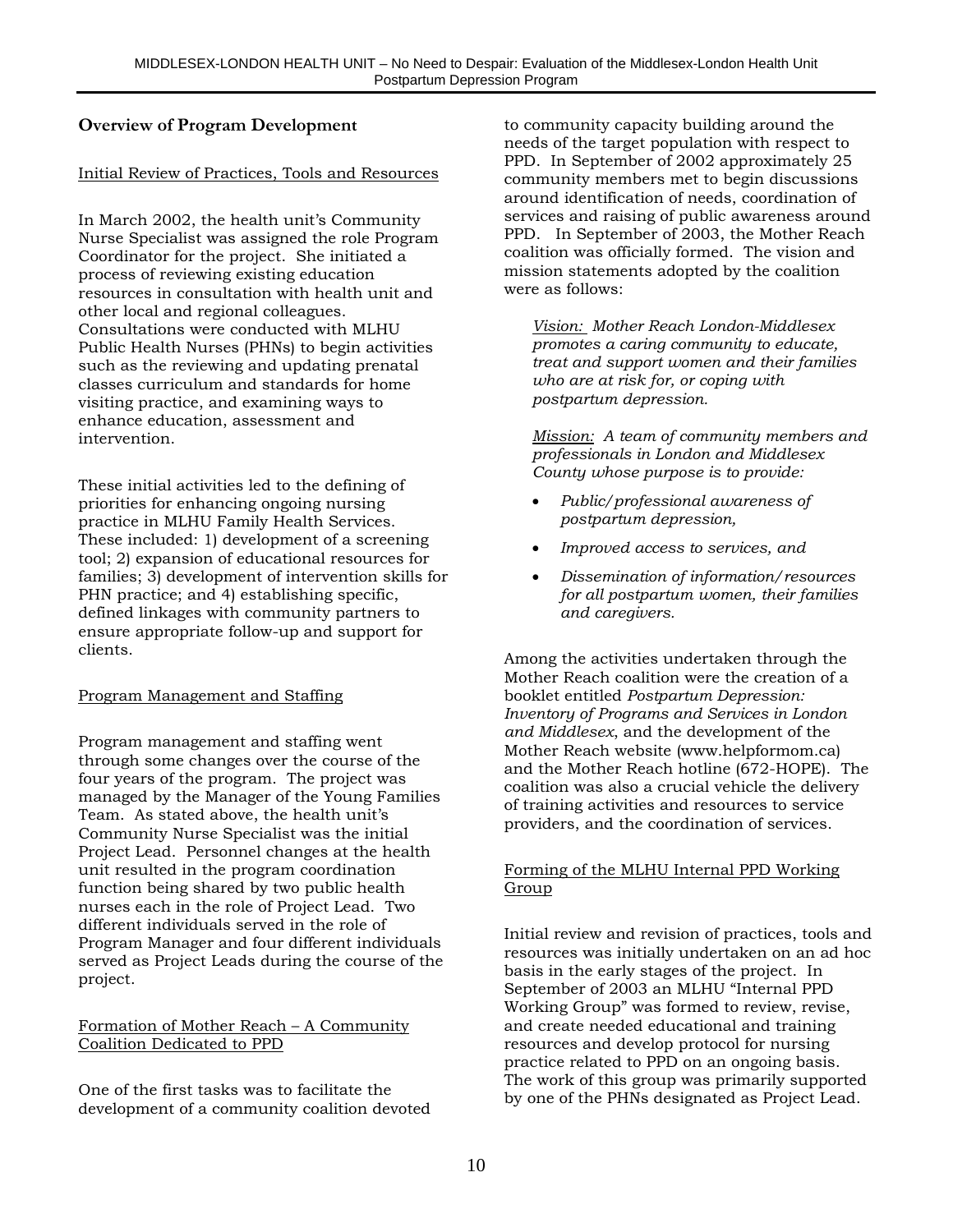Project Leads also served as the link between the Internal PPD Working Group and the Mother Reach Community Coalition.

Working in close cooperation, one of the Project Leads assumed primary responsibility for supporting the Mother Reach community coalition, and the other assumed primary responsibility for supporting the MLHU Internal PPD Working Group. Project Leads undertook tasks such as researching, drafting documents, networking and attending conferences, assembling and disseminating tools and resources, conducting training, and planning and organizing meetings.

One of the PHNs who served as Project Lead during the last three years of the project described the role of the internal working group as "absolutely key". Meeting monthly beginning in January 2004, the working group consisted of seven to eight PHNs who work with the population of expectant and young mothers. Initially drawn from the Young Families Team (YFT), membership was expanded to include representation from the Infant and Family Development Team (IFDT).3 Representatives from IFDT and YFT served as liaison to their respective teams, assessing what team members needed to be able to provide PPD-related services, and eliciting and channeling feedback from their teams to the working group for development of additional resources.

#### Overview of Tools and Resources Developed

In addition to the two Project Leads, there were at least two other PHNs that were members of both the community coalition and the internal working group. This enabled the two groups to work in close collaboration in developing a variety of resources, including:

• Resources to guide nursing practice, such as a protocol for "Dealing with a Client with Postpartum Depression", screening procedures, a risk assessment decision tree, and intervention resources.

 $\overline{a}$ 

- Professional training and skill development resources**,** including presentations for training both internal and external staff, and resource kits.
- Educational and intervention resources for the target population**,** development and launch of a mass media campaign, development of a web site<sup>4</sup> and a PPD hotline, revisions to the curriculum for prenatal classes, the creation of informational pamphlets, and lists of available treatment and support services and resources.

These resources were developed gradually over the course of the program. The array of resources that was eventually developed for professional skill development and practice is listed below. The final version of the PowerPoint presentation that was developed for professional training is included as Appendix A.

<sup>3</sup> The team within Family Health Services that works with the high-risk population, including responsibility including the home visiting under for the Healthy Babies, Healthy Children Program.

 $\overline{a}$ 4 The media campaign and web site were considered products of the Mother Reach coalition. Professional media consultation services for the development of these two products were provided in-kind *by Surge Communications.*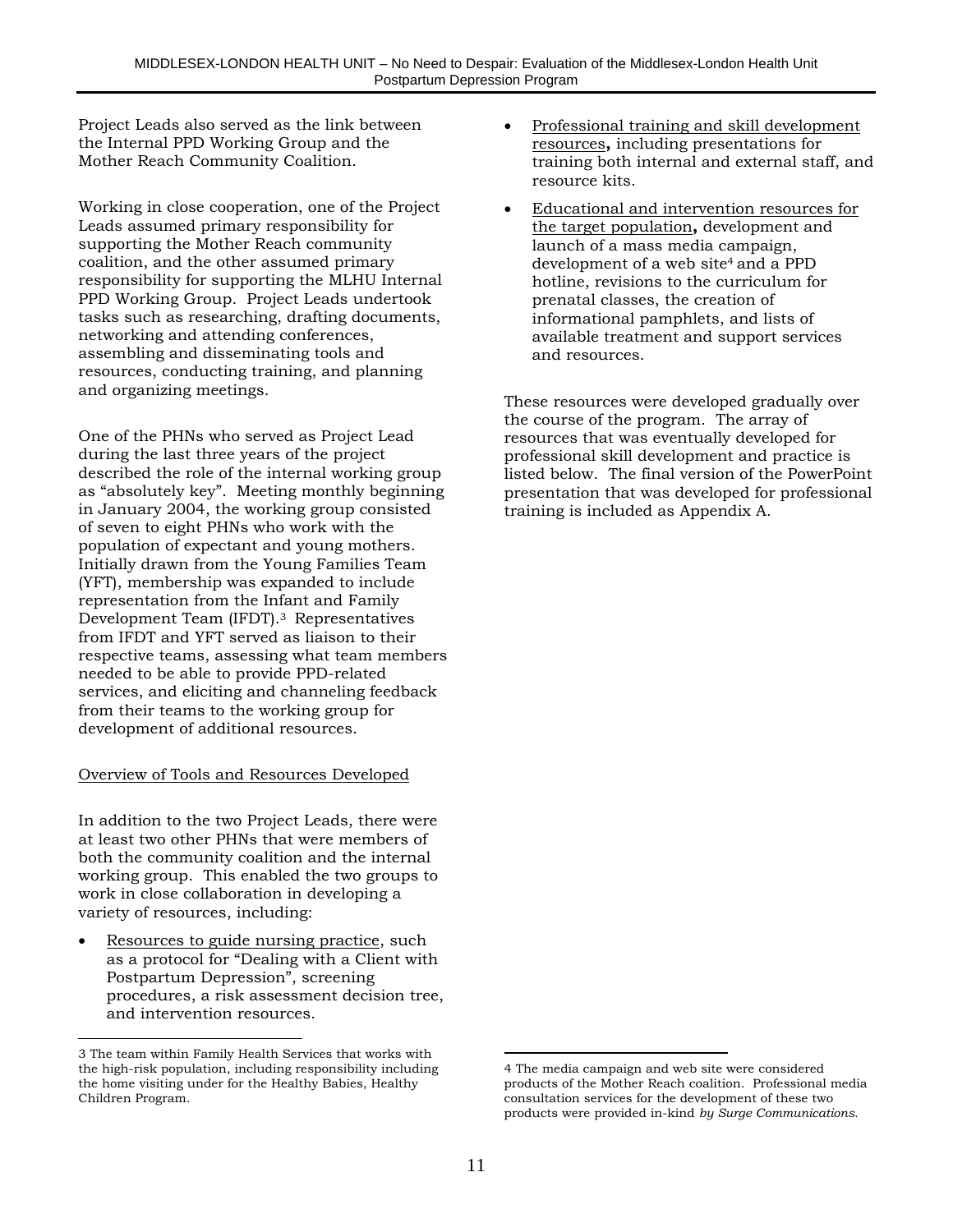#### Lists of Tools and Resources

#### **Table 1: Assessment Tools**

Edinburgh Assessment Tool

4 Screening Tools

- 4 Key (PASS-CAN) Questions
- Other Risk Factors
- Suicidal Ideation
- Infanticidal Ideation

Mother Reach Reference Card "Postpartum Depression…It's Real" (includes risk factors, symptoms, 4 PASS-CAN questions, intervention suggestions, community resources

Pre/Post Mental Health Assessment Flow Chart

Authorization to obtain and release information

Suicidal/Infanticidal Children's Aid Society Referral Flow Chart ("Decision Tree")

Summary of Risk Factors of PPD

"Dealing with a client with PPD" (Protocol)

"Red Flags"—for Postpartum Mood Disorders

Doctor referral letter

#### **Table 2: Intervention Tools**

Cheryl Beck (PDSS) Postpartum Depression Screening Scale

Postpartum Depression--Inventory of Programs and Services in London and Middlesex

Nursing Information:

- The Nurse Program
- A Multi-Dimensional Explanation of Postpartum Depression
- Strategies That Work: How to Help a Woman Survive Postpartum Depression
- Postpartum Depression—Most Commonly Used Medications

Brochures:

- Baby Blues—When they won't go away (available in several languages)
- Why is Everyone Happy But Me?
- Dad, They Both Need Your Help
- 10+1 Tips for Fathers Through Postpartum Depression
- Mother Reach PPD pamphlet
- Breaking the Silence (booklet)
- Grandparents Guide to Helping Mom With Depression
- Mental Health Crisis Service
- Anxiety and Affective Disorders Service (London Health Sciences Centre)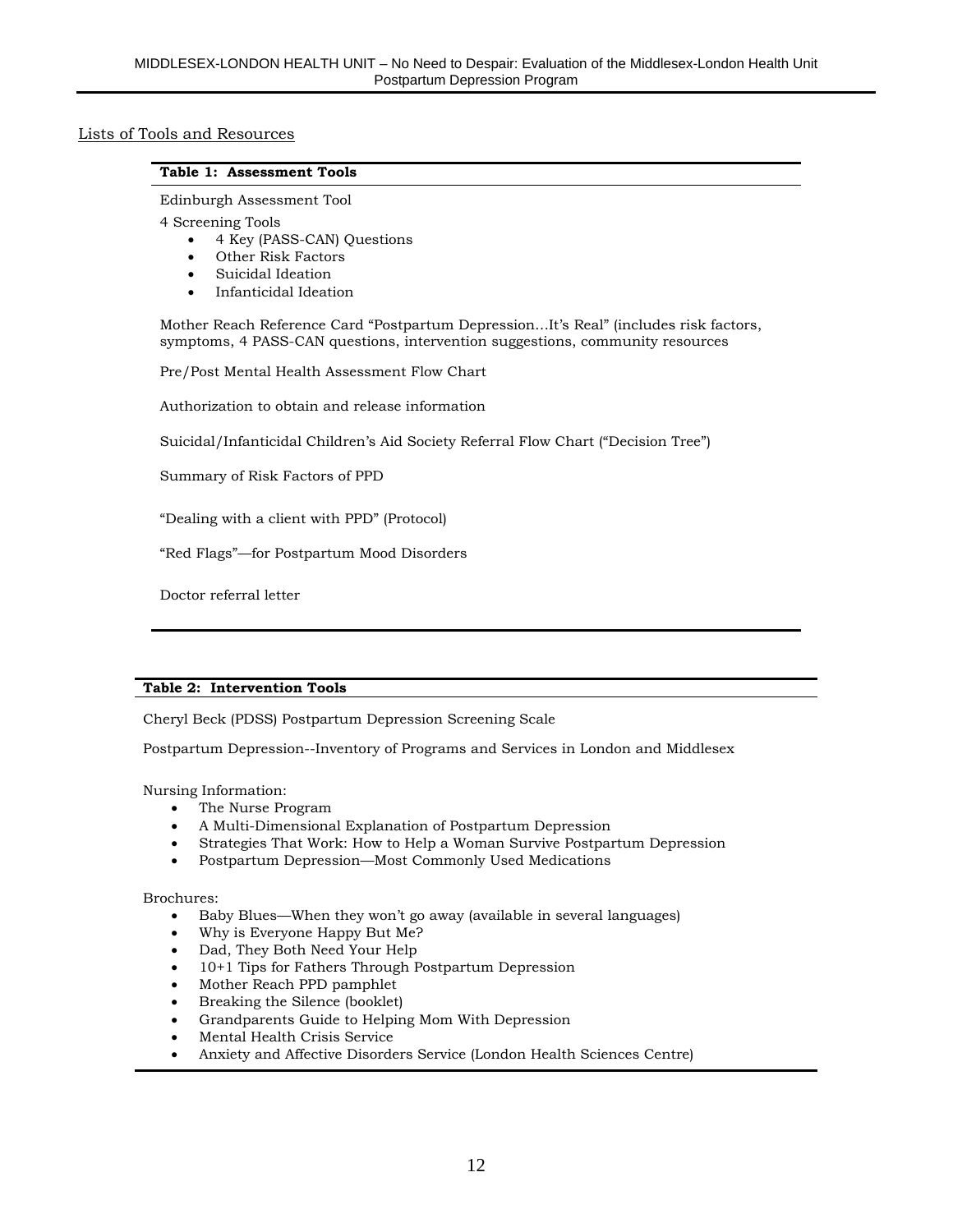#### **Methods**

A variety of methods were employed in conducting the evaluation including, analysis of administrative records, administrative tracking, secondary data analysis, and conducting of surveys, focus groups and informal interviews with program staff. Table 3 provides an overview of primary methods used in this evaluation. It describes the various data

sources and methods used for evaluating the various program components. The information listed under the column with the heading "Purpose" corresponds to the evaluation questions specified earlier in the introduction. Where needed, more detail is provided about specific methods along with the presentation of findings throughout the body of the report.

#### **Table 3: Overview of Primary Methods**

| Component<br><b>Evaluated</b>                                                                            | <b>Purpose</b>                                                                                                                                                                | <b>Data Source</b>                                                                | <b>Population</b>                                                                                    | <b>Method and Sampling</b><br>Procedure                                                                                                                                                      | <b>Data Collection Period and</b><br><b>Sample Size</b>                                                                                                                              |
|----------------------------------------------------------------------------------------------------------|-------------------------------------------------------------------------------------------------------------------------------------------------------------------------------|-----------------------------------------------------------------------------------|------------------------------------------------------------------------------------------------------|----------------------------------------------------------------------------------------------------------------------------------------------------------------------------------------------|--------------------------------------------------------------------------------------------------------------------------------------------------------------------------------------|
| Service Provider<br>Training and<br>Development<br><b>Education</b> and<br>Personal Skill<br>Development | To assess impact of training activities<br>on nursing practice (especially<br>screening, assessment and education),<br>and to seek input regarding additional<br>training     | Public Health<br>Nurses that<br>Conduct 48-Hour<br>Call and Home<br><b>Visits</b> | Front-line providers of<br>screening, assessment<br>and education about PPD<br>to postpartum women   | Two focus groups. All PHNs<br>from Infant and Family<br>Development Team and Young<br>Families Team were invited                                                                             | April 26, 2004<br>$\bullet$ N=11<br>April 29, 2004<br>$\bullet$ N=11                                                                                                                 |
| Service Provider<br>Training and<br>Development                                                          | To assess nursing practice with<br>respect to initial screening and<br>teaching about PPD, and nurses'<br>assessment of client's awareness of<br>PPD and their risk status    | 48 Hour Call/<br>Home Visit<br>(universal<br>postpartum<br>screening)             | All women who have<br>recently given birth in<br>Middlesex-London                                    | PHN requested to fill out<br>tracking form after conducting<br>each 48 hour call and/or Home<br>Visit during study periods                                                                   | First Round:<br>April 1-May 31, 2004<br>$N=240$<br>Second Round:<br>April 1-June 30, 2005<br>$N=482$                                                                                 |
| Service Provider<br>Training and<br>Development<br>Community<br>Capacity Building                        | To assess impact of training activities<br>on skill and knowledge of service<br>providers and to assess gaps in service                                                       | Mother Reach<br>Community<br>Coalition                                            | Providers of health.<br>social and educational<br>services to perinatal<br>population                | One focus group conducted<br>during regularly scheduled<br>coalition meeting.                                                                                                                | November 13, 2006<br>$N=17$                                                                                                                                                          |
| Education and<br>Personal Skill<br>Development                                                           | To assess the degree of<br>awareness/knowledge gained at the<br>Prenatal Health Fair, and previous<br>knowledge about PPD and related<br>supportive community resources       | <b>Prenatal Health</b><br>Fairs                                                   | People planning<br>pregnancies, expectant<br>parents, spouses/support<br>persons                     | Self-administered evaluation<br>form offered to all attendees<br>when exiting fair                                                                                                           | Sep. 2003 - Feb. 2005<br>$\bullet$ N=1909 from eight fairs                                                                                                                           |
| Education and<br>Personal Skill<br>Development                                                           | To compare awareness/knowledge of<br>PPD, PPD risk factors symptoms, and<br>supportive community resources<br>among target population before and<br>after mass media campaign | <b>Well Baby Clinics</b>                                                          | Families with young<br>children, particularly<br>women and their<br>children up to four years<br>old | Self-administered<br>questionnaires offered to all<br>clients of clinics conducted<br>during survey period                                                                                   | Pre-media campaign: Feb.<br>23-Mar. 6, 2004<br>$N=215$ from 35 clinic<br>sessions<br>Post-media campaign: Nov.<br>22-Dec. 3, 2004<br>$N=150$ from 17 clinic<br>$\bullet$<br>sessions |
| <b>Education</b> and<br>Personal Skill<br>Development                                                    | To compare awareness/knowledge of<br>PPD, PPD risk factors, symptoms, and<br>supportive community resources<br>before and after taking prenatal<br>classes                    | <b>Prenatal Classes</b><br>(Series)                                               | Expectant parents                                                                                    | Self-administered<br>questionnaire administered at<br>all 35 series of Prenatal<br>Classes offered during survey<br>period. Data collected from<br>each participant pre- and post-<br>series | July 13 - Nov. 17, 2004<br>Pre-course: $N=522$<br>Post-course: N=413<br>$\bullet$                                                                                                    |
| Education and<br>Personal Skill<br>Development                                                           | To assess level of<br>awareness/knowledge of PPD, PPD<br>symptoms, and available supportive<br>community resources                                                            | Rapid Risk Factor<br>Surveillance<br>System (RRFSS),<br>PPD Module                | General population in<br>Middlesex-London, 18<br>years and older                                     | Random sample, telephone<br>survey administered by York<br>University, Institute for Social<br>Research                                                                                      | Monthly throughout 2005.<br>$N=1213$                                                                                                                                                 |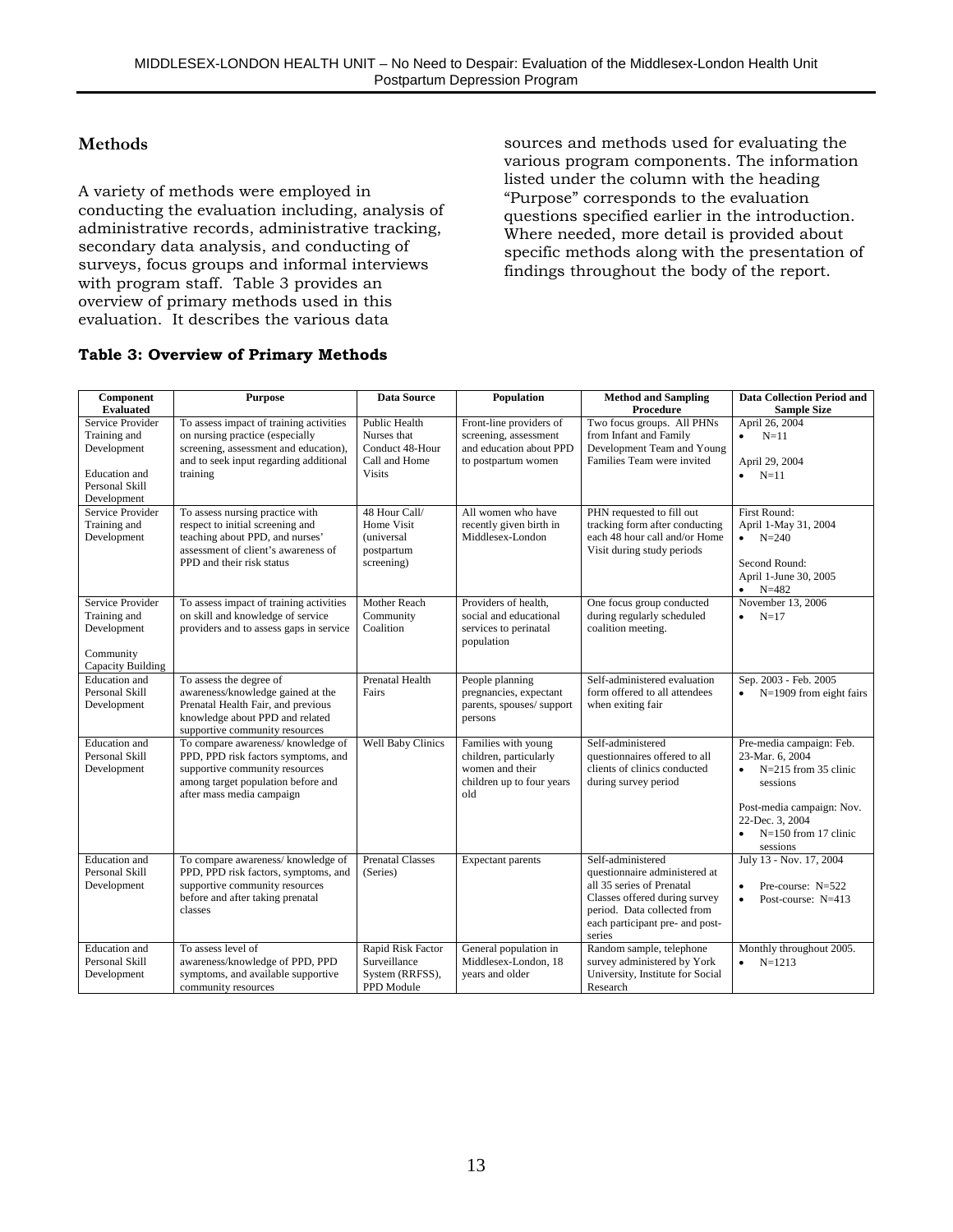#### **Overview of the Report**

The first section of the report entitled *Service Provider Training and Development* examines the impact of the program on knowledge and skill of both MLHU and other community service providers, with respect to screening, assessment, early identification, treatment, and available resources to assist or support women suffering with or at risk of PPD. It describes the development of the training component, the extent of training among PPD-related service providers, and the training activities that were delivered. Areas of substantially improved knowledge and skill, as well as suggestions for additional training are identified.

The second section of the report entitled *Education and Personal Skill Development* examines the extent to which the program increased awareness and knowledge among the population of childbearing women and their family and/or support persons, about risk factors and symptoms associated with PPD, and supportive resources available in the community. It provides a description of awareness raising and educational strategies employed, including a mass media campaign and revisions to the MLHU prenatal curriculum. Data pertaining to the impact of these strategies on users of various MLHU services is reviewed. Data from a survey of the general population of adults 18 years and older in Middlesex-London is reviewed to determine the level of awareness and knowledge about PPD in the general population and in various demographic subgroups. Subgroups with relatively low levels of awareness about PPD are identified.

The third section of the report entitled, *Community Capacity Building* examines the capacity of the network of service providers to meet demand for PPD-related services. A number of gaps in service are identified.

The final section of the report presents conclusions and recommendations based on the evaluation findings.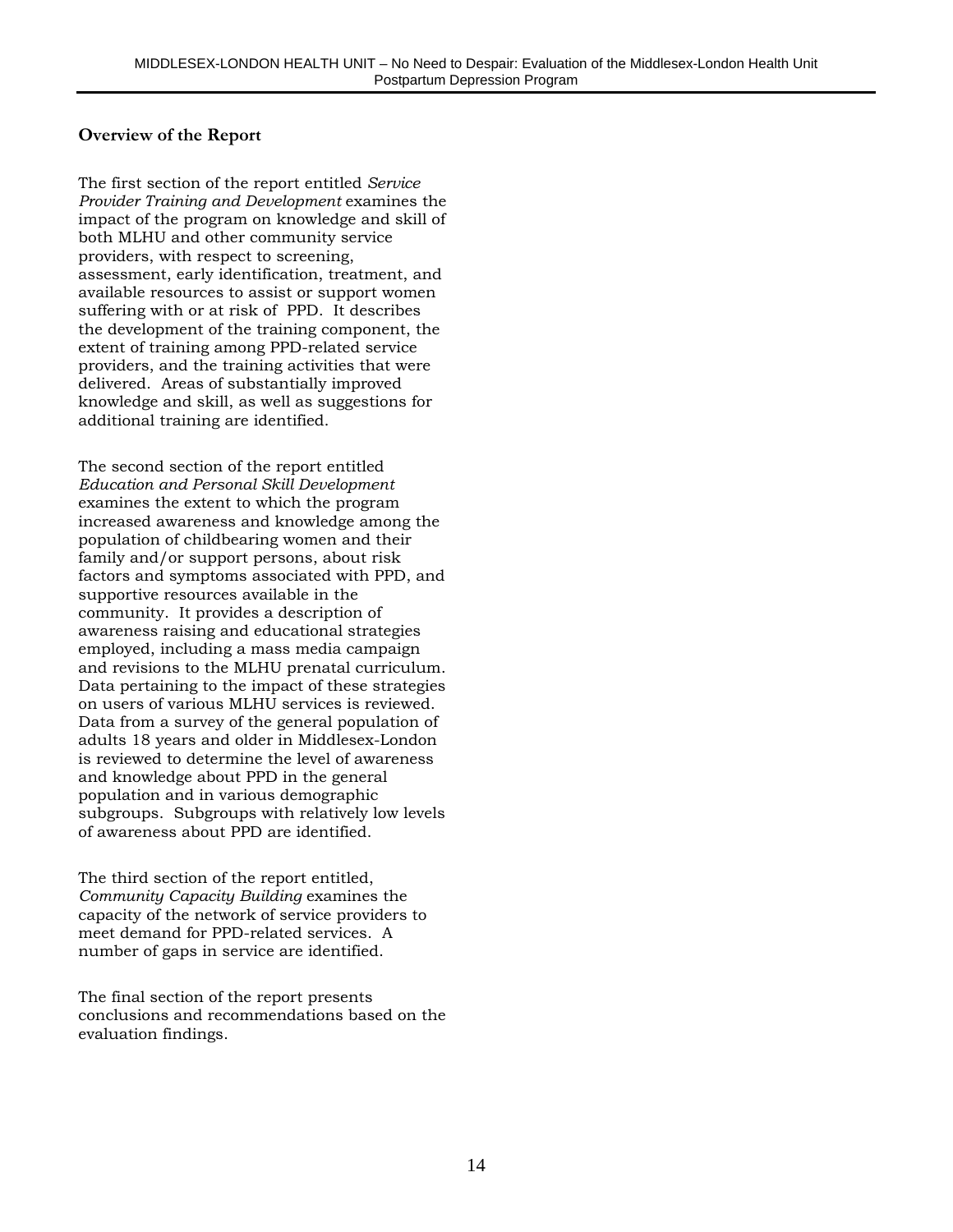## **Service Provider Training and Development**

The purpose of *Service Provider Training and Development* was to increase the knowledge and skill of service providers with respect to screening, assessment, early identification, treatment and available resources. This training was intended to lead to increased and/or improved screening and assessment of postpartum women by service providers. Before considering the extent to which these objectives were met an overview of program activities and description of the development of the training component will be provided.

#### **Overview of Activities**

The activities undertaken as part of this program component included:

- Initial identification and review of resources for screening, assessment, referral and intervention
- Development of a PowerPoint presentation for training health unit PHNs and other service providers in the community
- Development and distribution of resource kits for professionals
- Presentations and training sessions conducted with PHNs and outside service providers
- Development of standard protocol for assessment and decision-making around when and how to intervene.

### **Development of Training Component**

The impetus to develop resources and training materials for professional skill building slightly predated the establishment of the ECD-funded PPD program, according to one of the Public Health Nurses who was involved from the earliest stages.5 In the spring of 2002, the family of an MLHU employee was touched by a PPD-related suicide. The family made a donation to the health unit for the development of a PPD "reach and teach kit". Two PHNs began researching and assembling available

resources. They found that available educational and community support resources were very limited and inadequate. The PHNs began training other MLHU PHNs on an informal basis.

When ECD funding became available in April 2002, a base upon which to further develop a program had already been established. As briefly described in the introduction, a more formal review of practices, tools and resources followed shortly thereafter. This initial review led to the adaptation of health education materials (i.e., pamphlet, display board, an inventory of community resources) which had been earlier produced by the Mother Reach community coalition in Oxford County, a handout pertaining to medications for PPD, and the identification of a PPD screening tool developed by Cheryl Beck.

Initial training efforts undertaken in the fall of 2002 were exclusively internal; they were aimed at MLHU nursing staff, particularly the Young Families Team and Infant and Family Development Team. The training consisted of orientation to the use of the Beck Tool, and being available for one-to-one consultations for PHNs who were doing postnatal home visits. An important theme covered was the special sensitivity required in approaching this concern with clients. As with woman abuse, there is often a great deal of stigma and therefore "masking" of symptoms associated with PPD.

Subsequent to these preliminary efforts, a package of tools and educational resources for training and skill development of service providers was gradually developed, with input from both the internal working group and the Mother Reach coalition. The package was developed through an iterative process of needs assessment, tool development, trial, feedback and refinement. Likewise, a PowerPoint training presentation entitled *Postpartum Mood Disorders…It's Real!* was developed and refined based on learner feedback, for use in conjunction with the package of resources during training sessions. (See Appendix A for the most recent version of the training presentation.)

 $\overline{a}$ 5 This account of the earliest stage of program development based on an informal interview with Mitzi Pohanka, PHN.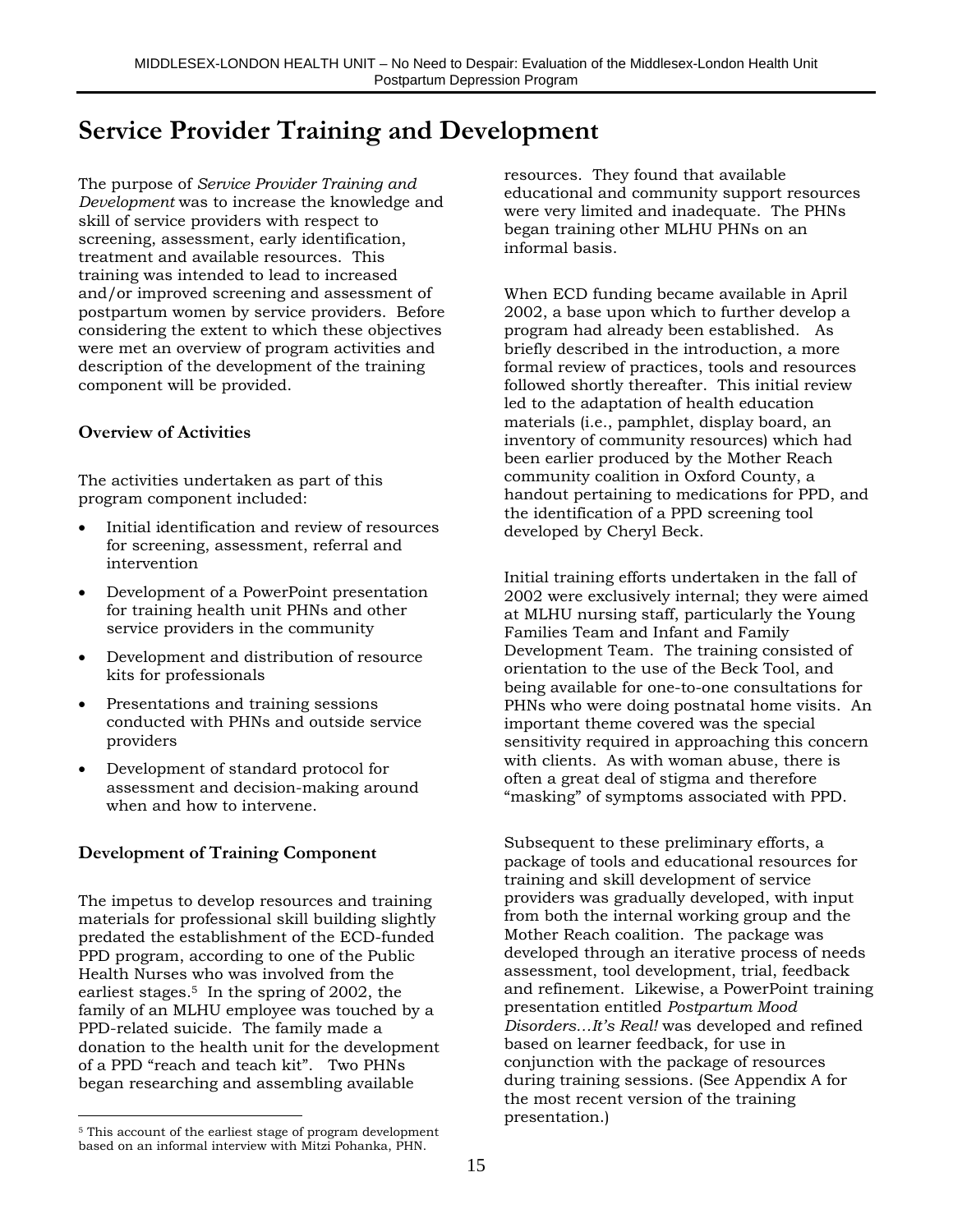#### **Table 1.1: Reach of Training Activities to Professionals Providing Health-Related Services to Perinatal Population**

|      | Year Agency, Organization or Group                                                                               | <b>Type of Professionals</b>                                                           | # of Participants |
|------|------------------------------------------------------------------------------------------------------------------|----------------------------------------------------------------------------------------|-------------------|
|      | 2003 Interagency Coalition on Parent Education                                                                   | Coalition of parent educators, (e.g., social workers, ECEs,                            | 38                |
|      | Community Coalition for Healthy Pregnancy                                                                        | counsellors)<br>Coalition of prenatal educators (e.g., midwives, doulas, PHN,          |                   |
|      |                                                                                                                  | ECEs)                                                                                  | 10                |
|      | Heartspace                                                                                                       | Women's mental health service providers                                                | 9                 |
|      | Telehealth Staff (regional office)                                                                               | Registered nurses providing telehealth services                                        | 14                |
|      | London Health Sciences Centre                                                                                    | Maternal/newborn nurses, hospital setting                                              | 18                |
|      | Children's Aid Society                                                                                           | Child protection and mental health service providers (social<br>workers)               | 20                |
|      | Strathroy General Hospital                                                                                       | Emergency room staff                                                                   | 20                |
|      | Southwest Ontario Aboriginal Health Access Centre                                                                | Multidisiplinary health team working with aboriginal perinatal                         | 20                |
|      | MLHU Young Families and Infant and Family Development Teams                                                      | population<br>PHNs working with perinatal population                                   | 25                |
|      |                                                                                                                  |                                                                                        | 9                 |
|      | MLHU Young Adult Team                                                                                            | PHNs working with perinatal population                                                 | 19                |
|      | Maternal/Newborn Nurses, SW Ontario (videoconference)<br>Maternal/Newborn Nurses, Elliott Lake (videoconference) | Maternal/newborn nurses, hospital setting<br>Maternal/newborn nurses, hospital setting | 5                 |
|      | Maternal/Newborn Nurses, Manitoulin Island (videoconference)                                                     | Maternal/newborn nurses, hospital setting                                              |                   |
|      |                                                                                                                  |                                                                                        | 14                |
|      | Number of Professionals Reached for 2003                                                                         |                                                                                        | 221               |
| 2004 | MLHU Neighborhood Health Care Staff                                                                              | Multidisiplinary health team working with perinatal population                         |                   |
|      |                                                                                                                  |                                                                                        | 5                 |
|      | MLHU Infantline Staff                                                                                            | PHNs working with perinatal population                                                 | 5                 |
|      | Canadian Mental Health Association Staff                                                                         | Mental health service providers                                                        | 19                |
|      | Merrymount Children's Centre                                                                                     | Providers of various children and family services (e.g., social                        |                   |
|      |                                                                                                                  | workers, ECEs)                                                                         | 22                |
|      | MLHU Young Adult Team                                                                                            | PHNs working with perinatal population                                                 | 6                 |
|      | MLHU Casual Nurse Orientation                                                                                    | PHNs working with perinatal population                                                 | 10                |
|      | MLHU Public Health Nurses, Various Teams                                                                         | PHNs working with perinatal population                                                 | 37                |
|      | Service Provider Training                                                                                        | Women's mental health service providers                                                | 74                |
|      | Thames Valley Midwives and Womencare Midwives                                                                    | <b>Midwives</b>                                                                        | 11                |
|      | Mother Reach Postpartum Depression Coalition                                                                     | Coalition of perinatal service providers (e.g., nurses, ECEs, social                   |                   |
|      |                                                                                                                  | workers, midwives, doulas)                                                             | 20                |
|      | St. Joseph's Health Care Centre                                                                                  | Maternal/newborn nurses, hospital setting                                              | 14                |
|      | Number of Professionals Reached for 2004                                                                         |                                                                                        | 223               |
| 2005 | MLHU Prenatal Teachers                                                                                           | PHNs working with perinatal population                                                 | 10                |
|      | MLHU Infant and Family Development Team                                                                          | PHNs working with perinatal population                                                 | 14                |
|      | MLHU Family Home Visitors (Healthy Babies Healthy Children                                                       | Postnatal home visiting program, high risk population                                  | 17                |
|      | Program)                                                                                                         |                                                                                        |                   |
|      | MLHU Young Families Team                                                                                         | PHNs working with perinatal population                                                 | 18                |
|      | St. Clair Children & Youth Services and other Lambton county                                                     | Providers of various children and family services (e.g., social                        | 8                 |
|      | agencies                                                                                                         | workers, ECEs)                                                                         |                   |
|      | London Health Sciences Centre Pediatric Emergency Nurses/<br>Physicians                                          | Emergency room staff                                                                   | 12                |
|      | St. Joseph's Health Care Centre                                                                                  | Maternal/newborn nurses, hospital setting                                              | 15                |
|      | St. Joseph's Health Care Centre                                                                                  | Maternal/newborn nurses, hospital setting                                              | 15                |
|      | MLHU Young Families and Infant and Family Development Teams                                                      | PHNs working with perinatal population                                                 |                   |
|      |                                                                                                                  |                                                                                        | 6                 |
|      | London Health Sciences Centre                                                                                    | Maternal/newborn nurses, hospital setting                                              | 13                |
|      | Number of Professionals Reached for 2005                                                                         |                                                                                        | 128               |
|      | 2006 St. Joseph's Health Care Centre                                                                             | Maternal/newborn nurses, hospital setting                                              | 14                |
|      | Childreach (Ontario Early Years Centre)                                                                          | Providers of various children and family services (e.g., social<br>workers, ECEs)      | 19                |
|      | Provincial Best Start Annual Conference                                                                          | Health service providers working with perinatal population,                            | 50                |
|      | Children's Aid Society                                                                                           | various disciplines<br>Child protection and mental health service providers (intake    | 3                 |
|      | Workshop Targeting All Perinatal Service Providers (by CAMH)                                                     | workers)<br>Health service providers working with perinatal population,                | 56                |
|      | Children's Psychiatric Research Institute                                                                        | various disciplines<br>Providers of various children and family services (e.g., social |                   |
|      |                                                                                                                  | workers, ECEs)                                                                         | 180               |
|      | MLHU Public Health Nurses, Various Teams                                                                         | PHNs working with perinatal population                                                 | 20                |
|      | MLHU Public Health Nurses, Various Teams                                                                         | PHNs working with perinatal population                                                 | 17                |
|      | MLHU Public Health Nurses, Various Teams                                                                         | PHNs working with perinatal population                                                 | 20                |
|      | MLHU Public Health Nurses and Family Home Visitors                                                               | PHNs and Family Home Visitors working with perinatal population                        | 20                |
|      | (Presentation by Dr. Sharma, Psychiatrist)                                                                       |                                                                                        |                   |
|      | Children's Aid Society                                                                                           | Child protection and mental health service providers                                   | 15                |
|      | MLHU Public Health Nurses and Family Home Visitors<br>(Presentation by Diane Prato, Counsellor)                  | PHNs and Family Home Visitors working with perinatal population                        | 17                |
|      | Number of Professionals Reached for 2006                                                                         |                                                                                        | 431               |
|      | Total Number of Professionals Reached 2003-2006                                                                  |                                                                                        | 1003              |
|      |                                                                                                                  |                                                                                        |                   |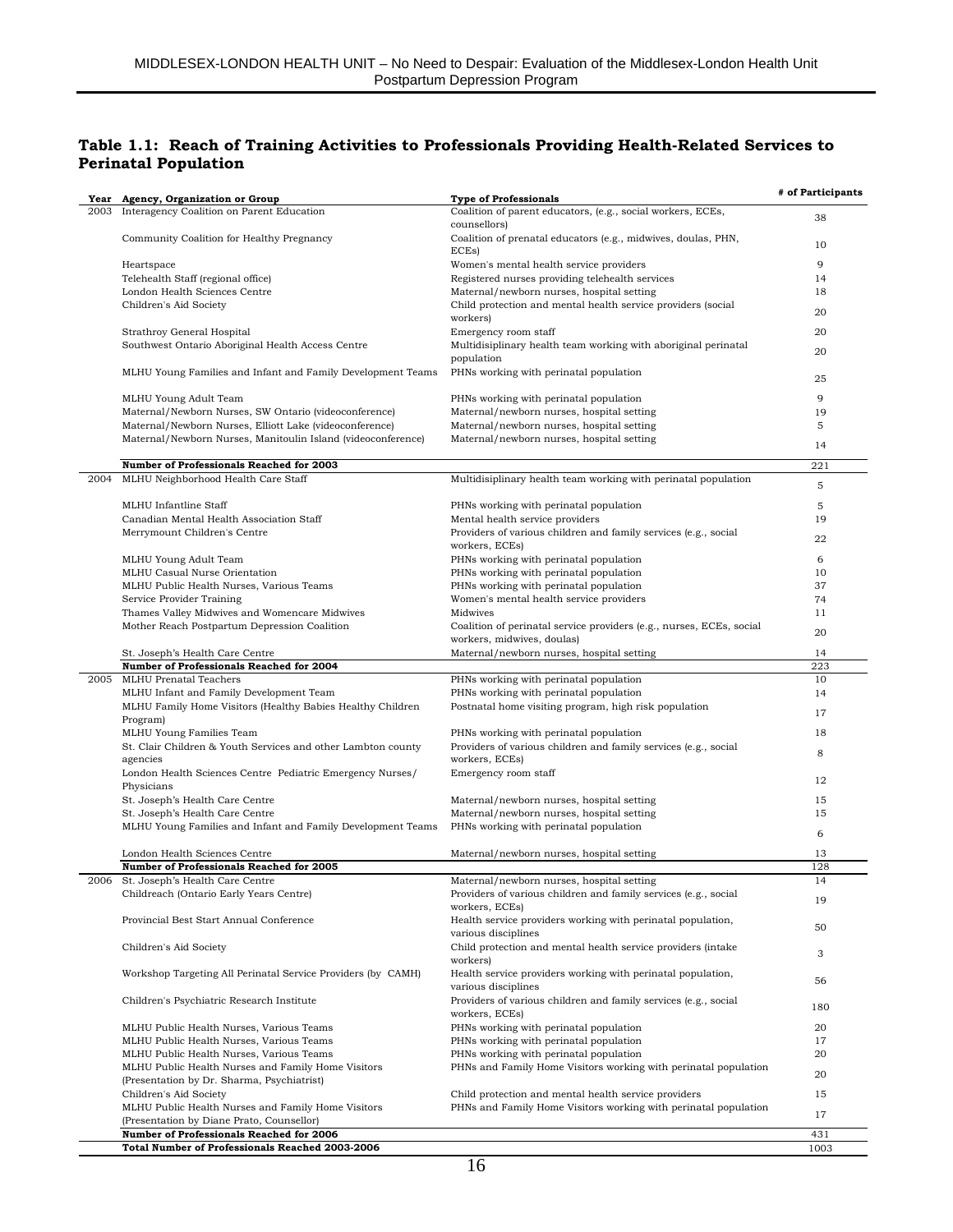For the remainder of the program, service provider training followed two tracks—internal (MLHU) training and training of external service providers. Much of the external training was conducted through the Mother Reach network. Table 1.1 presents a list of both internal and external service provider training sessions that were conducted from 2003 through 2006. Individuals may have attended more than one session, therefore the subtotals and total should be understood to represent the number of attendees.

#### **Description of Internal Training Activities**

Internal training was aimed at various teams within Family Health Services that have regular contact with the perinatal population (see Table 1.2.) Among these teams, the primary target groups for training were the Infant and Family Development Team (IFDT) and the Young Families Team (YFT). Together, these two teams have direct contact with a substantial majority who have recently given birth as part of the Healthy Babies Healthy Children (HBHC) Program.

Under the HBHC, every woman giving birth in Ontario in a hospital or at home with a midwife is screened with the Parkyn tool, "a universal tool that successfully screens (with family consent) all newborns for risk…. The results of the postpartum screen are forwarded to the Public Health Unit for follow-up with the family, including, when indicated, the introduction of early and appropriate interventions and other services to reduce risk."6

At MLHU, it is the IFDT and YFT that follow-up on the initial hospital screen (if new mother gives consent) by means of a 48-hour call and Home Visit. The IFDT works with "high-risk" mothers (defined as a Parkyn score of greater than 9) while the YFT works with "low-risk" mothers. During initial follow-up contact with low risk clients, the YFT conducts a "Brief Assessment", which evaluates baby's health, mother's health, mother's mental health, social support, and other stressors such as economic, recent death, etc.) In most instances low risk mothers receive only one home visit from a member of the YFT, during which support, education and information is offered to help with "normal" postpartum adjustment. If concerns are identified during the brief assessment, the client is referred to the IFDT for more intensive follow-up visiting and possible enrolment in the HBHC Home Visiting program. This process is sometimes referred to as *triage*.

| Table 1.2. MLHU Teams That Have Regular Contact with Perinatal Population |                                    |                               |  |  |  |  |
|---------------------------------------------------------------------------|------------------------------------|-------------------------------|--|--|--|--|
| <b>MLHU</b> Team<br><b>Function</b><br><b>Population Served</b>           |                                    |                               |  |  |  |  |
| Infant and Family                                                         | PHNs conduct 48 hour call and      | Women identified as high risk |  |  |  |  |
| Development Team                                                          | home visits as part of the Healthy | (Parkyn > 9)                  |  |  |  |  |
|                                                                           | Babies Healthy Children Program    |                               |  |  |  |  |
| <b>Young Families</b>                                                     | PHNs conduct 48 hour call and      | Women identified as low risk  |  |  |  |  |
| Team                                                                      | home visits as part of the Healthy | (Parkyn < 9)                  |  |  |  |  |
|                                                                           | Babies Healthy Children Program    |                               |  |  |  |  |
| Infant Line                                                               | Casual PHNs provide after hours    | General perinatal population  |  |  |  |  |
|                                                                           | telephone counselling              |                               |  |  |  |  |
| <b>Family Home</b>                                                        | "Lay visitors" work closely with   | Women identified as high risk |  |  |  |  |
| <b>Visitors</b>                                                           | IFDT; conduct home visits.         | (Parkyn > 9)                  |  |  |  |  |
| Young Adult Team                                                          | PHNs work in high schools          | Teen pregnancies, and higher  |  |  |  |  |
|                                                                           |                                    | risk younger population       |  |  |  |  |
| Prenatal Classes                                                          | Casual PHNs conduct prenatal       | General perinatal population  |  |  |  |  |
|                                                                           | classes                            |                               |  |  |  |  |
|                                                                           |                                    |                               |  |  |  |  |

<sup>6</sup> Healthy Babies Healthy Children Policy Statement on Universal Screening and Assessment for Healthy Child Development Prenatal to School-Age. Retrieved on January 18, 2007 from

www.health.gov.on.ca/english/providers/pub/child/hbabie s/policy\_statement.html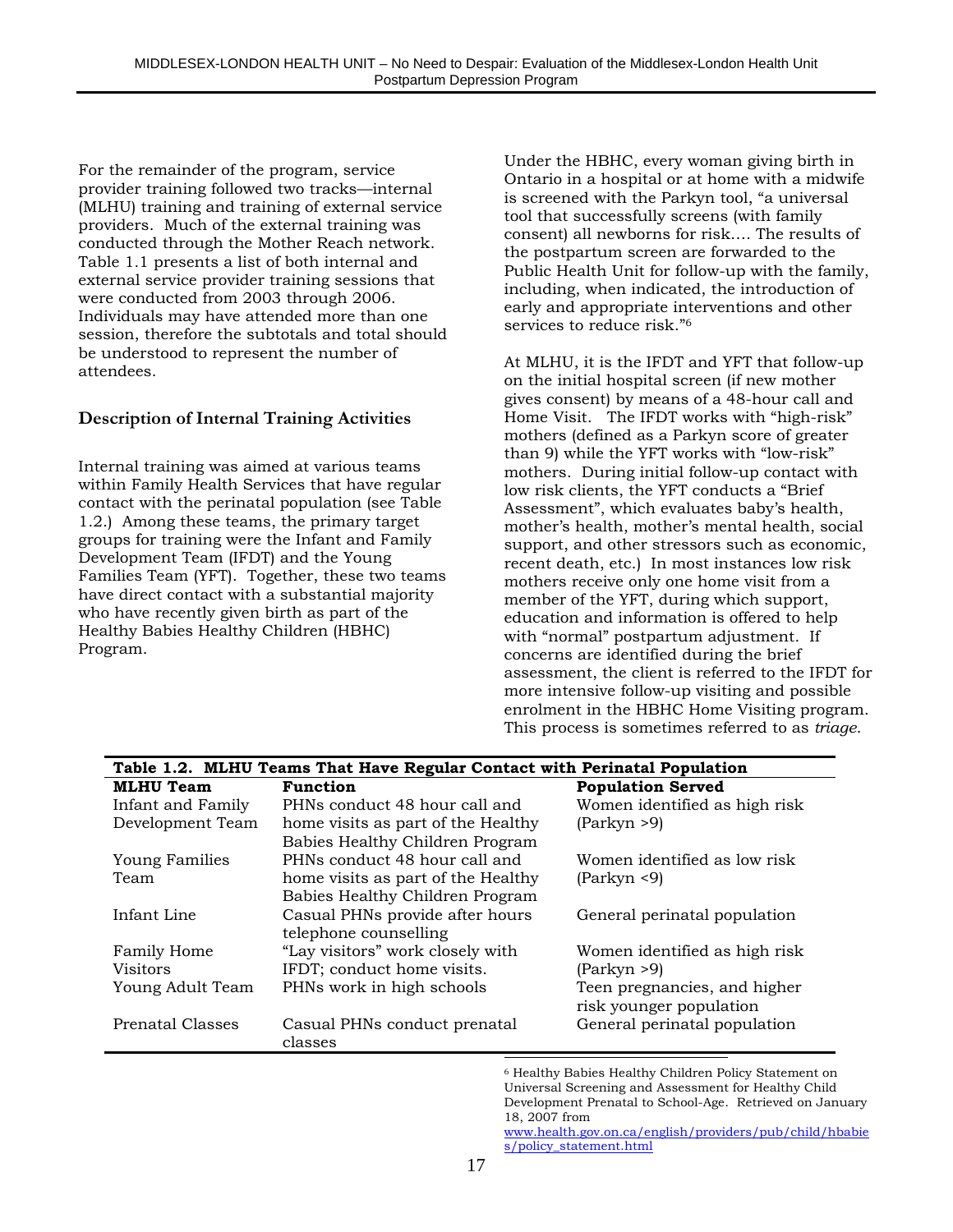At least one member from both the IFDT and YFT participated in the early review and development of practices, tools and resources. Even before formal training sessions began in 2003, members of these two teams were briefed, shared information and resources and held discussions about their practice with respect to PPD at regular team meetings. As well, the YFT had long held case conferences about their high-risk clients as a regular part of their practice. These activities are not recorded in Table 1.1 as part of the formal training activities, but should be recognized as part of a culture of training around PPD that began to permeate relevant teams within Family Health Services as a result of the PPD program.

As discussed above, the main training tools (PowerPoint presentation and the package of tools and resources) were developed over time. Initially the package of resources included fairly basic information, a quick screening tool referred to as the four PASS-CAN7 questions, the Beck tool (which was the first screening tool to be adopted and promoted by program staff), and an inventory of community resources. Additional resources were developed and added to the package around the time of the PPD program "launch" in October 2004 in response to needs identified by both internal and external service providers. These included a protocol for dealing with a client with PPD, an assessment flow chart, a "decision tree" to guide assessment and intervention in instances of perceived danger to woman or child. A mass media campaign also coincided with the launch.

The content covered in the training presentation eventually came to include the following areas: background information including descriptions of and incidence PPD and related mood disorders; causes, risk factors and symptoms; effects of PPD, recommended screening and assessment protocols, the decision tree, information about available services, and case studies.

Each training session covered much of the same basic information, but the emphasis and focus was tailored to fit the professional needs of the particular team. For example, it was crucial for the IFDT and YFT to have an in-depth understanding of screening, assessment and intervention protocols. The training for the Infant Line team focused on being able to conduct initial telephone screening and refer to appropriate community resources.

#### **Impact of Internal Training Activities on Knowledge and Skill**

*What impact did training activities have on MLHU service providers' knowledge and skill with respect to PPD assessment, early intervention, treatment and resources?*

#### Data Sources

To answer that question two main sources of information will be considered. First, data from two focus groups conducted largely with members of the IFDT and YFT in April 2004 will be considered. Second, data collected during the triage process (48-Hour Call/Home Visit) at two different points in time will be considered.

In the context of the question being considered here, the focus groups served two purposes: 1) assessment of nursing practice with respect to initial screening of PPD in light of training activities that had taken place to that point, and 2) obtaining feedback about use of the Beck and Edinburgh screening tools $8$  and input as to other tools or resources needed by PHNs. Eleven PHNs participated in each of the two focus groups. In total there were 13 from the Young Families Team, eight from the Infant and Family Development Team, one from the Young Adult Team, and one from the Health Promotion Team.

 $\overline{a}$ 

 $\overline{a}$ 7 PASS-CAN is an acronym for Postpartum Adjustment Support Services-Canada, a non-profit, national clearinghouse for postpartum depression information and referrals, which apparently closed due to lack of funding in November 2002.

<sup>&</sup>lt;sup>8</sup> At the time of the focus group, the Beck tool was being advocated by program coordinators as the preferred tool. Sometime after this point, the Edinburgh was adopted as the preferred tool in accord with Registered Nurses Association of Ontario (RNAO) Best Practice Guidelines.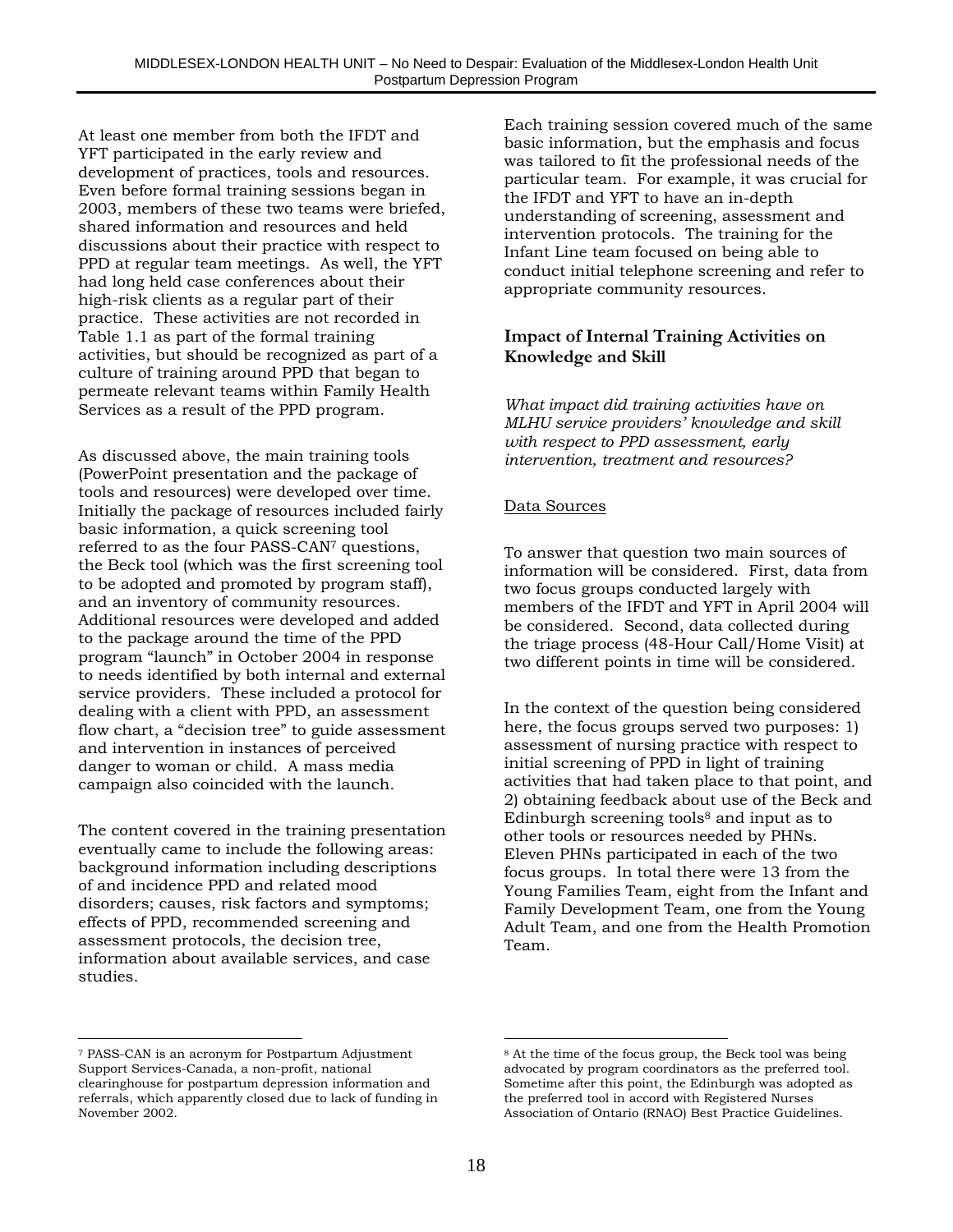The Program Evaluator analyzed transcripts derived from the focus group, to identify themes, which are presented below.

#### PPD Brought to the Forefront, Screening Becomes More Routine

There was a strong concurrence among participants in both focus groups that the training associated with the program brought PPD to the forefront of their awareness, provided new screening and assessment tools, and made it more likely for PHNs to explicitly assess a mother's PPD risk status as a routine part of their practice. This was the case even though many PHNs stated that assessment of a mother's emotional or mental health has long been one of the matters PHNs attended to during postpartum contacts.

For example, when participants in the first focus group were asked to what extent PHNs think about and watch for signs of PPD during contacts, the following exchange ensued.

> Participant 1: It's definitely part of the even basic assessment, just asking them at first, "How are you feeling emotionally?" just to start things off. And explaining to them, we always talk to moms about postpartum depression, whether she shows signs of postpartum depression or not. It's just become, especially since things have really come to the forefront in the last couple of years, just part of my basic assessment for everybody. With the work of the coalition, with the training that we've had. I mean I was doing that before, but (I am) really conscious of it, really conscious of it now.

> Participant 2: I'd have to agree… I think it's always been part of my practice, but I think more so now, especially in the last couple of weeks, because of the blue tool9. I think that you have to fill it out, it's there in the record. It really makes

me do a lot more teaching as well, on the phone or at the home visit.

Participant 3: I don't think that this is totally new to our practice…it's always been a part of our (practice) because we always looked at the whole individual in our assessments.

Moderator: So it's not totally new. Is there a difference? Is there a change?

Participant 1: I think with each tool we get I think it heightens our awareness. But it's also just a great educational thing for the clients, when we have this in front of us. You do tend to address it probably a lot earlier than you would. And, no, they're probably not suffering from depression at that time, but you can do the education.

In the following exchange that transpired during the second focus group, PHNs make explicit reference to using the Beck tool, and a quick screening tool alternatively referred to as the PASS-CAN or the four questions.

> Participant 1: Even just in the last couple of years, more of the in-services, and talks about cases and things like that. It's more to me I guess that I'm thinking more and more of it.

Moderator: In the relatively recent past? Are there things that have brought it more to your awareness?

Participant 1: Well just the little different tools that we are able to use. The Beck thing is great, I like that now. And I don't know, just over the last (while)… there's just been more in-service I guess.

Participant 2: I think the other thing that I've done that's different because of the workshops is… before I used to focus more on the physical. How they were feeling. Were they getting enough sleep? Were they eating? Did they have any

 $\overline{a}$ <sup>9</sup> Referring to the 48-Hour/Home Visit tracking tool, described below. See Appendix B.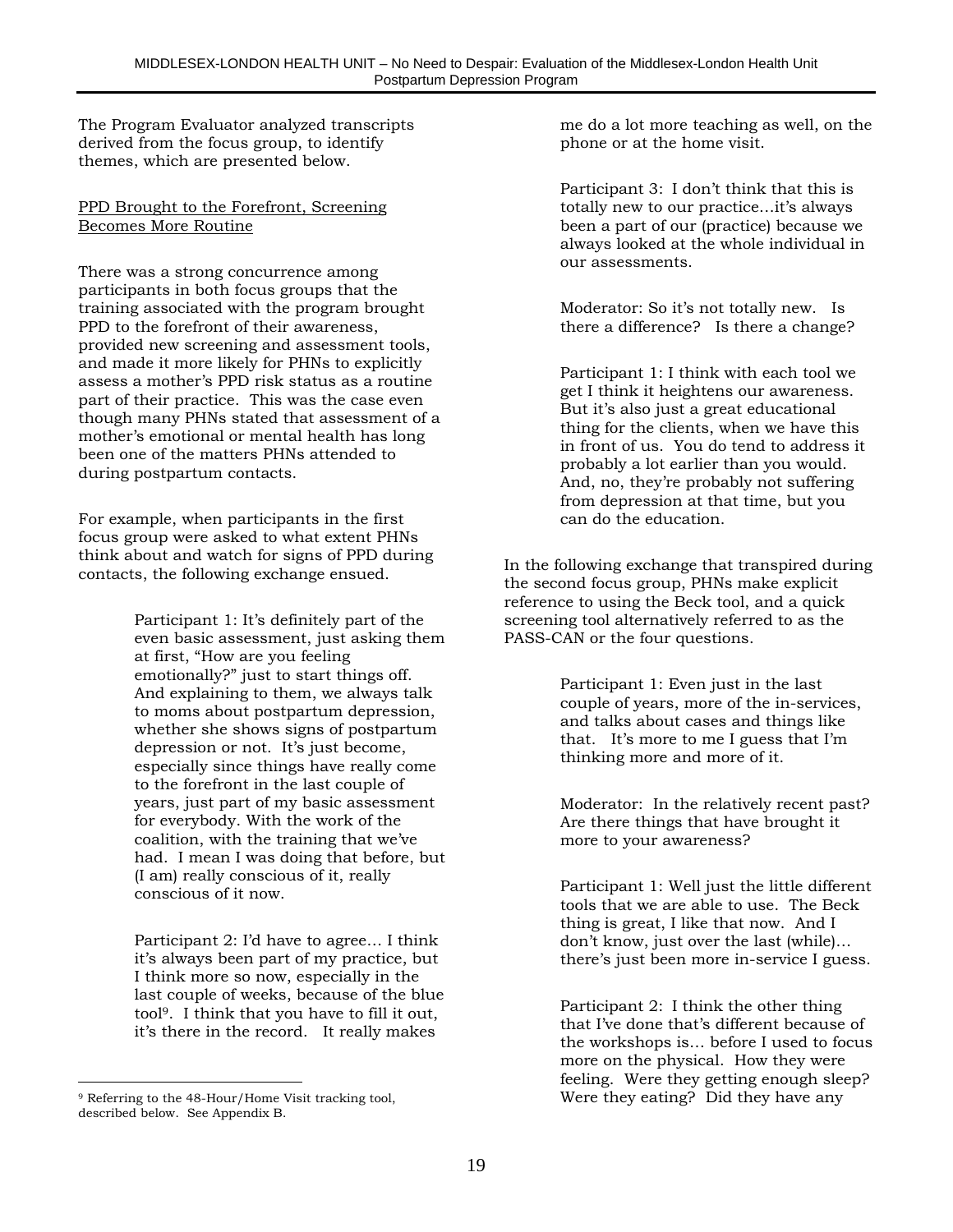supports? But now (I get) into more of their thought processes, if they have any scary thoughts, those specific questions, and just ask them as routine. It's amazing what has come back when and if I ask that specific one. I just recently had one on the 48-hour call. And I directed her to the hospital and they admitted her for three days…. There was nothing there that would have indicated to me that she was at risk for postpartum depression or psychosis or anything like that. It was just going through all the baby questions and then focusing on the mom, and then at the very end when I asked about those scary thoughts, "Do you have any scary thoughts" which is one of the (PASS-CAN) questions. There was hesitation, this long pause, so I tried to get more information. And it was very real.

#### No Standard Practice: Nursing Judgement versus Formal Screening and Assessment

Another clear finding was that at this point in the program, there was no standard approach taken by PHNs in terms of the initial screening and more formal assessment. Some PHNs acknowledged using the PASS-CAN questions, the Beck and/or Edinburgh tools, however several indicated they had not.

Two factors seem to affect how PHNs approached screening and assessment: 1) years of nursing experience and 2) whether they were part of the IFDT and therefore involved in longer-term visiting, or part of the YFT and therefore likely only visiting once. It appears that younger and/or less experienced PHNs were more likely to use the PASS-CAN questions and Beck assessment tool than the more experienced PHNs. More experienced PHNs seemed to be prefer to trust their gut instinct or intuitive nursing judgement. Members of the YFT said the fact that they usually visit only once with a client often presents barriers that inhibited explicit screening for PPD using a screening tool, included lack of apparent symptoms, lack of privacy and other more pressing concerns such as breastfeeding. Members of the IFDT were much more likely to have used the Beck tool. A number of PHNs

noted strategies they take with one-time visits in lieu of explicit screening or assessment, including educating clients about symptoms of PPD, emphasizing the importance of watching for symptoms in the coming months, and informing them about available supportive community resources. (See findings about educating clients during postpartum contacts on p. 36.)

#### Need for Judicious Approach

Moreover, members of both teams emphasized the importance of needing to be sensitive and judicious in how they approach mental healthrelated issues with clients. This was one of the strongest points of concurrence in the two focus groups that was discussed in terms of the question of under what circumstances a formal assessment should be conducted. PHNs made comments along the following lines. Depression is stigmatized. Clients may fear being labeled. High risk and teen moms may fear their losing their child to the Children's Aid Society. PHNs spoke in terms of the importance of building rapport, establishing a relationship, normalizing clients' feelings, easing into a discussion about PPD, discussing depression in general terms, using phrasing such as "Some moms might feel this way." This may be especially important, it was suggested by one PHN, before undertaking a formal assessment using a tool such as the Beck tool.

The stigma and, in some cases, cultural taboos associated with admitting depression may motivate mothers to mask symptoms of PPD. One PHN shared how in one case the Beck tool helped her identify a woman as being at risk who had no apparent symptoms of PPD, while in another case helped alleviate concerns about a woman who she had felt was at higher risk than warranted.

#### Need to Better Engage Physicians Around PPD

Another very important point raised in both focus groups was that some PHNs found some family physicians to be dismissive of clients' concerns around postpartum mood concerns, or at least not very receptive or helpful in treating or supporting clients who complained of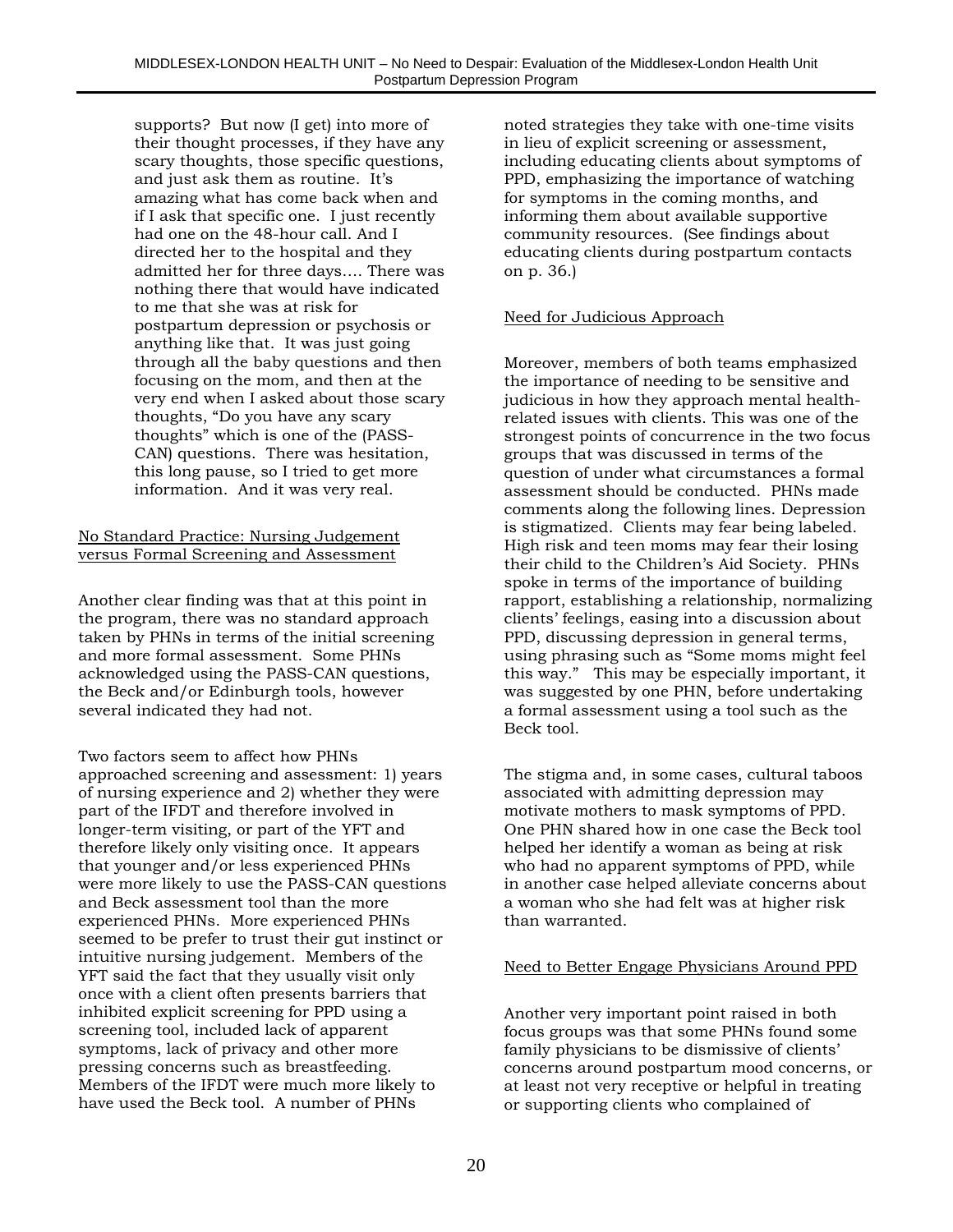depression symptoms. (This finding was later strongly echoed in a focus group conducted with the Mother Reach coalition at the end of the program in November 2006, as reported in Section 4 of this report.) While this may reflect time pressures due to the shortage of physicians, it also seems to reflect to some degree a lack of knowledge on the part of some family physicians about the nature, extent and seriousness of PPD.

One PHN stated that the data generated by the Beck tool validated their clients' concerns, helped them see their feelings as legitimate, and thus empowered them to go to their physician for treatment. PHNs mentioned that sending results from the Beck to physicians on behalf of clients increased physicians' attentiveness and sensitivity to clients' needs.

#### Assessment Skills Good; Need More Resources for Intervention and Treatment

One of the most strongly emphasized themes around which there was a clear consensus in both focus groups, was that while PHNs felt confident in their skills around screening and assessment, there were not enough resources in place for intervention and treatment.

This point is illustrated by the following exchange between two PHNs. These comments were in response to the question, "What is the most important thing we've discussed today?"

> Participant 1: (T)hat really stuck out, hearing from everyone in the group that… we're doing a much better job of identifying and using the tools and our comfort level has gone way up. But where do they go then?

Participant 2: Same thing. We can identify until we're blue in the face but if we don't have anywhere to go, once we've identified, then what?

PHNs spoke of a need for more resources in two different senses. First, PHNs felt there was a shortage of mental health treatment resources available in the community.

Secondly, some felt that they needed to be allowed more time to keep, follow and support families at risk, rather than discharge families as soon as possible. This may mean for example, holding onto a record and following up two or three months postpartum.

#### Changes to PPD Program That Resulted From Focus Group Feedback

A number of suggestions were made during these focus groups that subsequently resulted in adjustments/changes to the program including:

- The development of additional tools for assessment and intervention including, 1) a standard protocol outlining steps for "Dealing With A Client With Postpartum Depression", and 2) an intervention tool called "A Decision Tree For Assessment And Intervention Of Women With Thoughts Of Harming Themselves and/or Their Children".
- Piloting of a *PPD Drop-In Centre* for women and their families, staffed by a PHN and a peer support worker.
- Instituting a series of lunch and learn sessions for nursing staff, featuring updates, case scenarios and possible intervention strategies.

#### **Impact on Screening and Assessment Practice**

*What was the impact of the training and development on service providers' practice with respect to screening and early identification of women who are at risk of or suffering from PPD?*

#### Increase in Explicit Asking About PPD Symptoms During Triage

Data collected during the triage process using the 48-Hour/Home Visit tracking tool validates many of the PHNs' comments cited above. These data demonstrate a notable increase in the frequency with which PHNs systematically screened their clients for PPD in the 11 months that elapsed between data collection periods.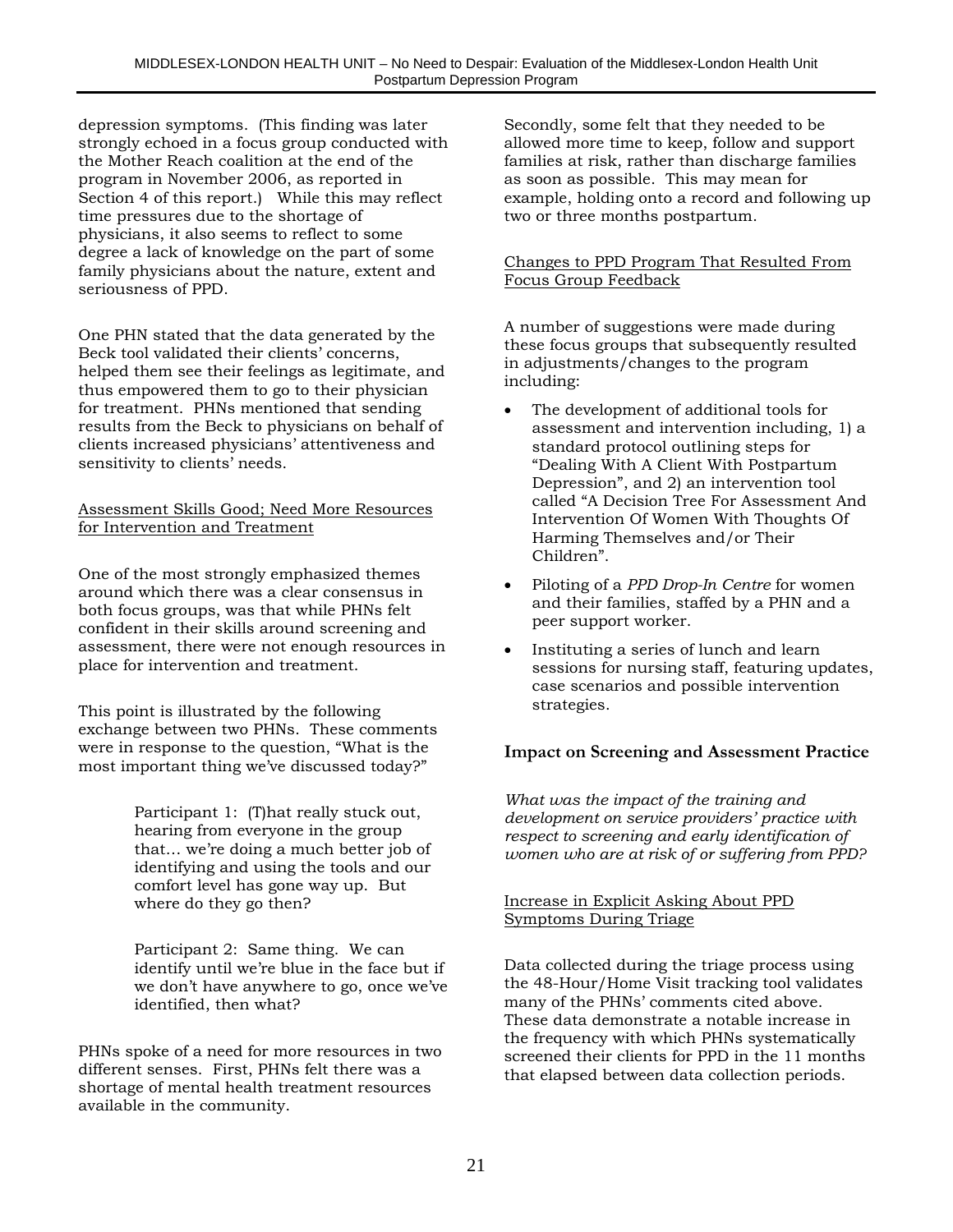It may be helpful to contextualize the following analysis by providing a time frame in terms of when these data were collected, with respect to both the focus group cited above as well as previous and subsequent training activities. (See Figure 1.1.)





The first round of data collection occurred in April and May 2004. (This roughly coincided with the focus groups cited above.) The second round occurred from April through June 2005. PHNs were asked to complete the tracking tool for all contacts during the two data collection periods. For about two years prior to the first round of data collection, a gradual and informal increase in exposure of PHNs to PPD-related information had been occurring. Formal training had begun the previous fall. A scripted service provider training session, as well as formal screening and assessment protocol would later be established (in between the first and second round of data collection) based in part on feedback from the focus groups cited above. In October 2004 the formal program launch occurred. Additional training sessions for MLHU staff were held in the fall of 2004 and spring of 2005.

As shown in Figure 1.2, there was an increase of 17% in the number of instances in which PHNs explicitly asked clients if they were experiencing any PPD symptoms during the 48- Hour Call. There was an increase of 10% in explicit asking about PPD symptoms by PHNs at Home Visits. The differences are statistically significant.<sup>10</sup>

#### **Figure 1.2: Explicit Asking About PPD Symptoms at Postpartum Contact** Change from April 04 to April 05



 $\overline{a}$ 10 Methodological note: The percentages reported are estimates based on a sample of contacts. The "I" shaped lines at the top of each large bar are called "error bars". They represent the 95% confidence interval, or the range in which there is a 95% probability that the actual percentage would lie, if every member of the group had been surveyed. If the range of the error bars overlap, it means there is more than a 5% chance that the any difference observed between sampled subgroups does not exist in the whole group. If the error bars do *not* overlap, the result is said to be statistically significant. This type of analysis recurs many times in the rest of this report.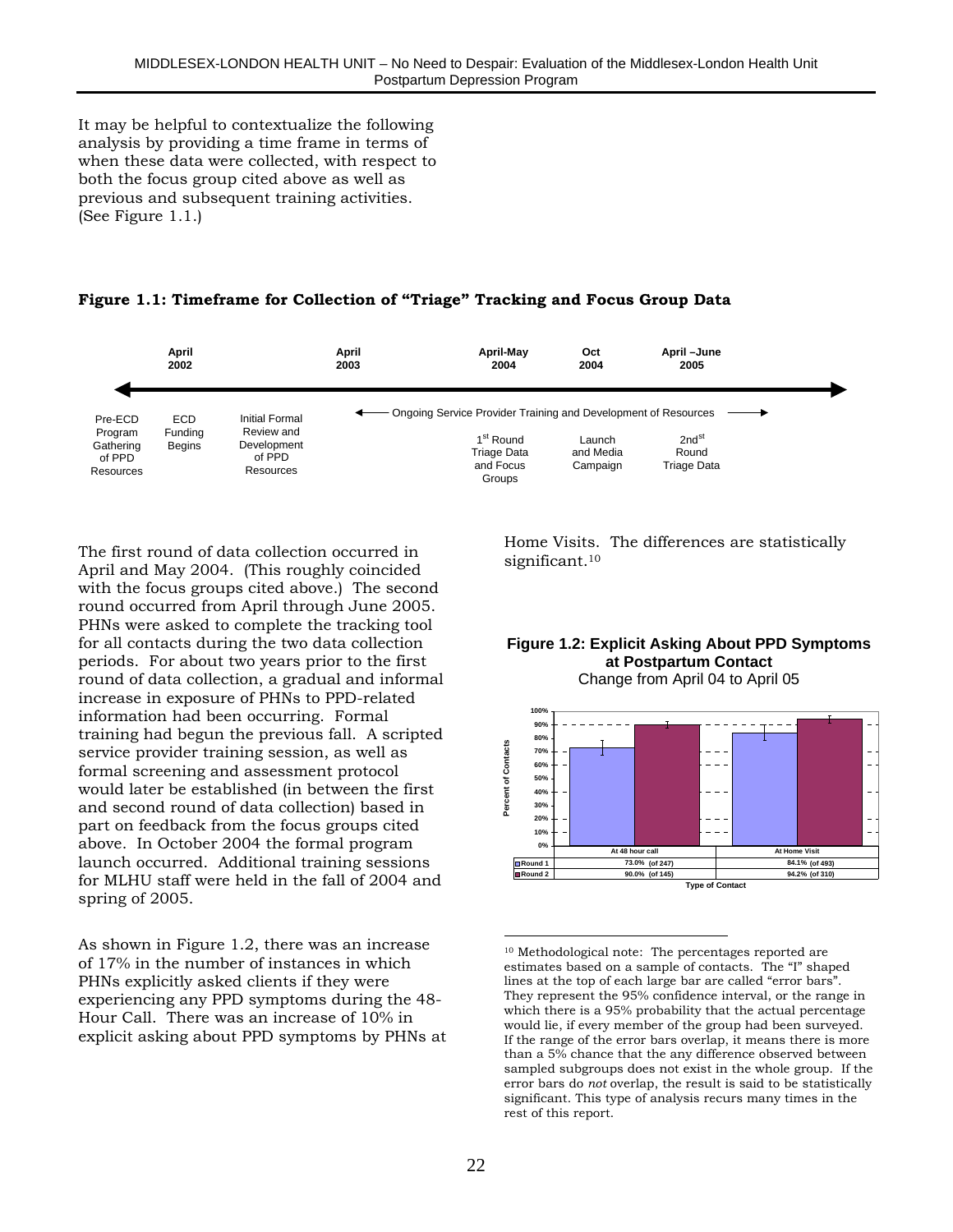#### Increase in the Use of the PASS-CAN Quick Screen

Tables 1.3 and 1.4 display data about PHNs' assessment of PPD risk status at the 48-Hour Call and Home Visit respectively. The following analysis should be interpreted with caution because of small sample sizes. The differences reported are not statistically significant.

In both sets of tables, the first table indicates PHNs' assessment of clients' PPD risk status, while the second table reports how PHNs determined risk status, *only for those clients they had deemed to be at risk of PPD*. It should be noted that PHNs were not asked whether they used the Beck or Edinburgh tool for more in-depth assessment at this time.

As indicated in Table 1.3.1, after the second round of data collection PHNs were found to be less likely to indicate they were unable to assess risk of PPD at the 48-Hour Call. This suggests that they had obtained more information and were more confident of their ability to make an informed judgement. They were also less likely to have judged the client to be at risk for PPD. The figure of 12.8% is closer to the generally accepted estimates of incidence of PPD in the population. These conclusions are further supported by the data presented in Table 1.32. These data generally indicate that by the second round of data collection, PHNs were more likely to use various sources of data to make judgements about clients' risk of PPD, including the PASS-CAN quick screening tool.

The picture presented with respect to assessment of PPD risk status at Home Visits (Table 1.3.1 and 1.3.2) is ambiguous. It should be kept in mind that many of the same individual clients are being reported on *within* each round of data collection; first for the 48- Hour Call contact (Table 1.3), and then for the Home Visit contact (Table 1.4). For virtually all of those who received a Home Visit, the PHN would have had an opportunity to make a preliminary assessment of PPD risk status at the 48-Hour Call, and then do further assessment at the Home Visit. This might explain the notably lower percentage of cases in which PHNs indicated they were unable to

assess risk at Home Visits compared with at 48- Hour Calls. For the second round, Home Visit data is available for only 64% of those for whom 48-Hour Call data is available. Presumably, many of the other 36% did not consent to a Home Visit because they did not feel the need. Accordingly it makes some sense that a higher proportion of Home Visit records for both rounds would indicate a higher percentage *at risk*, given that lower risk mothers screened at the 48-Hour Call may have opted out of a Home Visit.

With respect to determining risk status during home visits, the only method for which an increase in frequency between the first and second round of data collection was noted, was in the use of the PASS-CAN questions. There was nearly a 12% increase. It is difficult to explain the notable decrease in the frequency with which PHNs said they determined at risk status through client self-disclosure, professional nursing judgement and clients' past history.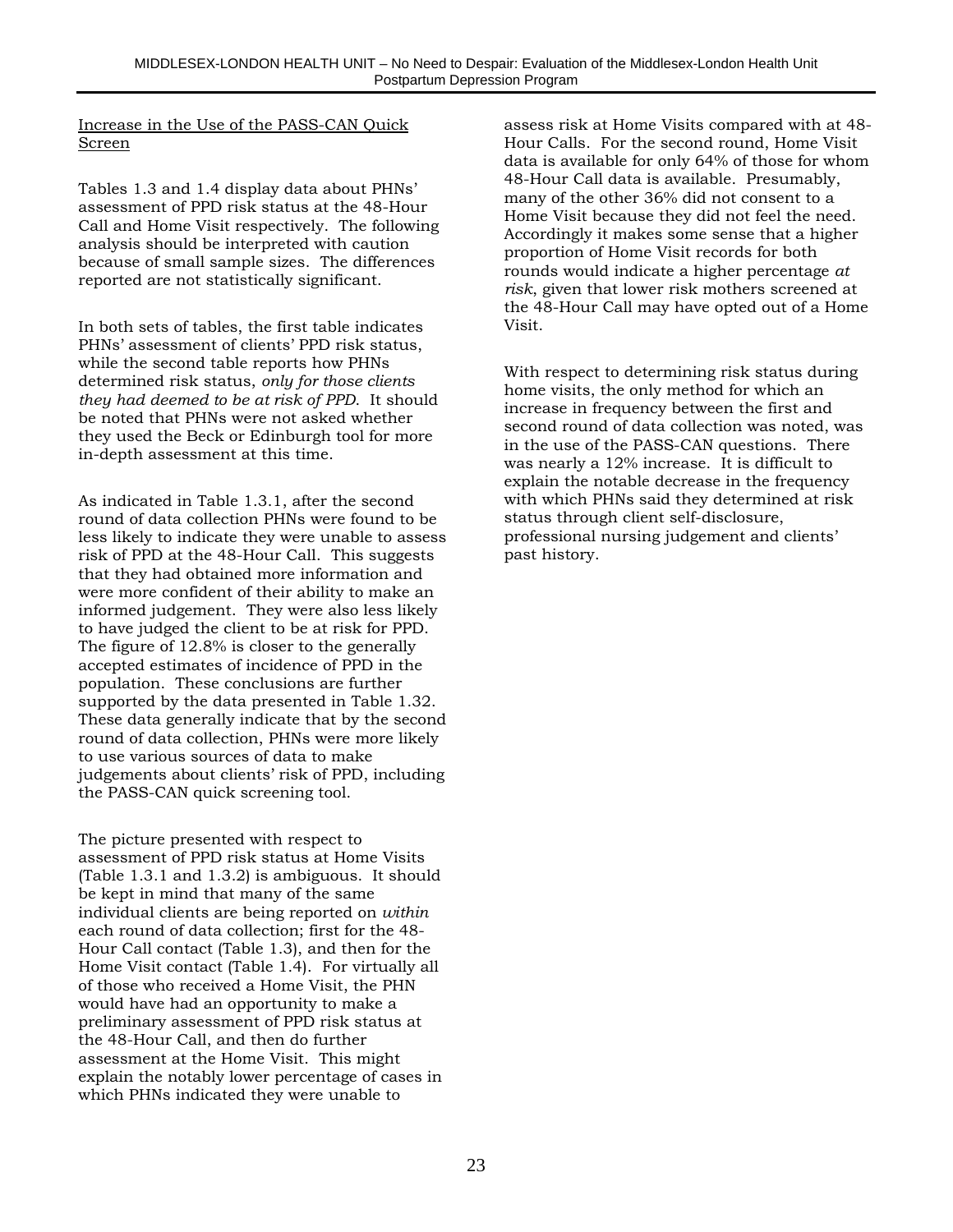| Table 1.3.1: Nurse's Assessment of Client's PPD Risk Status at 48-Hour Call |                                    |                                    |  |  |  |
|-----------------------------------------------------------------------------|------------------------------------|------------------------------------|--|--|--|
|                                                                             | 1 <sup>st</sup> Round<br>$(N=240)$ | 2 <sup>nd</sup> Round<br>$(N=480)$ |  |  |  |
| Unable to Assess                                                            | 19.6%                              | $15.4\%$                           |  |  |  |
| Not at Risk                                                                 | 60.8%                              | 69.6%                              |  |  |  |
| At Risk                                                                     | 19.6%                              | $12.8\%$                           |  |  |  |
| Table 1.3.2: How Nurse Determined "At Risk" at 48-Hour Call                 |                                    |                                    |  |  |  |

|                                | $(N=47)$ | $(N=63)$ |
|--------------------------------|----------|----------|
| Parkyn                         | 17.0%    | 28.6%    |
| PassCan Questions              | $0.0\%$  | 22.2%    |
| Client Self-Disclosure         | 25.5%    | 50.8%    |
| Professional Nursing Judgement | 44.7%    | 85.7%    |
| Client's Past History          | 36.2%    | 61.9%    |
| Other Indicators               | 29.8%    | 15.9%    |
|                                |          |          |

Note: Columns total to more than 100% due to multiple response options.

| Table 1.4.1: Nurse's Assessment of Client's PPD Risk Status at Home Visit |                        |                        |  |
|---------------------------------------------------------------------------|------------------------|------------------------|--|
|                                                                           | 1st Round<br>$(N=140)$ | 2nd Round<br>$(N=308)$ |  |
| Unable to Assess                                                          | 5.7%                   | 5.2%                   |  |
| Not at Risk                                                               | 65.0%                  | 74.4%                  |  |
| At Risk                                                                   | 29.3%                  | 20.5%                  |  |
| Table 1.4.2: How Nurse Determined "At Risk" Status at Home Visit          |                        |                        |  |
|                                                                           | (N=41)                 | (N=63)                 |  |

|                                | 111-TI | וכט-ווו |
|--------------------------------|--------|---------|
| Parkyn                         | 12.2%  | 11.1%   |
| PassCan Questions              | 7.3%   | 19.0%   |
| Client Self-disclosure         | 29.3%  | 19.0%   |
| Professional Nursing Judgement | 51.2%  | 30.2%   |
| Client's Past History          | 56.1%  | 57.1%   |
| Other Indications              | 29.3%  | 22.2%   |

Note: Columns total to more than 100% due to multiple response options.

There are various limitations with this data set, such as small sample sizes and an inability to compare records based on whether the PHN was interacting with a high risk or low risk client, that make it difficult to refine this analysis. Even based on this basic analysis however, it can be concluded that PHNs felt they had become much better informed and equipped to help women with PPD as a result of the PPD program. They approached PPD screening and assessment more systematically and explicitly after the introduction of the training and new PPD tools and resources than before. Moreover, focus group participants pointed out the need

for additional resources including a standard assessment and intervention protocol and a decision tree to assist in determining whether or not to intervene in situations of possible harm to a mother or child. These resources were subsequently added to the service providers tool kit.

#### **Impact of External Training Activities**

*What impact did training activities have on external service providers' skill and knowledge of PPD assessment, early intervention, treatment and resources?*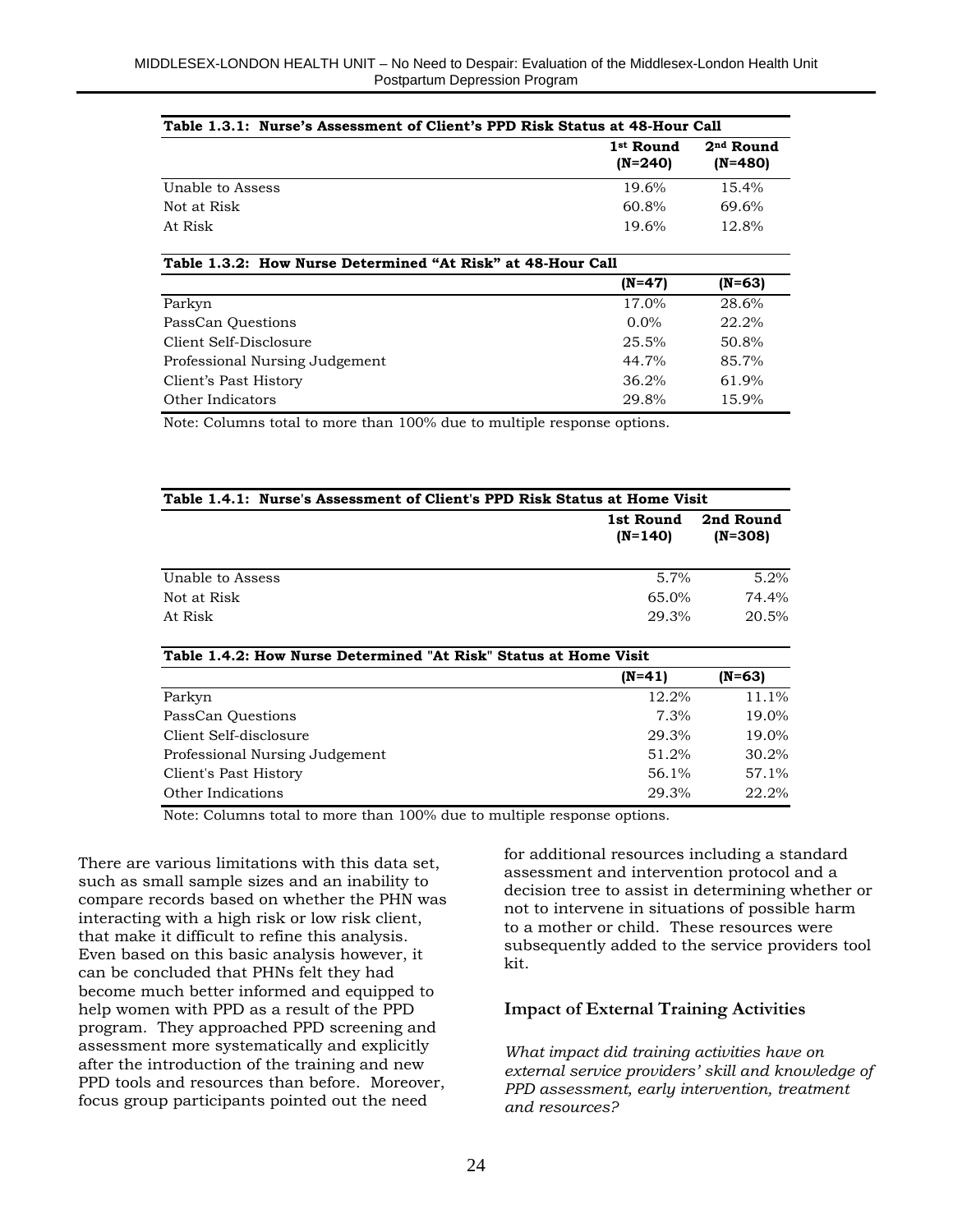The Mother Reach coalition was the primary vehicle through training was delivered to providers of PPD-related health and social services. Initiated through a series of meetings of Southwestern Regional Health Units from April through September 2002, a group of PPDrelated service providers began meeting monthly starting in September of that year. Mother Reach was officially formed in September of 2003.

#### Representation on Mother Reach Coalition

As of January 2007 there were 33 active members of the coalition, representing 23 different organizations, and 21 different types of service providers. Three unaffiliated community members who serve as volunteer peer support workers and represent consumers of PPDrelated services are also active members. Five other organizations were represented at one time on the coalition, but discontinued before formal training sessions began. The types and affiliations of coalition member who received training are presented in Tables 1.5 and 1.6.

#### **Table 1.5: Types of Service Providers on Mother Reach Coalition**

|                                                           | N              |
|-----------------------------------------------------------|----------------|
| Public Health Nurse                                       | 4              |
| Child and family social services                          | 3              |
| Community mental health services                          | 3              |
| Counselling and mental health services                    | 2              |
| Doula services                                            | 2              |
| Midwife services                                          | $\overline{c}$ |
| Nursing education                                         | $\overline{2}$ |
| Peer support                                              | 2              |
| Psychiatric services                                      | 2              |
| Addiction and mental health services for                  | 1              |
| perinatal women                                           |                |
| Child protection and mental health                        | 1              |
| services                                                  |                |
| Continuing education to perinatal<br>hospital departments | 1              |
| Group home for pregnant/parenting                         | 1              |
| adolescents                                               |                |
| Health information telephone service                      | 1              |
| Hospital services                                         | 1              |
| Income support, public                                    | 1              |
| Nursing education, Public Health Family                   | 1              |
| <b>Health Services</b>                                    |                |
| Psychologist                                              | 1              |
| Public Health Family Health Services;                     | 1              |
| Family practice nurses                                    |                |
| Social work education                                     | 1              |

#### **Table 1.6: Affiliation of Service Providers on Mother Reach Coalition**

|                                                               | N            |
|---------------------------------------------------------------|--------------|
| Community member                                              | 3            |
| Canadian Mental Health Association                            | 2            |
| Faculty of Nursing, UWO                                       | 2            |
| Babeeze in Arms Doula Centre                                  | 1            |
| Bethesda Centre                                               | 1            |
| <b>Birth Positive</b>                                         | 1            |
| Childreach - Ontario Early Years Centre                       | 1            |
| Children's Aid Society                                        | 1            |
| City of London, Ontario Works                                 | 1            |
| Family Services Thames Valley                                 | 1            |
| Heartspace                                                    | 1            |
| London Health Sciences Centre,                                | $\mathbf{1}$ |
| Director of Perinatal and Gynecology                          |              |
| London Interfaith Counselling Centre                          | 1            |
| London Mental Health Crisis Service                           | 1            |
| Madame Vanier Children's Services                             | 1            |
| Mental Health Program and Home                                | 1            |
| Visiting Program for Infants, Child and                       |              |
| Parent Resource Institute                                     |              |
| Merrymount Children's Centre                                  | 1            |
| Middlesex-London Health Unit                                  | 1            |
| Middlesex-London Health Unit, Child                           | $\mathbf{1}$ |
| Health Team, London and Area Family                           |              |
| Practice Nurses Group<br>Middlesex-London Health Unit, Family | 1            |
| Health Promotion Team                                         |              |
| Middlesex-London Health Unit,                                 | 1            |
| Manager, Family Health Promotion                              |              |
| Team                                                          |              |
| Middlesex-London Health Unit,                                 | 1            |
| University of Western Ontario                                 |              |
| Middlesex-London Health Unit, Young<br>Families Team          | 1            |
| Regional Mental Health Care                                   | 1            |
| Regional Perinatal Outreach Program,                          | 1            |
| St. Joseph Health Care                                        |              |
| Research Coordinator, Regional Mental                         | 1            |
| Health Centre                                                 |              |
| Telehealth Ontario                                            | 1            |
| Thames Valley Midwives                                        | 1            |
| <b>Womancare Midwives</b>                                     | 1            |

A focus group was held with 17 members of the Mother Reach coalition in November 2006. Participants were asked to recall what PPDrelated training activities they had participated in and discuss the impact of training on their ability to provide service, as well as additional needs for training and resources. Their comments were tape recorded, transcribed, and analyzed by the Program Evaluator. Key themes are presented below.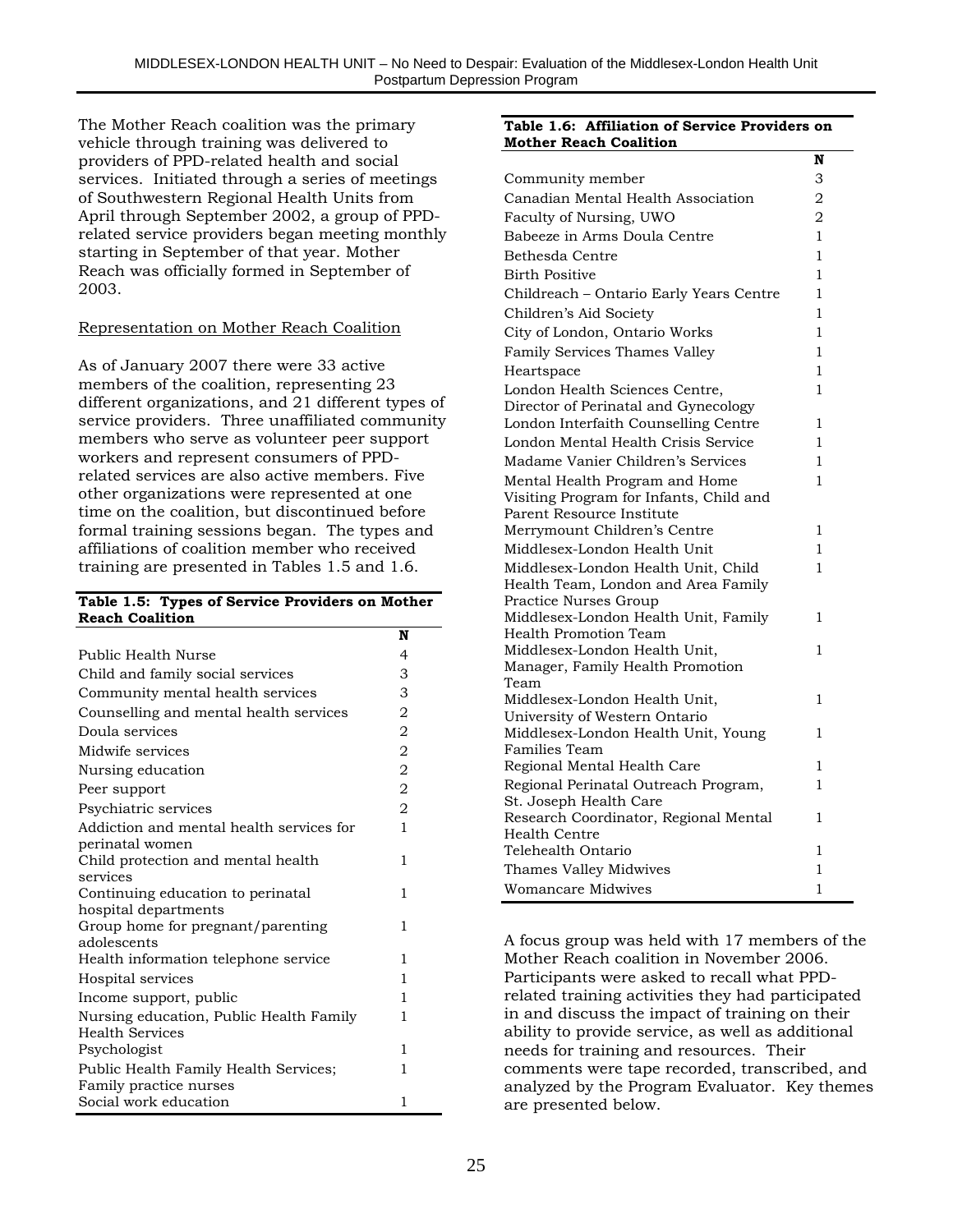#### Direct and Indirect Training, Distribution of Tools and Resources

Training to external service providers $11$  was delivered in several ways. First, PHNs, coalition members, and in some instances invited outside experts conducted occasional training sessions during the coalition's regular monthly meetings. This directly increased the knowledge and skill of coalition members. Some sessions were conducted with the intent of "training the trainer", that is, coalition members were encouraged to take information, tools and resources back to their respective organizations to conduct training with their colleagues or staff. Second, specifically tailored training sessions were conducted for staff at agencies such as the Children's Aid Society (CAS) and Ontario Early Years Centres (OEYCs). Finally, in order to reach beyond those represented in the coalition, updated information and resource kits were mailed out in November 2004 and December 2006 to physicians, pharmacies, churches, and others that had some connection with services for postpartum women.

Comments made by several participants illustrate how training was disseminated from the coalition members to staff at their respective agencies. One participant recalled,

> My understanding was to take the training kit and pass it out to our frontline people as well. That's what I did. I passed it out and we did a little training within — I think I'd probably do it again with our newer staff.

Several other participants indicated taking similar steps. One of the participants who works in children's mental health stated,

> I think that…because of my presence here, I've been able to raise the awareness to my colleagues and do some in-house training. There's lots of turnover where I work, so that requires me to do lots of in-house training and I'm always trying to keep the awareness

 $\overline{a}$ 

there…it just constantly needs that ongoing training…

Another participant indicated she had repeated training in her agency three times.

#### Adapting Organizational Procedures and Processes

Among the impacts of this training was the adapting of organizational procedures and/or processes to respond to needs of clients around PPD. For example, reluctance of women to reveal symptoms or concerns around PPD for fear that their children might be apprehended by the CAS was identified as a barrier to early identification. As a result of their participation in the Mother Reach-based training, the CAS identified specific caseworkers to receive additional training and serve as resource persons for their colleagues. The CAS worked with health unit PPD program staff to increase sensitivity among caseworkers to the fear/stigma associated with this issue, and develop strategies for building trust among clients and helping them access CAS and other services for support. One participant described how her community mental health agency created a separate "referral office" to specifically respond to the concerns of pregnant and postpartum women. A representative from an OEYC described how, in keeping with their mandate, they recognized a need to go beyond training their own staff of Early Years Resource **Consultants** 

> …[W]e recognized that there was another group that we serve which were people that may be missing [the training]…the informal care providers, and child care staff. So working with [MLHU program staff] and some of the others around the table, there was a workshop developed and co-facilitated to offer to care providers to look for signs [of PPD] in the families that they were seeing.

#### Additional Training Needs

Based on comments such as these, it is clear that the knowledge base of service providers

 $11$ Refer to Table 1.1 for list of documented external training sessions conducted by MLHU program staff.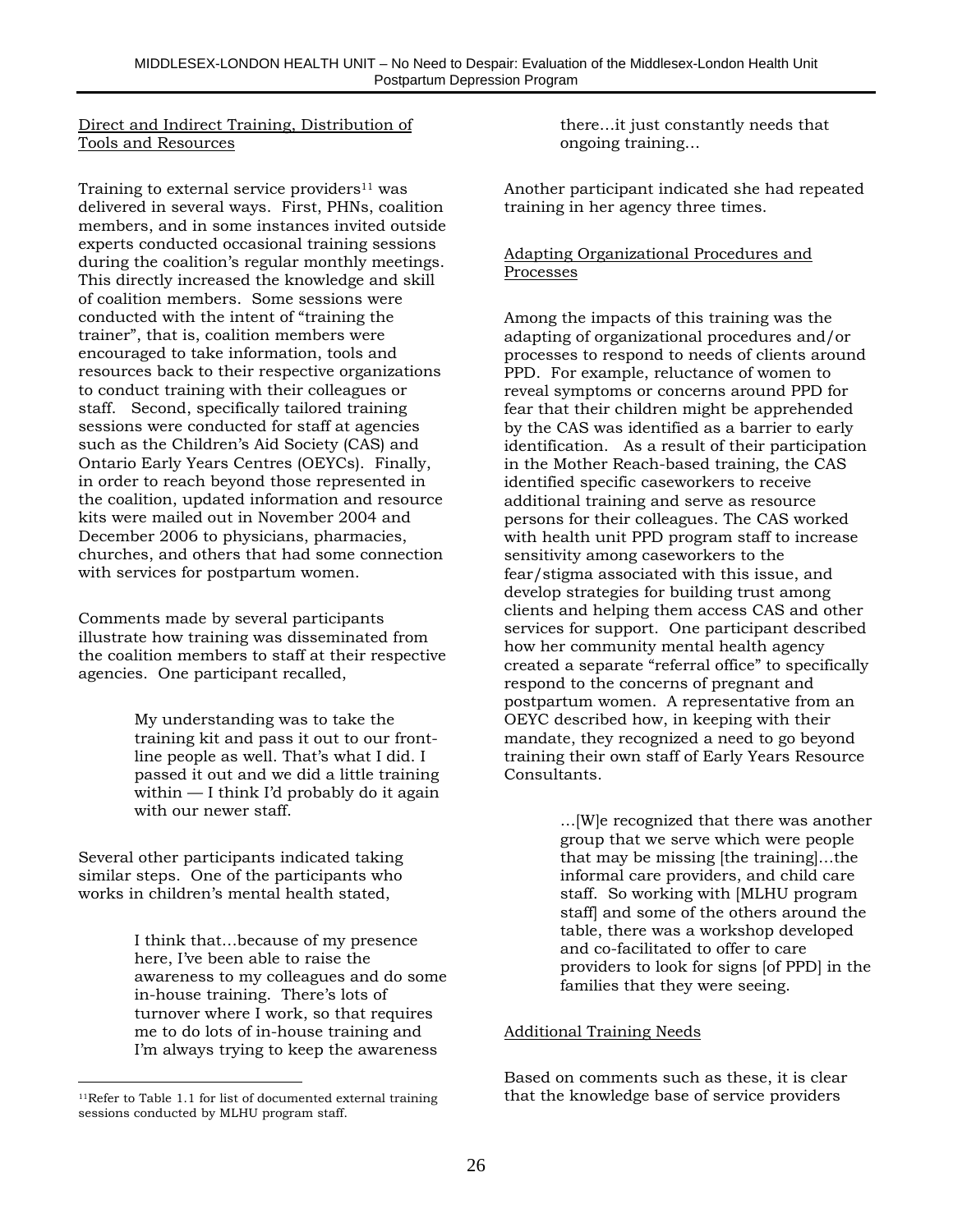linked to the Mother Reach coalition – particularly in terms of knowledge of screening and assessment tools and available community resources – was increased substantially though the PPD program. A few focus group participants identified areas where they felt they needed additional training.

One participant, employed by a community mental health agency felt that her agency had "capacity to provide treatment and ongoing counselling," but needed more training around assessment. She also expressed a desire for more training to work collaboratively with other community agencies, particularly in cases of women whose PPD is complicated by trauma and/or addictions.

Another participant expressed a need for training in specific interventions that have been found to be effective, namely Cognitive Behaviour Therapy and Interpersonal Therapy. She said, "So now I'm aware that those are the approaches that are most effective but I think I could really benefit and my colleagues could really benefit around specifically how do we do that."

Reflecting on the fact that PHNs may follow a women for up to six years, one PHN expressed a need for more education and training in "nondirective counselling" noting that although it is "not full therapy", it is "something that a nurse could be trained to do... (and) has been identified to be something that can be very helpful for women with PPD."

#### Gaps in Service

Along these lines, one of the most important findings from Mother Reach coalition focus group was the identification of significant gaps in service. These are discussed in the section of this report entitled Community Capacity Building.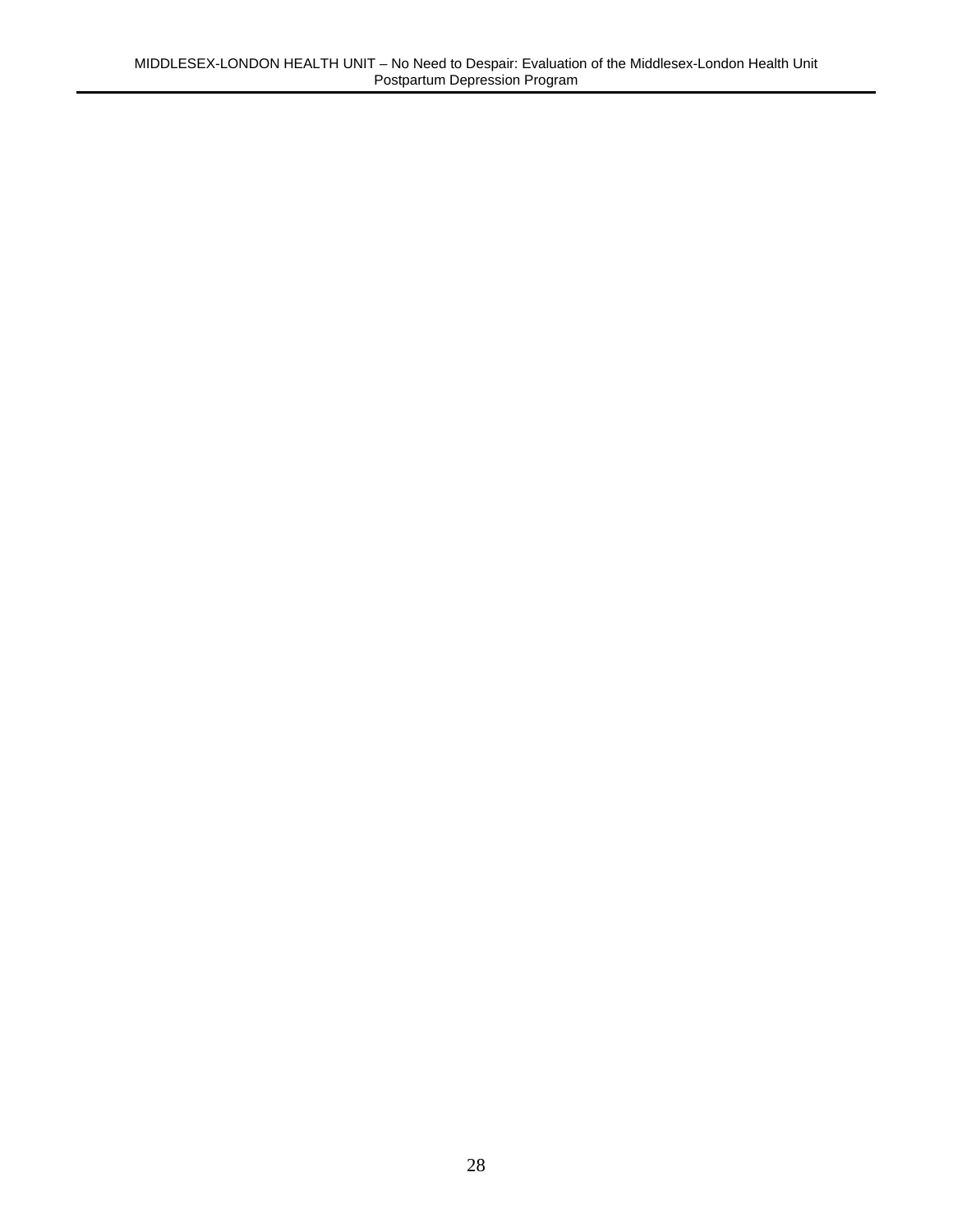## **Education and Personal Skills**

This section reports on the extent to which the PPD program increased awareness and knowledge among the target population of PPD, PPD risk factors, signs and symptoms of PPD, and resources that are available in the community to support women at risk of or suffering with PPD and their families.

#### **Overview of Activities**

The activities undertaken as part of this program component included:

- The development of informational and educational resources that could be distributed and/or presented through a variety of community settings and public health channels, including Prenatal Health Fairs (held five times a year), ongoing Well Baby Clinics and the periodically distributed *Let's Grow* parent education mail out package.
- The conducting of a mass media campaign, including the production and distribution of posters and informational pamphlets, the development of a web site, the development of content for distribution to and publication in local print media, and the airing of radio and television spots.
- The enhancement of the PPD education component of MLHU's Prenatal Classes and *Just Beginnings* parenting program.
- Educating new mothers about PPD at 48- Hour Call and Home Visits.

#### **Baseline Measures**

It was not possible to establish a "pure" baseline level of awareness about PPD among the target population before the program, as some modest efforts to increase the level of awareness and knowledge about PPD among the target population had been taking place before MLHU's ECD-funded program was developed. As well, health education activities in the first two years of the program developed gradually and were initially quite limited. They consisted of, for example, limited distribution of some pamphlets and newsletters, and the staffing of a

display at Prenatal Health Fairs. However, data was collected on general awareness and knowledge about PPD relatively early in the program, before a major mass media campaign was launched in October of 2004.

Figure 2.1 is based on evaluation data from five Prenatal Health Fairs from September 2003 through September 2004 (before the initial mass media campaign). Data was collected as attendees exited the fair. Approximately 50% of attendees completed evaluation questionnaires.

**Figure 2.1: Previous Knowledge About PPD** Prenatal Health Fair Attendees-Sept 03 through Sep04 (N=1348)



Attendees were asked *"How much knowledge did you have about Postpartum Depression before you came to the Prenatal Health Fair?"* Figure 2.1 shows that about 88% of Prenatal Health Fair attendees indicated they had at least a little previous knowledge about PPD.

Similarly, questions were asked of Prenatal Class attendees and clients using Well Baby Clinics to assess their general awareness of PPD before the media campaign. Figure 2.2 compares the awareness level of these two groups. In the case of Prenatal Class attendees, the data reported was collected at the beginning of the series, that is, before they had received any instruction about PPD. In both instances, the same question was asked: "Have you ever heard of Postpartum Depression before?" As indicated in Figure 2.2, about 91% of clients attending Well Baby Clinics, and 95% of Prenatal Class attendees reported having heard of PPD.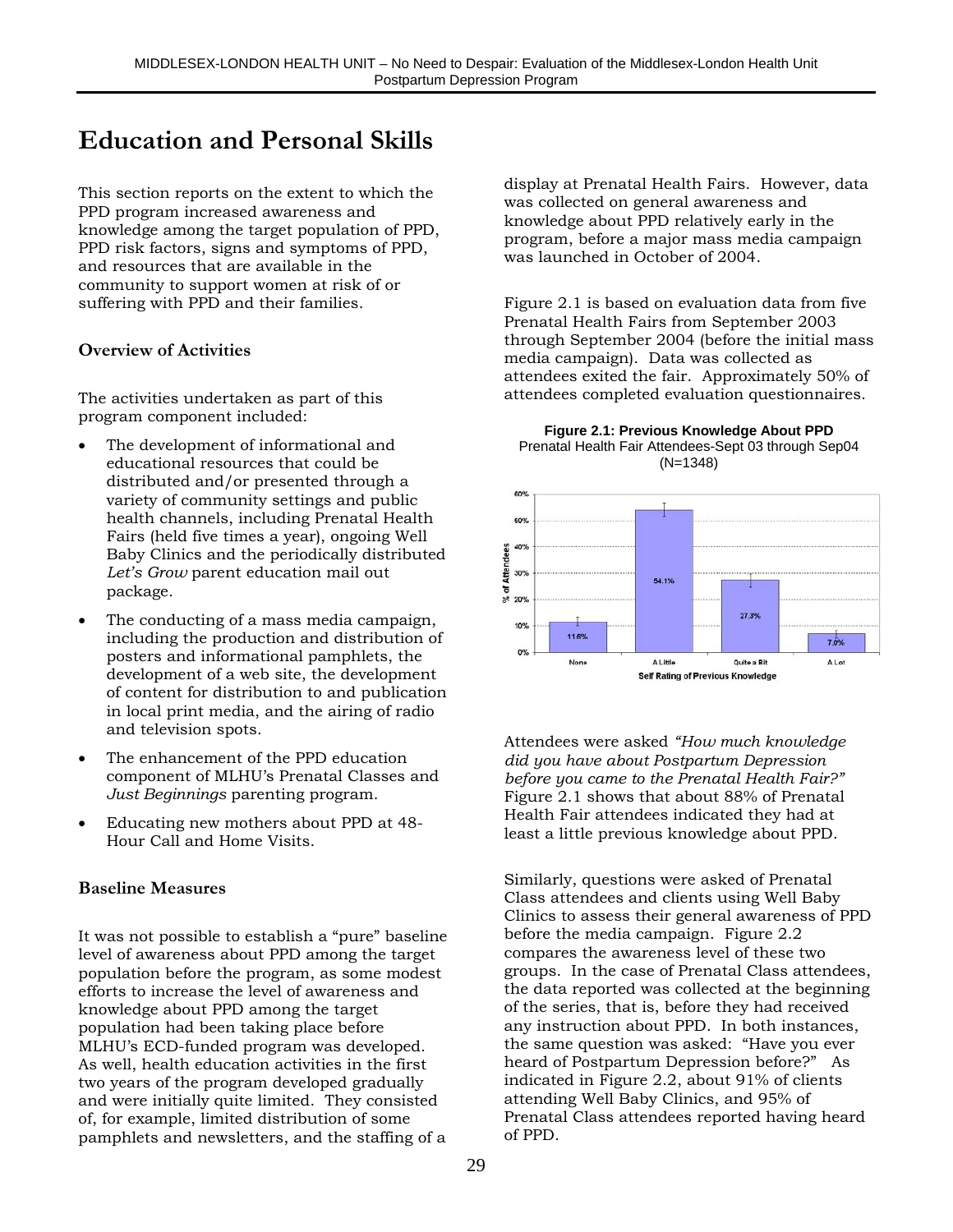**Figure 2.2: Ever Heard of PPD Before?** Prenatal Classes and Well Baby Clinic Attendees Before Media Campaign (Oct04)



Based on data collected at Prenatal Health Fairs, Well Baby Clinics and Prenatal Classes before the mass media campaign in October 2004, it may be concluded that approximately 90% of the target population had some at least some awareness of PPD, prior to concerted efforts were undertaken to raise awareness.

#### **Impact of the October 2004 Mass Media Campaign**

A mass media campaign was conducted in October 2004. The campaign was targeted to professionals, families and the general public. A public launch was organized by the Mother Reach coalition, with approximately 75 community partners in attendance. A local communications firm, *Surge Communications* supported the media campaign pro bono. Posters, pamphlets and media spots were created. A major purpose of the media campaign was to publicize a telephone hotline (672-HOPE) dedicated to supporting women at risk of or experiencing PPD. Operating 24 hours/day, 7 days/week, the hotline was a joint effort of the Canadian Mental Health Association (London), the London Mental Health Crisis Service, Middlesex-London Health Unit, and Merrymount Children's Centre. Also launched at this time was a web site (www.helpformom.ca).

The data displayed in Table 2.1. was reported in the ECD Annual Project Report submitted to the Ministry in June of 2005. They indicate the extent and estimated reach of the campaign.

#### **Table 2.1. Extent and Reach of Mass Media Campaign, October 2004**

| Campaign, October 2007 |      |                       |                    |  |  |
|------------------------|------|-----------------------|--------------------|--|--|
| <b>Type of Media</b>   | Nos. | Estimated<br>Audience | Estimated<br>Reach |  |  |
| Radio Appearance       | 1    | 201,600               | 201,600            |  |  |
| Television             | 3    | 810,000               | 2,430,000          |  |  |
| Appearance             |      |                       |                    |  |  |
| Newspaper              | 6    | 4,016                 | 24,096             |  |  |
| Articles/ads           |      |                       |                    |  |  |
| Display (Prenatal      | 1    | 200                   | 200                |  |  |
| Health Fair)           |      |                       |                    |  |  |
| Website (unique        | 1    | 123                   | 123                |  |  |
| visitors)              |      |                       |                    |  |  |
| Posters                | 1    | 4,500                 | 4,500              |  |  |
| Pamphlets              | 1    | 4,500                 | 4,500              |  |  |
| Radio PSA              | 1    | 144,488               | 144,488            |  |  |

Impact of Mass Media Campaign on General Awareness of PPD

As illustrated in Figure 2.3, there was no statistically significant difference in the level of self-reported "previous knowledge" about PPD among Prenatal Health Fair attendees before and after the mass media campaign.

#### **Figure 2.3: Previous Knowledge About PPD – Prenatal Health Fair Attendees**



A similar analysis was conducted with data collected from Well Baby Clinics clients. This analysis also showed almost no difference in the number of clients who said they had heard of PPD *before* (91% of 213 clients) and immediately *after* (93% of 147 clients) the mass media campaign.

Notwithstanding these findings, as shown in Figure 2.4 there was evidence that the mass media campaign was at least *noticed*, even if it did not measurably increase general awareness or knowledge about PPD. Among clients of Well Baby Clinics, about 52% of respondents who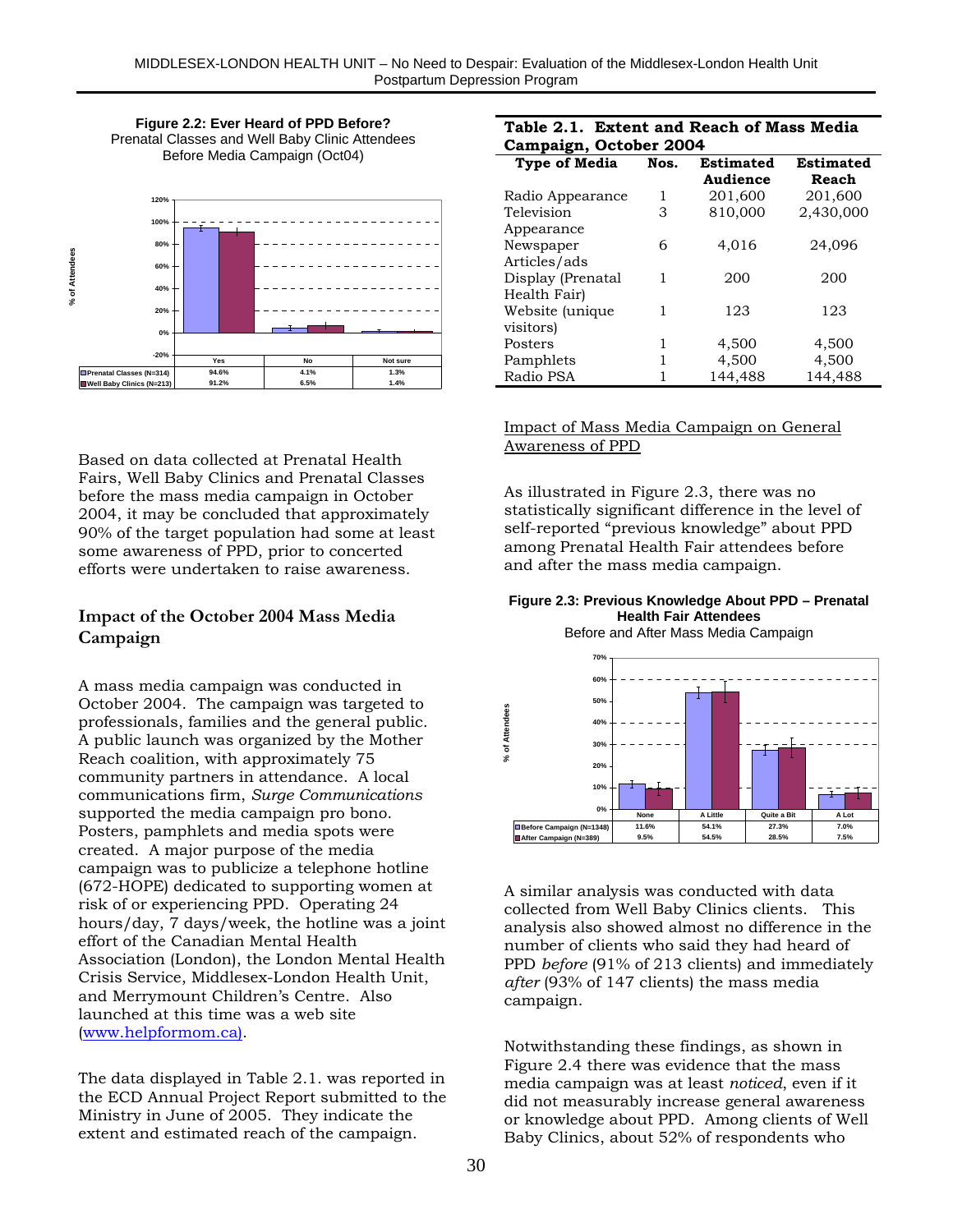attended clinics *before* the campaign reported hearing or seeing information about PPD in mass media sources, compared with about 82% *after* the campaign. This difference was statistically significant.

#### **Figure 2.4: Ever Seen PPD Info in Mass Media Sources?**

Well Baby Clinics: Feb-March and Nov-Dec 2004



The foregoing suggests that there was already a high level of general awareness about PPD in the population before the mass media campaign. There was no evidence that the mass media campaign increased awareness about PPD per se, however there was evidence that the campaign did "register" in the population.

The indicators just discussed should be considered measures of general awareness about PPD. As will be reported later, an attempt was also made to measure whether the mass media campaign had any impact on knowledge about PPD.

#### Impact of Mass Media Campaign on Knowledge of Risk Factors and Signs and Symptoms of PPD

As suggested by our program theory, early identification and intervention will be more likely if women at risk of or suffering with PPD are *knowledgeable* about risk factors and signs and symptoms of PPD.

Clients at Well Baby Clinics were asked to rate their level of awareness of PPD signs and symptoms. As shown in Figure 2.5 there was little difference in self-ratings of awareness of PPD signs and symptoms between clients who came to Well Baby Clinics in the months just

prior to and just after the mass media campaign. That is, the only statistically significant difference was a slight increase in the percentage of clients (from 6% to 15.9%) that said they were a little aware of PPD signs and symptoms after the campaign. This was offset by a decline in the percentage that said they were quite aware (from 41.9% to 29.7%).

**Figure 2.5: Extent Aware of PPD Signs & Symptoms** Well Baby Clinic Clients – Before and After Mass Media Campaign



Well Baby Clinic clients were also asked to write down from memory any signs and symptoms of PPD that they knew. Respondents' answers to that question were analyzed and categorized by two PHNs working with the PPD program. Figure 2.6 reports the number of recognized PPD signs and symptoms Well Baby Clinic respondents were able to correctly list. It shows that a substantial majority of Well Baby Clinic clients knew at least one symptom of PPD, but just less than half of the respondents knew two or more signs and symptoms. There was virtually no difference detected in measures taken before and after the campaign.





**Number of Signs or Symptoms Known**

**Percent of Respondents**

Percent of Respondents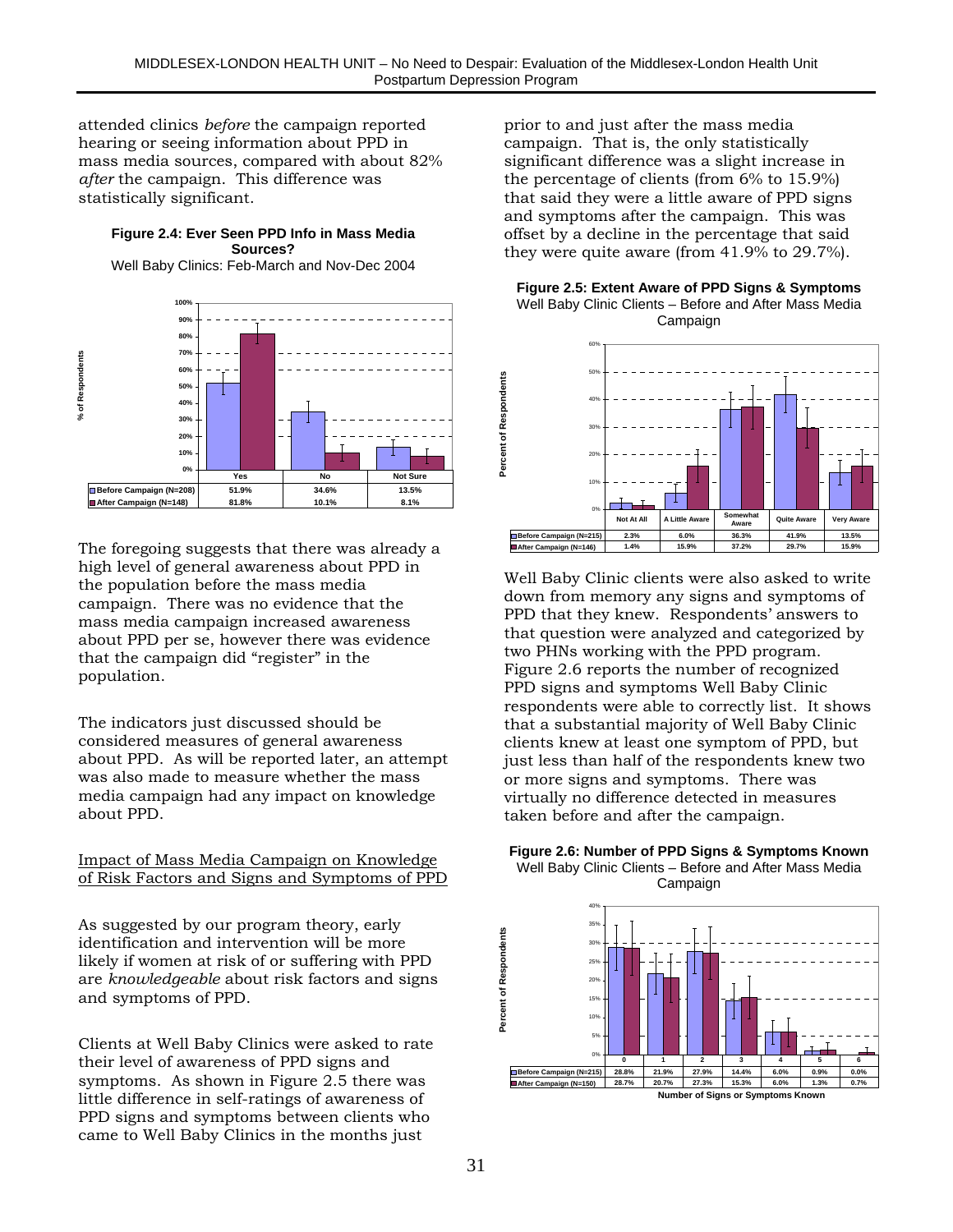Together, Figures 2.5 and 2.6 suggests that *when assessed as an isolated, time-limited event*, the mass media campaign, in and of itself, had no measurable impact on knowledge of PPD signs and symptoms.

#### Impact of Second Round of TV and Radio PPD Public Service Announcements

Some additional PPD public service announcements were aired on local television and radio stations in 2005, as described in Table 2.2.

#### **Table 2.2: Public Service Announcements on Local TV and Radio (2005)**

| Date                       |  | Media            | Count    |  |
|----------------------------|--|------------------|----------|--|
| June 20th - July 3rd       |  | <b>CFPL</b>      | 62 times |  |
|                            |  | television       |          |  |
| Sept. $5th$ – Sept. $25th$ |  | CFPL             | 92 times |  |
|                            |  | television       |          |  |
| One week in August         |  | Radio<br>unknown |          |  |
|                            |  | spots on 4       |          |  |
|                            |  | local radio      |          |  |
|                            |  | stations         |          |  |

Analysis of data obtained through the Rapid Risk Factor Surveillance System (RRFSS)12 indicates that there was no statistically significant increase in levels of awareness and knowledge about PPD in the general population of adults over the age of 18 in Middlesex-London related to the timing of these public service announcements.

#### Conclusions About the Impact of the Mass Media Campaign

What can be concluded from the apparently negligible impact of the mass media campaign on awareness and knowledge about PPD among the segments of the target population that were surveyed?

These data indicate that there was a high level of general awareness in the population about PPD before the mass media campaigns were conducted. There has been a lot of publicity over the last several years related to PPD. Increased public interest and awareness of PPD

 $\overline{a}$ 12 RRFSS data is used extensively in analyses reported later in this section of the report. For a description of this data set, see p .

in southern Ontario seems to have stemmed from incident that occurred in August 2000, when a physician from London, Ontario killed herself and her baby by jumping in front of a Toronto subway train.

It is not realistic to think of a "one-off" mass media campaign as a sufficient strategy for increasing *knowledge*. It should be noted that the MLHU mass media campaign was not really a "one-off" event. Though some of the mass media aspects of the MLHU program (i.e., television and radio spots) were conducted in relatively discreet waves, they were part of a broader campaign carried on through a variety of channels, including coalition meetings, faceto-face interactions, mailings, and the Mother Reach web site. Seen as part of a comprehensive strategy to increase awareness and knowledge in the population, a mass media campaign may still be useful and effective.

Generally, the indicators that were developed were not sensitive enough to measure the impact of the mass media strategy as a component in a broader educational campaign.

**Figure 2.7: Unique Visitors to Mother Reach Website** By Month (Oct 2004-Nov 2006)



One exception is the indicator displayed in Figure 2.7. This figure displays visit statistics from the Mother Reach web site from the point of the first mass media campaign, though to the end of the program. It reports the number of "unique visitors"13 to the web site by month. It suggests a trend of generally increasing awareness over the course of the program.

 $\overline{a}$ <sup>13</sup> A person using the same computer is counted only once in any given month, no matter how many times they visit the site in that month.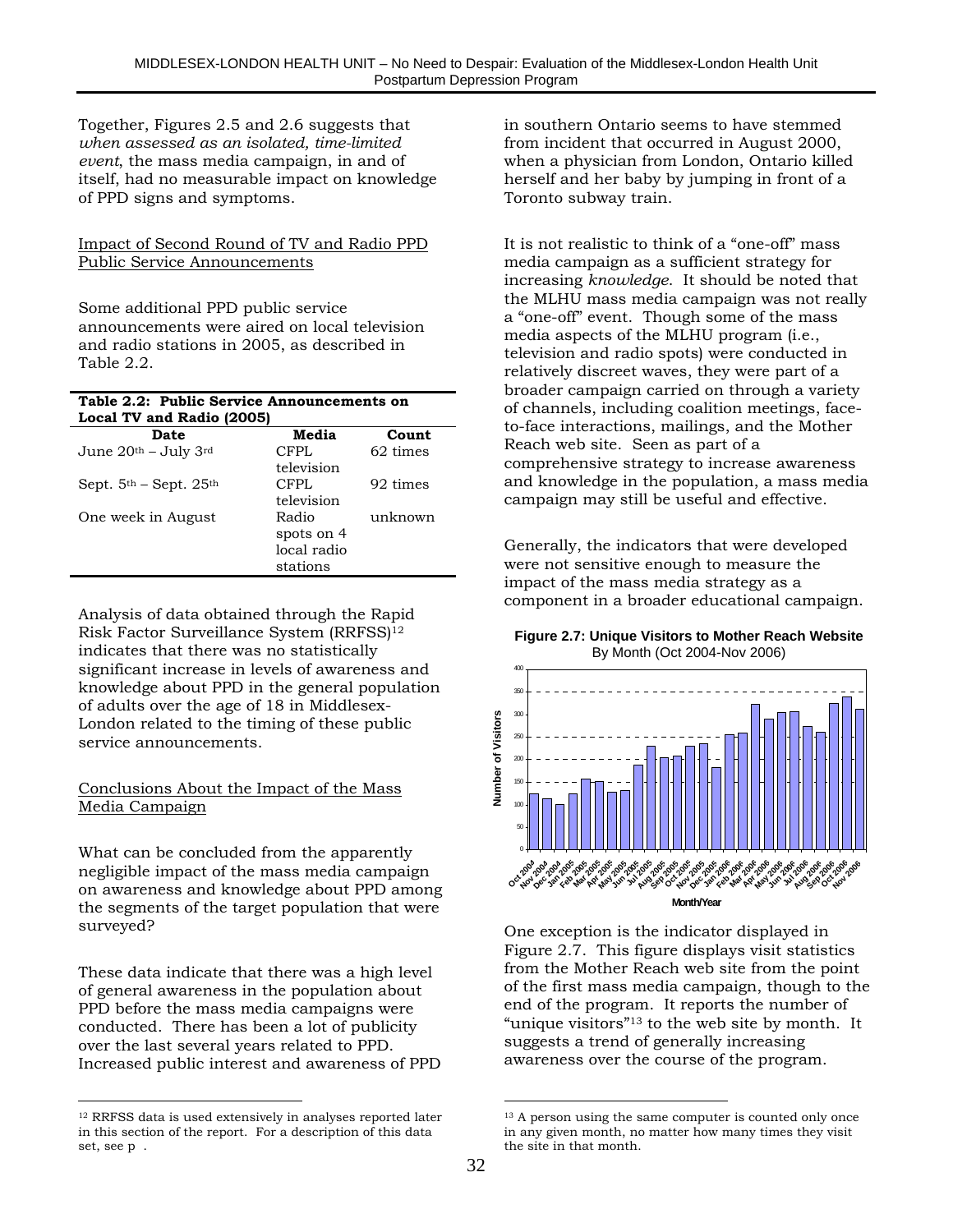One conclusion that may be drawn from these data is that the efficacy of an isolated mass media campaign, especially in terms of increasing knowledge, should not be overestimated.

#### **Impact of Enhanced PPD Education at MLHU Prenatal Classes**

As discussed briefly, one of the first activities undertaken as part of the PPD program, was to review and update the curricula of both the MLHU Prenatal Classes and Just Beginnings<sup>14</sup> program. A pre/post survey of all Prenatal Class participants that attended classes from July 14th through November 17th 2004. Prenatal Classes consist of a series of five classes, for both expectant mothers and their partner or support person. The prenatal series covers a wide range of topics, including PPD. The questionnaires posed the same questions before and after the series, in order to detect any changes in awareness and knowledge that might be attributable to the course.

All participants (including spouses/partners or support persons) in each of the 35 series of Prenatal Classes that were conducted during this period were asked to complete pre and post-series questionnaires. The responses of individuals to the pre and post questionnaires were linked, in order to make it possible to directly compare their pre and post series responses. A total of 512 individuals completed the pre-series questionnaire, while 413 completed the post-series questionnaire. For the following analysis, only the 400 individuals who completed both pre and post questionnaires are included.15

A series of questions were asked to determine the impact of the Prenatal Class curriculum on attendees' awareness and knowledge about PPD, PPD risk factors, signs and symptoms of PPD, and available resources. Figures 2.8 through 2.13 report attendees' self-reported

 $\overline{a}$ 

level of knowledge or awareness in terms of a number of basic indicators.

#### Impact on Basic Knowledge and Awareness of PPD Risk Factors, Signs and Symptoms

Respondents were asked to select from a list of response options what percentage of women they believe suffer from PPD after giving birth. As shown in Figure 2.8, a nearly identical proportion of respondents at pre-test and posttest --28% and 30% respectively--correctly identified that about ten percent of women suffer from PPD after giving birth. Respondents tended to over-estimate the incidence of PPD, which is perhaps better than underestimating it.

#### **Figure 2.8: What Percent of New Moms Believed to Suffer PPD?**



Figures 2.9 indicates that 60.2% of respondents reported having no or little awareness of PPD signs and symptoms before their PPD classes began. At the end of the series, only 17.2% indicated having no or little awareness of PPD signs and symptoms. This is a change of 43%. The largest portion of this change was an increase from about 10% to almost 39% in the number of respondents who indicated they were quite or very aware of PPD signs and symptoms. Figure 2.10 reveals a very similar picture in terms of respondents' awareness of PPD risk factors.

<sup>14</sup> A four week series of classes for new moms with babies up to six months of age, offered through MLHU and Ontario Early Years Centres. Due to resource limitations, a decision was made not to survey Just Beginnings participants. 15 A small number of respondents may not have answered any given item, hence the number of respondents on any given may be less than 400.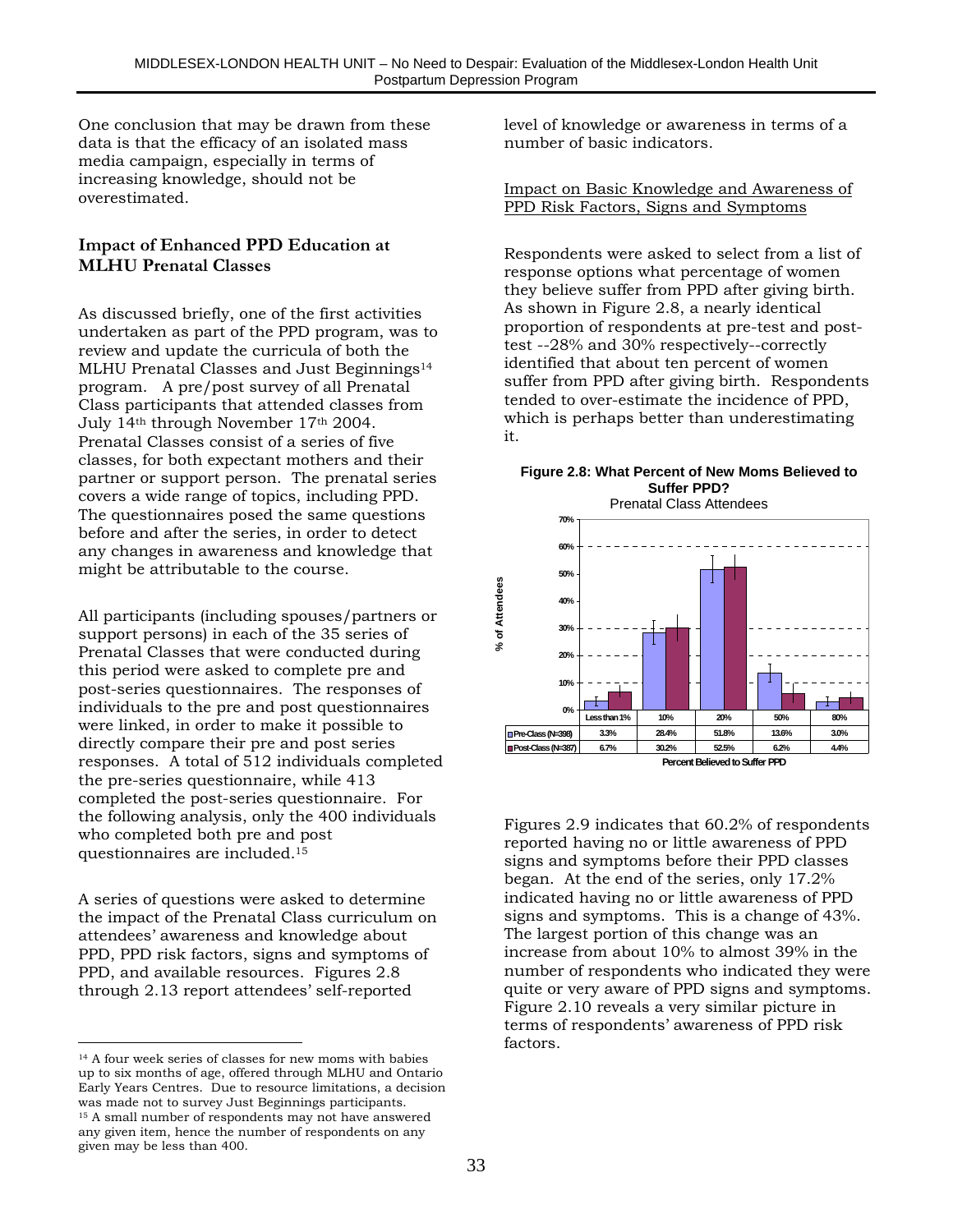

**Figure 2.10: Awareness of PPD Risk Factors** Prenatal Class Attendees



Figure 2.11 reports on respondents' knowledge that there is a difference between PPD and the baby blues. It indicates that whereas before classes began about 56% reported knowing there was a difference, at the end of the series over 94% reported knowing there was a difference. Thus when respondents were asked, as in these last two indicators, to indicate in *general terms* their level of awareness or knowledge about basic aspects of PPD, the Prenatal Classes appeared to be quite successful in increasing levels of awareness and knowledge. This appears to somewhat at odds with the finding reported in Figure 2.8.



To probe a little more deeply into respondent's knowledge about PPD, they were asked them to indicate from a list of choices, "*At what point would you say the "baby blues" becomes something a woman should seek help for?"* According to the literature, women should seek help if the blues do not go away after about two weeks. That is one of the key messages conveyed by the Prenatal Class curriculum, as well as through the mass media campaign. This may be taken therefore as one indicator of increased knowledge about PPD signs and symptoms. Figure 2.12 compares the responses from the pre-series questionnaire with the responses from the post-series questionnaires.

A modest percentage of respondents answered the question "correctly" on the pre and postseries questionnaire (about 37% and 39% respectively). From this analysis it appears that the Prenatal Series was not very successful in increasing participants' knowledge in terms of this key message.

What cannot be discerned however from this analysis, is how the responses of the same individuals may have changed from pre to postseries. In other words, to what extent did those that *did not know* the correct answer before classes answer correctly at the end of the series? Conversely, to what extent did those that *did* answer correctly the first time, answer incorrectly on the post-series questionnaire? To answer this question respondents' answers to the question on the pre-class questionnaire were categorized as correct or incorrect, and compared to the responses of the same

**Figure 2.11: Know Difference Between PPD and Baby Blues?**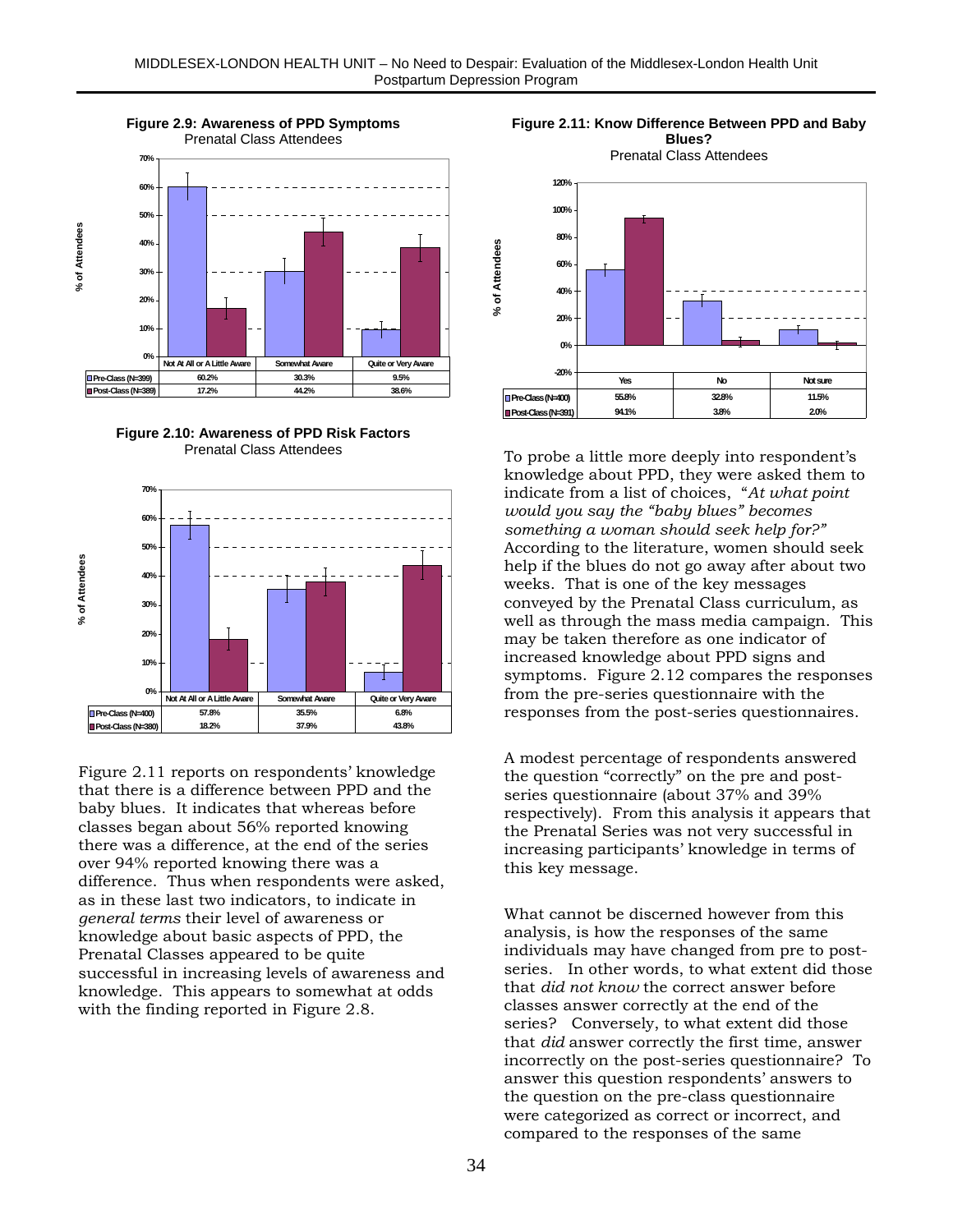individuals on the post-series questionnaire. The result of this analysis is displayed in Figure 2.13.



**Figure 2.12: When to Seek Help for Baby Blues?**

**Figure 2.13: Comparison of Individuals' Responses to "When to Seek Help" on Pre and Post Series Questionnaires**



This analysis reveals that a substantial percentage (67.1%) of those who *did not know* before they began their prenatal series that a woman should seek help if the blues don't go away two weeks after giving birth, answered correctly on the post-series questionnaire. However, it also reveals that about half of those who answered correctly on the pre-test, answered incorrectly on the post-test. There was no difference when this analysis was performed considering only the responses of the mothers-to-be.

One must conclude that in terms of this particular key message, the prenatal series was, at best, only somewhat successful in increasing

the attendees' knowledge about at what point after giving birth a woman should seek help for symptoms of PPD.

Impact on Awareness of Educational and Supportive Resources to Help with PPD

To get a sense of attendees' pre-series and postseries awareness of various educational and supportive resources, respondents were asked to indicate on a list of 10 resources whether or not they were *already aware* (prior to the day of the survey) of each of the resources listed. In order to facilitate the most valid possible responses, a display board with samples and/or pictures of the various informational resources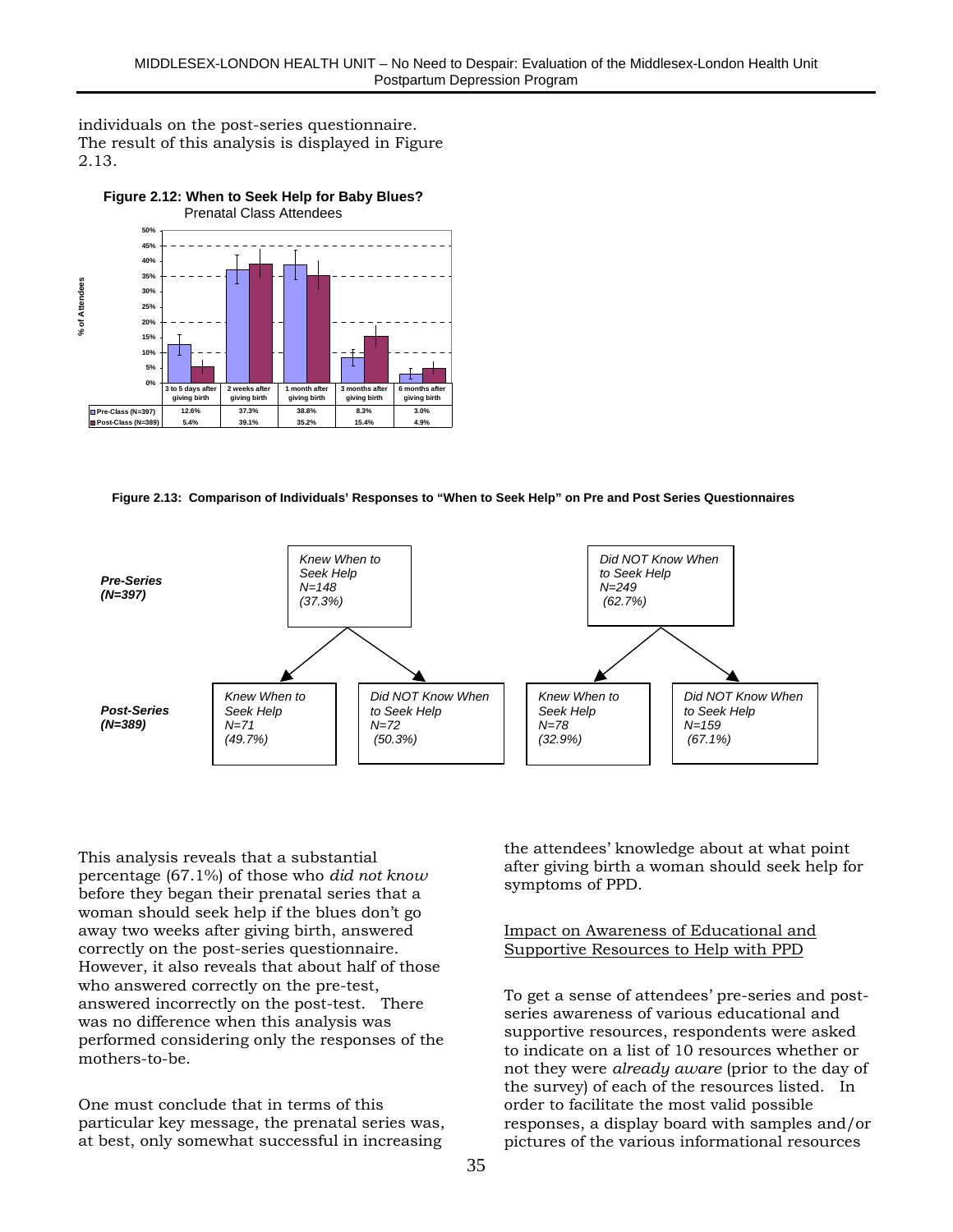posted on it was set up in the classroom. In this way, respondents could see the actual resource and hopefully recall more accurately whether they were already aware of the resource.

Analysis of pre and post-series responses is shown in Table 2.3. The list of resources is presented below in rank order, according the percentage of respondents that indicated they were aware of the resource at post-test. It indicates that prior to the prenatal classes, just over 30% of respondents were aware of the availability of public health nurses for support, but less than 10% were aware of the various other resources. It also indicates notable increases in the percentage of respondents that were aware of these resources after their series of prenatal classes. While the Prenatal Series substantially increased attendees' awareness of various supportive resources that are available, less than half of the respondents indicated they were aware of the various resources at the end of the prenatal series, with the exception of *public health nurse support*.

#### Educating About PPD at 48-Hour Call and Home Visit

A final activity within the Education and Personal Skill component of the PPD program to be considered, is teaching about PPD done by

nurses at the 48-Hour Call (telephone contact) and Home Visits. As part of the Healthy Babies Healthy Children (HBHC) Program, the 48-Hour Call and Home Visit provide an opportunity to contact a large proportion of women who give birth in the immediate postpartum period. The intent is to come as close as possible to being a point of universal screening for perinatal prevention and health promotion (screening, assessment, education, and early intervention.)

Earlier in this report a description was provided about the training that the nurses who conduct the 48-Hour Calls and Home Visits received, to increase their knowledge and skill in PPD assessment and early identification, as well as their awareness of available resources for intervention. As noted, in the wake of that training nurses were asked to track and document aspects of their contacts with clients during two "rounds" of data collection; April through May of 2004, and April through June of 2005. Among the activities they were asked to document was the extent of teaching with clients about PPD during their telephone contacts and home visits.

| Table 2.3: Awareness of PPD Resources Before and After Prenatal Classes |            |            |             |            |            |  |  |
|-------------------------------------------------------------------------|------------|------------|-------------|------------|------------|--|--|
|                                                                         | Pre-Series |            | Post-Series |            |            |  |  |
| Description of Resource                                                 | Total      | % Aware of | Total       | % Aware of | % Increase |  |  |
|                                                                         | Responded  | Resource   | Responded   | Resource   |            |  |  |
| Public Health Nurse Support                                             | 389        | 30.8%      | 369         | 56.6%      | 25.8%      |  |  |
| Baby Blues: When They Won't Go Away                                     | 393        | $9.2\%$    | 368         | 45.1%      | 35.9%      |  |  |
| (Pamphlet)                                                              |            |            |             |            |            |  |  |
| PPDMore Than Just the Baby Blues                                        | 389        | 8.5%       | 366         | 37.2%      | 28.7%      |  |  |
| (Pamphlet)                                                              |            |            |             |            |            |  |  |
| 10+1 Tips to Father Through PPD                                         | 390        | 4.6%       | 365         | 32.1%      | 27.4%      |  |  |
| (Pamphlet)                                                              |            |            |             |            |            |  |  |
| PPD Display                                                             | 386        | $7.0\%$    | 359         | 25.1%      | 18.1%      |  |  |
| Counselling Service                                                     | 371        | 7.5%       | 331         | 21.8%      | 14.2%      |  |  |
| PPD Support Group                                                       | 387        | 5.4%       | 352         | 20.5%      | 15.0%      |  |  |
| Grandparent's Guide to PPD (Pamphlet)                                   | 387        | 3.4%       | 363         | 19.3%      | 15.9%      |  |  |
| Mothering & Depression Class                                            | 383        | 5.5%       | 355         | 15.2%      | 9.7%       |  |  |
| Inventory of PPD Programs & Services                                    | 385        | 2.3%       | 356         | 10.7%      | 8.3%       |  |  |
|                                                                         |            |            |             |            |            |  |  |

#### **Table 2.3: Awareness of PPD Resources Before and After Prenatal Classes**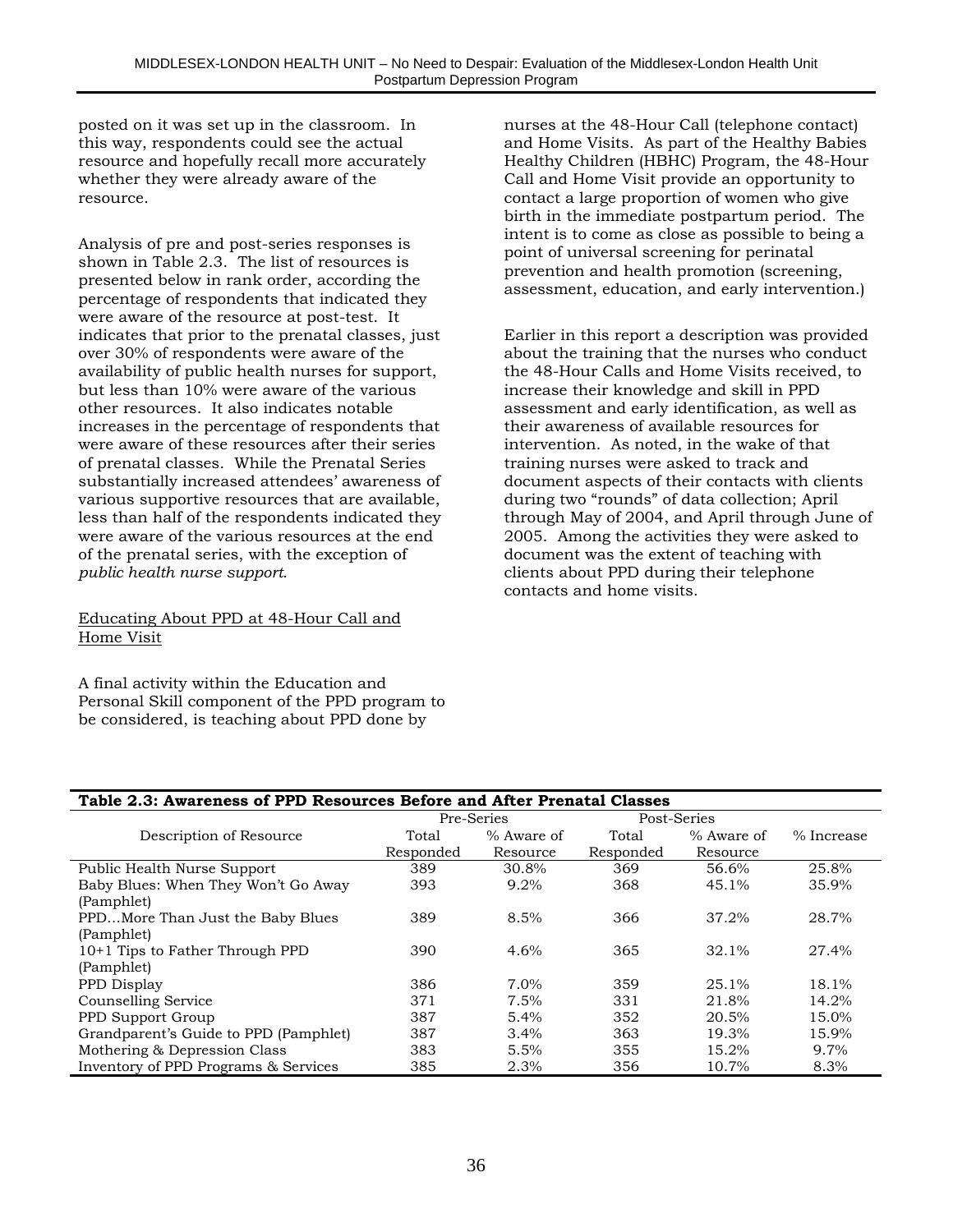Data on the number of births and postpartum contacts for the health unit area are reported and monitored through a provincially administered database known as the *Information Services for Children Information System (ISCIS)*. By comparing data from ISCIS with data collected for this evaluation at the 48- Hour Call and Home Visit, we can estimate<sup>16</sup> the extent to which the population of women who gave birth were educated about PPD during the 48-Hour Call and Home Visits.

As displayed in Table 2.4, there were 784 families with a live birth in the Middlesex-London Health Unit area during the first round of data collection. Of these, 474 or 60% received a postpartum telephone contact according to the ISCIS monitoring report for the period. Of those who received a telephone contact, nurses recorded contact information for 238 individuals (or 50%). Nurses recorded contact information for 141 individuals (or 20%) of those who received a home visit.

Nurses continued making postpartum contacts between rounds of data collection as a matter of course. In order to increase the percentage of

postpartum contacts documented during the second round, the Program Evaluator conducted an "orientation session" with nurses. The session included giving feedback from what was learned from analysis of data collected during the first round, and reviewing the purpose of and recommended procedures for documenting contacts during Round 2. As shown in Table 2.4, we have contact information from Round 2 for 71% of those who received a telephone contact, and 61% of those who received home visits.

Table 2.5 displays the extent of teaching done during postpartum contacts by PHNs during both rounds of data collection. The first row of this table reports on the percentage of contacts during which the nurse did some kind of teaching with the mother about PPD. It indicates that the percentage of telephone contacts during which PPD teaching occurred increased from  $63\%$  ( $\pm$  6.1%) in Round 1, to 82% (±3.4%) in Round 2. This difference is statistically significant. The percentage of contacts during which PPD teaching occurred at home visits was nearly identical for both rounds.

| Table 2.4: Sample Information, 48-Hour Call/Home Visit Data Collection Period                              |                                 |                            |  |  |  |  |
|------------------------------------------------------------------------------------------------------------|---------------------------------|----------------------------|--|--|--|--|
|                                                                                                            | Round 1                         | Round 2                    |  |  |  |  |
|                                                                                                            | <b>April 1 - May 31</b><br>2004 | April 1 - June 30,<br>2005 |  |  |  |  |
| Number of resident families with a live birth*                                                             | 784                             | 950                        |  |  |  |  |
| Number (percent) of families with a live birth who<br>received a telephone postpartum contact <sup>*</sup> | 474 (60%)                       | 676 (71%)                  |  |  |  |  |
| Number (percent) of families contacted by<br>telephone included for whom data is available                 | 238 (50%)                       | 482 (71%)                  |  |  |  |  |
| Number (percent) of families with live birth who<br>received a postpartum home visit <sup>*</sup>          | 347 (44%)                       | 505 (53%)                  |  |  |  |  |
| Number (percent) of families who received home<br>visit for whom data is available                         | 141 (41%)                       | 309 (61%)                  |  |  |  |  |

\*Source: ISCIS Monitoring Reports. There were some inconsistencies detected in the data reported, so these figures should be taken as estimates.

 $\overline{a}$ 

<sup>16</sup> The two data sets do not correspond in time exactly. The ISCIS system reports on births and postpartum contacts that occurred precisely within the specified time periods. However, there is necessarily some lag time between the date of birth and the point in time a nurse is able to make telephone contact or conduct a home visit. Therefore, mothers contacted by nurses in the first or last few days of the data collection period most likely gave birth in the preceding or subsequent time period. Overall, the net effect of this source of error on both ends of the data collection period should be more or less neutral.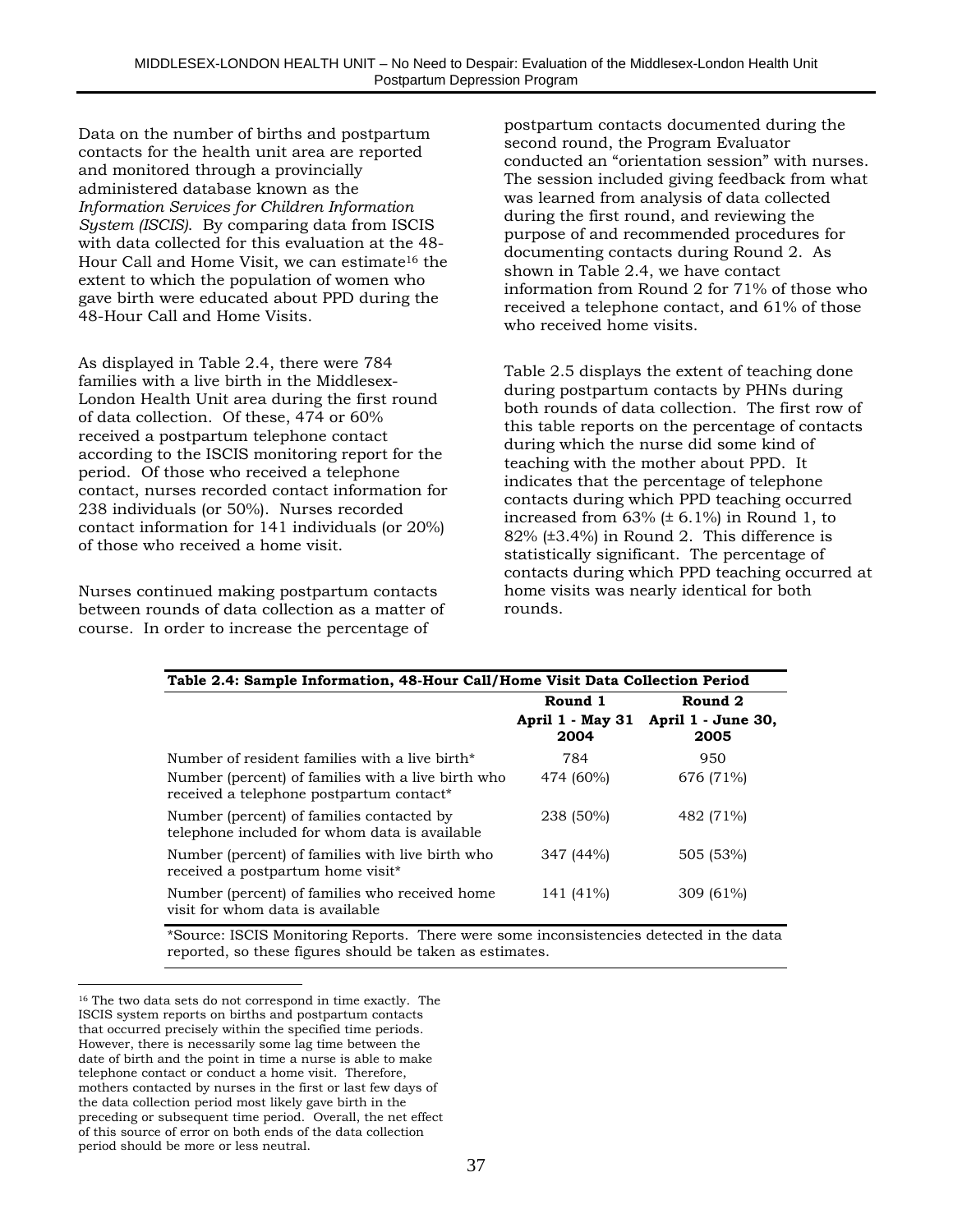It should be noted that the "orientation session" held with nurses just prior to the second round of data collection probably had an impact on the findings reported in Table 2.5. Comments made during that session suggests two important points. First, feedback to the nurses of findings from the first round, and stressing the importance of completing the data collection forms thoroughly for each contact in Round 2 had the effect of increasing the proportion of contacts for which we have data. Second, the very act of asking nurses to document their practice using the tracking sheet (see Appendix B) had an impact on their practice. That is, according to their own accounts given in a focus group reported on earlier in this document, nurses were more likely to explicitly screen for and educate clients about PPD when having to document their practice on the tracking form, than they would otherwise have been. As such, differences between the extent of teaching indicated for Rounds 1 and 2 may be indicative of the difference in nurses' practice that might be expected under conditions of more or less training reinforcement.

The data in Table 2.5 suggest that nurses do some degree of explicit PPD teaching during a substantial majority of their postpartum contacts—in up to approximately 80% of telephone contacts, and nearly 90% of home visits. Thus, though they indicated that they

taught about PPD in a majority of telephone contacts, they were more likely to have taught at home visits, especially during the first round. (In the second round the difference was slight [82% ±3.4% versus 89% ±3.5%] but still statistically significant.) The data further indicate that nurses were much more likely to discuss the idea that the baby blues is normal, and the differences between baby blues and PPD, than to discuss risk factors associated with PPD. Interestingly, nurses were more likely to have given clients information on where to go for help at home visits coinciding with Round 2 of data collection (31% ±5.2%) than with home visits during Round 1 (16%  $\pm$ 6.1%). This may reflect the fact that the package of resources and information available to nurses for teaching continued to be improved and developed between rounds of data collection. Nurses sent or distributed a package of information about PPD to clients in relatively few of the telephone contacts during either round. The percentage of clients to whom they gave information packages at home visits declined from  $17\%$  (±6.2%) in Round 1 to 5% (±2.4%) in Round 2. It is unknown why this would the case.

| Table 2.5: Extent and Content of Teaching About PPD at 48-Hour Call and Home Visits |                                                           |      |     |                         |         |                              |     |        |
|-------------------------------------------------------------------------------------|-----------------------------------------------------------|------|-----|-------------------------|---------|------------------------------|-----|--------|
|                                                                                     | Round 1                                                   |      |     |                         | Round 2 |                              |     |        |
|                                                                                     | <b>Home Visit</b><br>48-Hour Call<br>(N=238)<br>$(N=141)$ |      |     | 48-Hour Call<br>(N=482) |         | <b>Home Visit</b><br>(N=309) |     |        |
|                                                                                     | N                                                         | $\%$ | N   | $\%$                    | N       | $\%$                         | N   | $\%$   |
| Nurse Did PPD Teaching With Mother                                                  | 151                                                       | 63%  | 17  | 88%                     | 86      | 82%                          | 276 | 89%    |
| Nurse Did NOT Do PPD Teach With<br>Mother                                           | 87                                                        | 37%  | 124 | 12%                     | 396     | 18%                          | 33  | $11\%$ |
| Discussed the idea that baby blues is<br>normal                                     | 124                                                       | 52%  | 100 | 71%                     | 310     | 64%                          | 218 | 71%    |
| Discussed difference between baby blues<br>and PPD (signs $&$ symptoms of PPD)      | 98                                                        | 41%  | 103 | 73%                     | 291     | 60%                          | 238 | 77%    |
| Gave client info on where to go for help for<br><b>PPD</b>                          | 27                                                        | 11%  | 22  | 16%                     | 47      | 10%                          | 97  | 31%    |
| Discussed various "risk factors" associated<br>with PPD                             | 25                                                        | 11%  | 33  | 23%                     | 66      | 14%                          | 87  | 28%    |
| Sent package of information to client                                               | 20                                                        | 8%   | 24  | 17%                     | 31      | 6%                           | 16  | 5%     |

.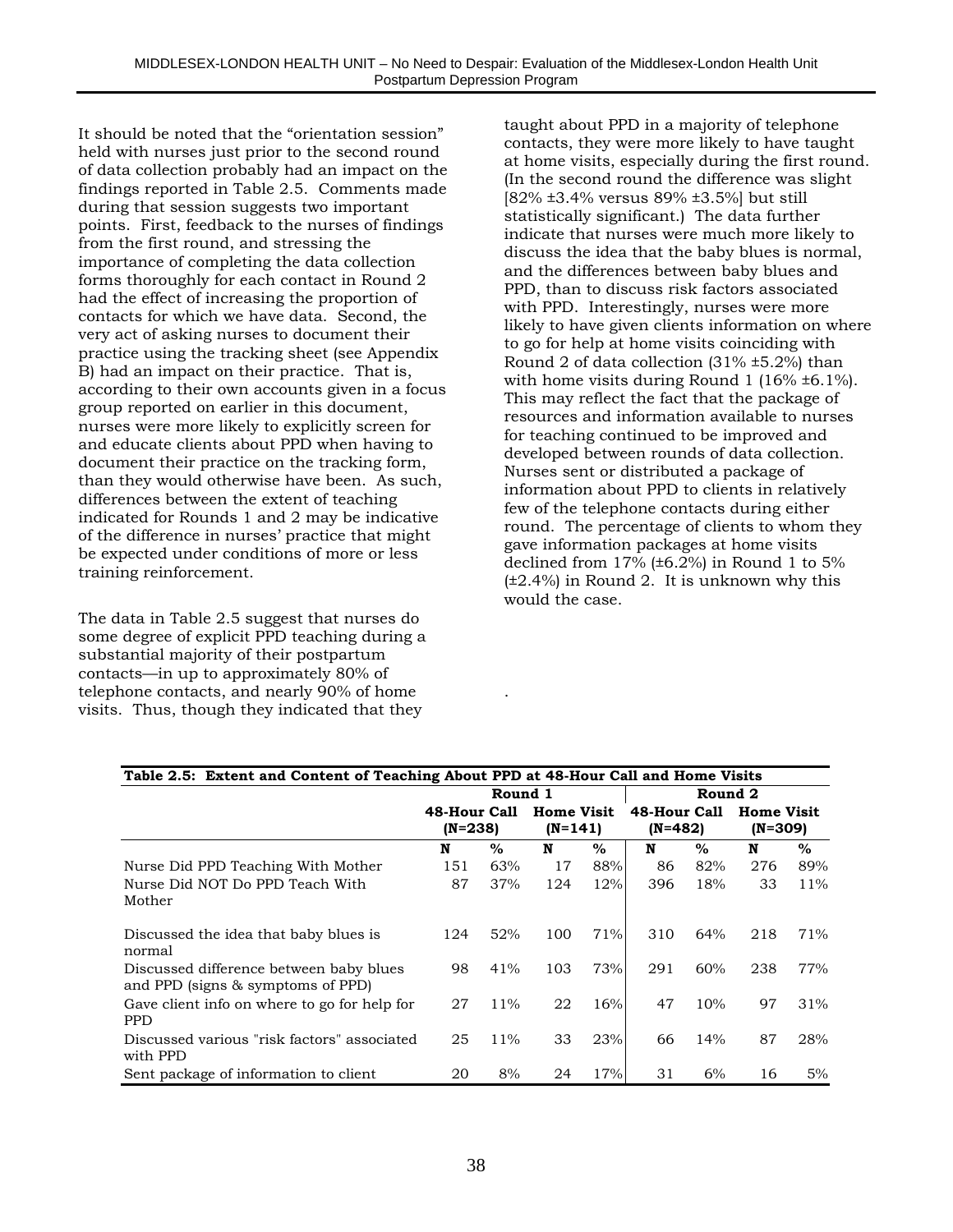#### **Awareness/Knowledge About PPD in General Population (RRFSS Data)**

The data reported so far in this section of the report have come from surveys of users of various MLHU services or programs that serve the population of women in the perinatal period. The following analysis is based on data gathered through the Rapid Risk Factor Surveillance System (RRFSS).

RRFSS is an on-going telephone survey conducted on behalf of public health units across Ontario. On a monthly basis, a random sample of 60 to 100 adults aged 18 years and older is interviewed regarding risk behaviours, knowledge, attitudes and awareness about health related topics of importance to public health. The survey is conducted by the Institute for Social Research (ISR) at York University, on behalf of all RRFSS-participating health units.

During 2005, among the questions asked was a series of questions designed to determine aspects of awareness of and knowledge about PPD. Valid data on these questions was obtained for 1213 individuals from Middlesex-London for the year 2005.

#### General Awareness of PPD

In 2005, 89.9% (±1.7%) of all respondents indicated they had heard the phrase "postpartum depression". There were statistically significant differences based on gender, age, and language. There were no statistically significant differences based on whether or not respondent had children, income, education, or urban versus rural place of residence.

Gender. In terms of gender,  $95.2\%$  ( $\pm 1.6\%$ ) of women compared with 83% (±3.2%) of men indicated they had heard the phrase "postpartum depression".

Age. As shown in Figure 2.14, younger adults (18-24 years) and to a lesser degree, older adults (over age 65) were less likely to have

heard of PPD. Among 18 to 24 year olds, 73.9%  $(\pm 6.5\%)$  had heard of PPD, and 85.9%  $(\pm 1.7\%)$  of adults aged 65 years and older had heard of PPD, compared to between approximately 93% and 96% of respondents in the other age categories. One might have expected to find a difference in awareness of PPD between adults in their prime childbearing years compared to other adults. It is noteworthy that there were no statistically significant differences in awareness of PPD between adults in the four age groupings that included adults between the ages of 25 and 64 years old.

#### **Figure 2.14: Awareness of PPD by Age** General Population



Language. Among persons who indicated that the language spoken most often in their home was English, 93% (±1.5%) indicated they had heard of PPD, while only 59.3% (±9.1%) of those who indicated that a language other than English was spoken most often at home had heard of PPD.

#### Knowledge of PPD Symptoms

RRFSS respondents were prompted with the question, "What are some symptoms of postpartum depression?" The interviewer did not read a list of symptoms to the respondent. Rather, the interviewer recorded how many symptoms respondents were able to name on their own, in terms of the following categories of symptoms: sadness/crying, anxiety/fears, sleep/appetite/energy changes, guilt feelings, and other.

Just over half  $(54.1\% \pm 3\%)$  of the respondents were able to name two or more symptoms of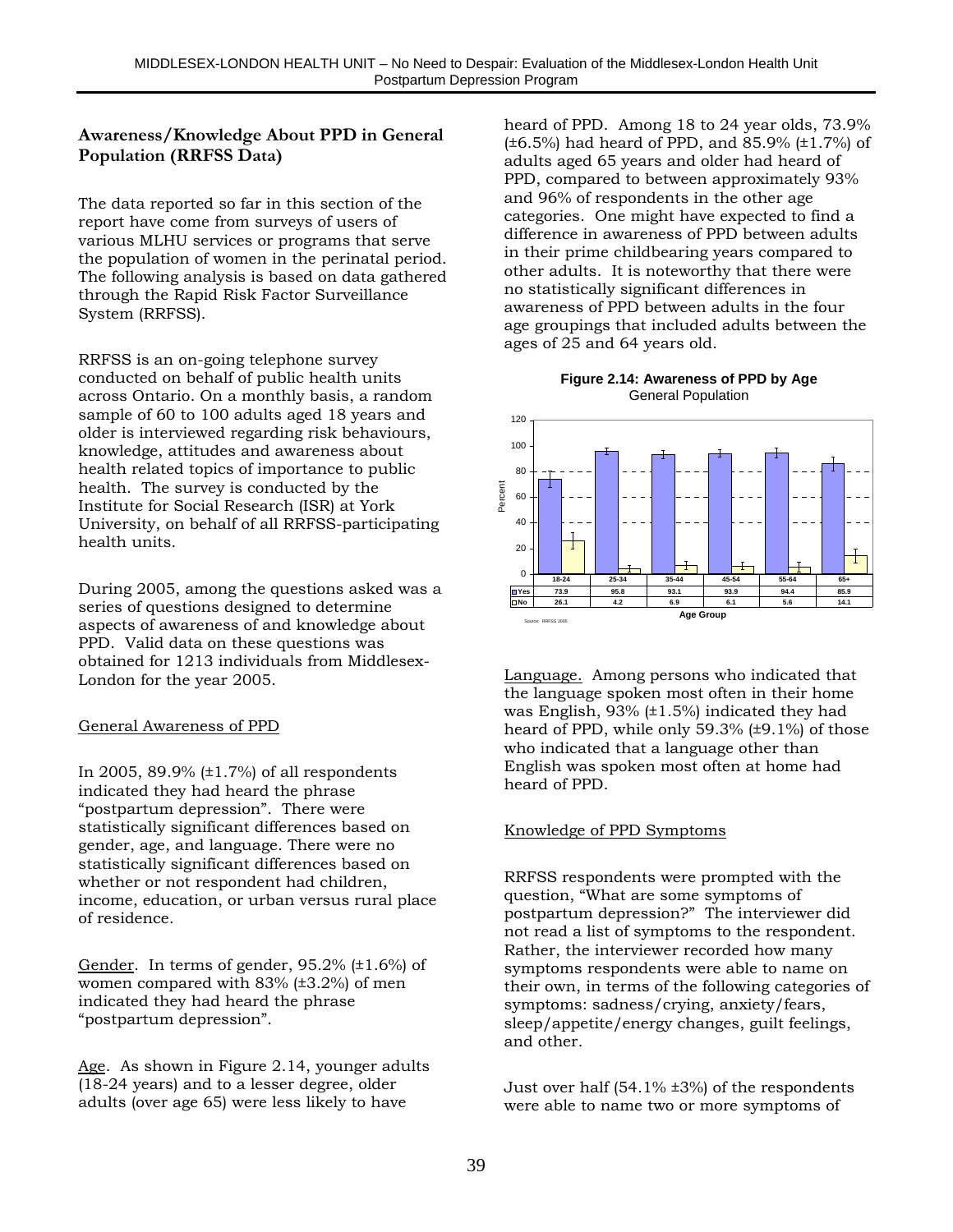PPD. This was not significantly different than the  $50.1\%$  ( $\pm 5.1\%$ ) of respondents to the two Well Baby Clinic surveys conducted in 2004 (N=365) that were able to name two or more symptoms of PPD (see p. 31).

The ability to name two or more symptoms of PPD varied significantly by gender, age, income, education, and whether or not respondents had children. It is noteworthy that among those that had heard of PPD, there was no statistically significant difference in the ability to name two or more symptoms between those that did and those that did not speak English at home. There was no statistically significant difference between those living in a rural versus urban place.

Gender. 61.7% of women (±3.7%) compared with  $42.7\%$  ( $\pm 4.6\%$ ) of men were able to name two or more symptoms of PPD.

Age. 43.8% (±8.5%) of those age 18-24 years and 32.6% (±7.7%) of those 65 years and older could name two or more symptoms of PPD, compared with  $60.3\%$  ( $\pm 4.6\%$ ) of 25-44 year olds and 58.6% (±4.9%) of 45 to 64 year olds.

Household Income. 45.2% (±6.3%) of those with household incomes under \$40,000 could name two or more symptoms of PPD, compared with 58.9% (±6%) in the \$40,000 to \$69,999 income bracket, 64.3% (±7%) in the \$70,000 to \$99,999 income bracket, and 62.9% (±6.9%) in the \$100,000 plus income bracket.

Education. 33% (±9.7%) of those who had not completed high school were able to name two or more symptoms of PPD, compared with 64% (±3.9%) of those who had graduated from a post-secondary school program. Of those who had some schooling past high school, but had not graduated from a program, 45% (±4.8%) were able to name two or more symptoms of PPD. (The difference between those with less than high school and those with some post secondary schooling was not statistically significant.)

Children. Among those who had no children 48.8% (±3.7%) could name two or more

symptoms of PPD, compared with 65.5%  $(\pm 7.7\%)$  of those with children ages 0 to 6 years, and  $61.5\%$  ( $\pm 6\%$ ) of those with children 7 years or older. (The statistically significant difference is between those with no children and the other two groups.)

#### Awareness of the Baby Blues and Knowledge of When to Seek Help

In terms of general awareness about the difference between PPD and "the baby blues", 58.9% (±2.8%) of RRFSS respondents indicated they had heard the phrase "baby blues". Of those who said they had heard the phrase "baby blues",  $13.9\%$  ( $\pm 2.5\%$ ) were able to correctly identify that a woman should seek help after two weeks if symptoms persisted.

To put these findings in some perspective, a comparative analysis can be conducted with data from the Well Baby Clinics and Prenatal Classes on two similar indicators, as displayed in Figures 2.15 and 2.16. The indicator for general awareness was similar<sup>17</sup>. The indicator for knowledge of when to seek help was almost identical.





 $\overline{a}$ <sup>17</sup> The Well Baby Clinic and Prenatal Class surveys asked: *"Did you know that there is a difference between "the baby blues" (a normal period of temporary sadness immediately after birth) and Postpartum Depression (a very real illness which may require help)?"*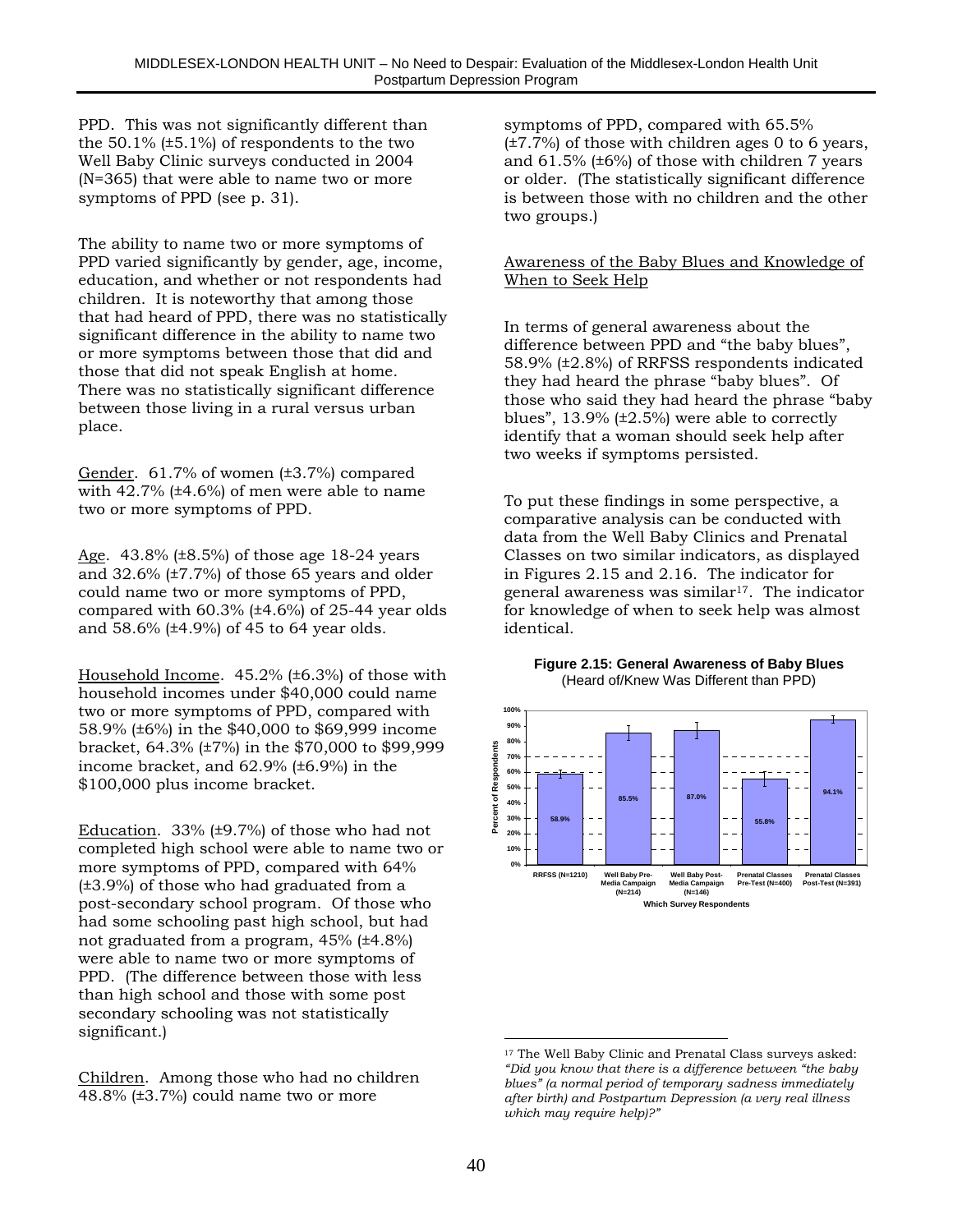As shown in Figure 2.15, the level of awareness about the baby blues was very similar among those in the general population (58.9% ±2.8%) and those who were just about to begin Prenatal Classes (55.8% ±4.9%). Well Baby Clinic clients (pre and post-media campaign combined18, 86.1% ±3.6%) and those who completed Prenatal Classes (94.1% ±2.3%) had greater levels of general awareness about the baby blues than the general population. This was true even when taking into account the fact that the indicator of general awareness for RRFSS is less discriminating (i.e., would err on the side of over-estimating the level of awareness of the general population.)

In other words, those who were definitely exposed to MLHU programs and services (Well Baby Clinics and Prenatal Classes) had a higher level of general awareness about the baby blues than the general population and/or those who were about to take the Prenatal Classes.

Figure 2.16 reports on whether respondents knew when to seek help, for those who had indicated they had some awareness about the baby blues (i.e., had indicated they had heard of the baby blues (RRFSS) or knew the difference between the baby blues and PPD (Well Baby and Prenatal Classes). It suggests that a considerably higher percentage of Well Baby Clinic clients (27.5% ±6.5% and 36.8% ±8.5%) and Prenatal Class attendees (33.9% ±5.5% and 38.3% ±4.9%) knew a woman should seek help if symptoms persist beyond two weeks after giving birth, compared to the general population  $(13.9\% \pm 2.5\%)$ . As well, there appears to be a slight increase in knowledge about when to seek help among post-media campaign Well Baby Clinic clients and post-series Prenatal Class attendees, but these differences were small and not statistically significant.





 $\overline{a}$ 

<sup>&</sup>lt;sup>18</sup> There was no statistically significant difference in awareness of baby blues between pre-media campaign and post-media campaign Well Baby Clinic clients, therefore these data were combined in reporting this particular finding.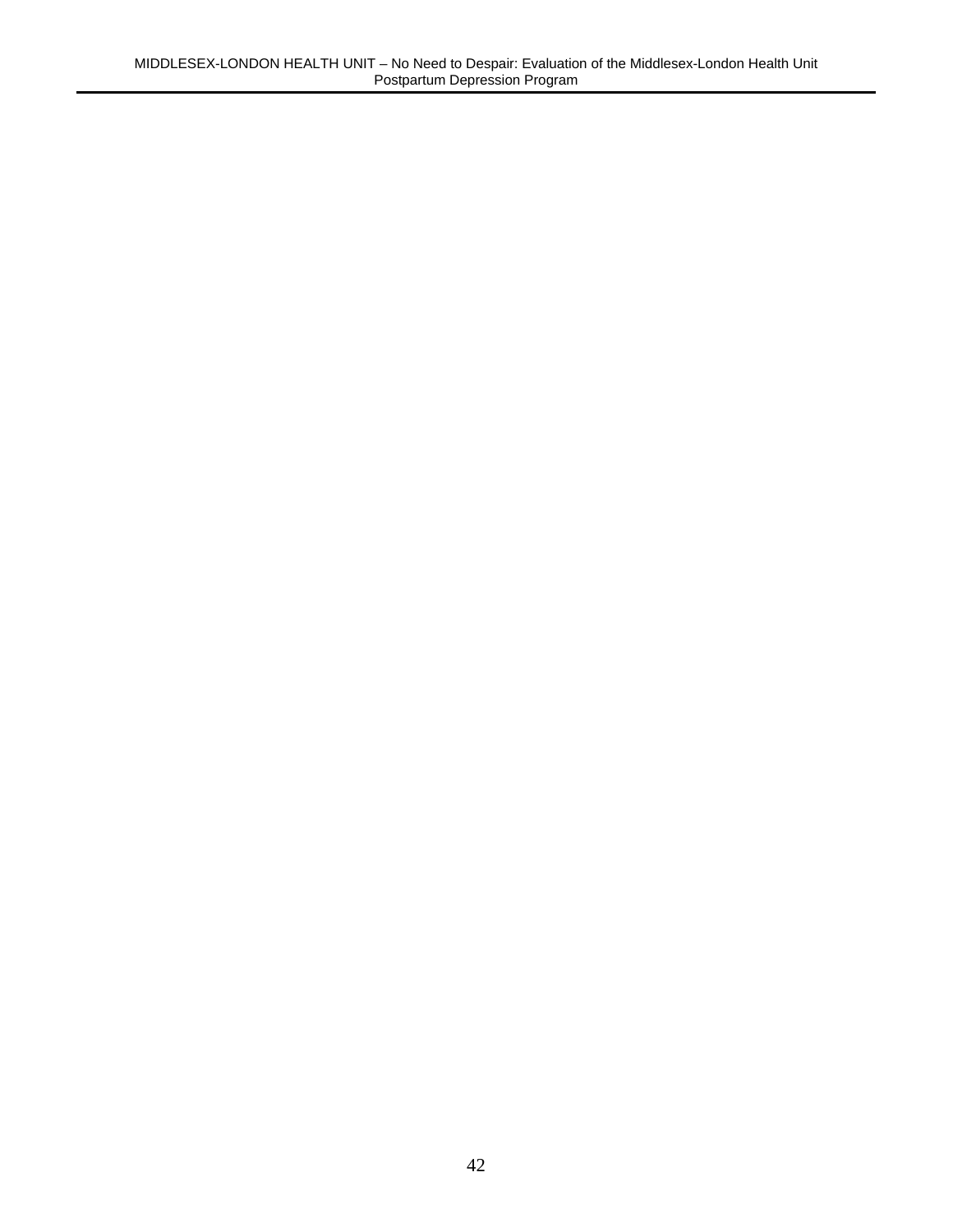## **Community Capacity Building**

As described in the introduction to this report, community capacity building was one of the key strategies employed in the PPD program. The purpose of this component of the program was initially framed in terms of establishing specific, defined linkages with community partners to ensure appropriate follow-up and support for clients. To achieve this MLHU staff initiated the formation of the Mother Reach coalition. The process of creating the coalition and its vision and mission statements are briefly described on page 10. The extent of membership as of January 2007 is presented on page 25.

The vision and mission that came to be adopted by participants was somewhat broader than the purpose originally defined by program initiators. The coalition's work became related to each of the components of the PPD program. Coalition members participated in increasing public awareness about PPD, training service providers, disseminating educational and information resources to the target population, as well as working to *improve access to services* as suggested by the original objective stated above.

Some of the outcomes of these activities are discussed in previous sections of this report. This section will focus on evaluating a fairly narrow aspect of the coalition's work, that is, the *assessment of the capacity of the network of service providers to meet demand for PPD-related services*.

#### **Attempting to Track Demand for Service**

The Program Evaluator worked with a subcommittee of coalition members to develop an evaluation plan that would assist in achieving their key objective. In order to improve access to services, committee members decided to assess the capacity of the network of service providers to meet demand and identify any gaps in service. This information would be used to mobilize resources needed to meet demand for PPD-related services.

A plan was made to develop a tracking tool that would be capable of measuring both current

system capacity and gaps in service. The tool would be filled out by appropriate personnel at all service providing agencies.

There were many challenges faced in trying to implement this plan including: identification of all relevant service providers, creation of a tool that would be able to appropriately measure relevant dimensions of the full range of services provided, securing the willingness and cooperation of all relevant personnel to collect and record needed information, and training relevant personnel in filling out the form so as to ensure that the data collected would be valid.

The tracking tool went through several drafts. The tool and procedures for data collection were presented to the coalition as a whole. Feedback was received and revisions were made. Concerns were raised at the coalition about the extent to which reliable and consistent completion of the tracking could be realistically expected. Nonetheless, coalition members decided to go ahead with and promote the tracking plan within their organizations. Data collection was to take place for the six months; November 2005 through April 2006. A series of training sessions were held by the Program Evaluator and the Public Health Nurse who was responsible for supporting the work of the coalition, to ensure proper completion of the tracking forms.

The primary result of this effort was the realization that the plan to track demand for service and actual service provision by this method, across such a disparate variety of loosely affiliated service providers (in terms of types of professional roles and organizations) was not feasible.

Service providers from 51 different health, social service and educational organizations were asked to complete the tracking forms. In the end there were records of service obtained for 464 individuals. However, MLHU generated 72.4% of the records. One of the hospitals generated another 10.8% of the records. One of the Ontario Early Years Centres generated 5% of the records. Three other community-based agencies provided the balance of the records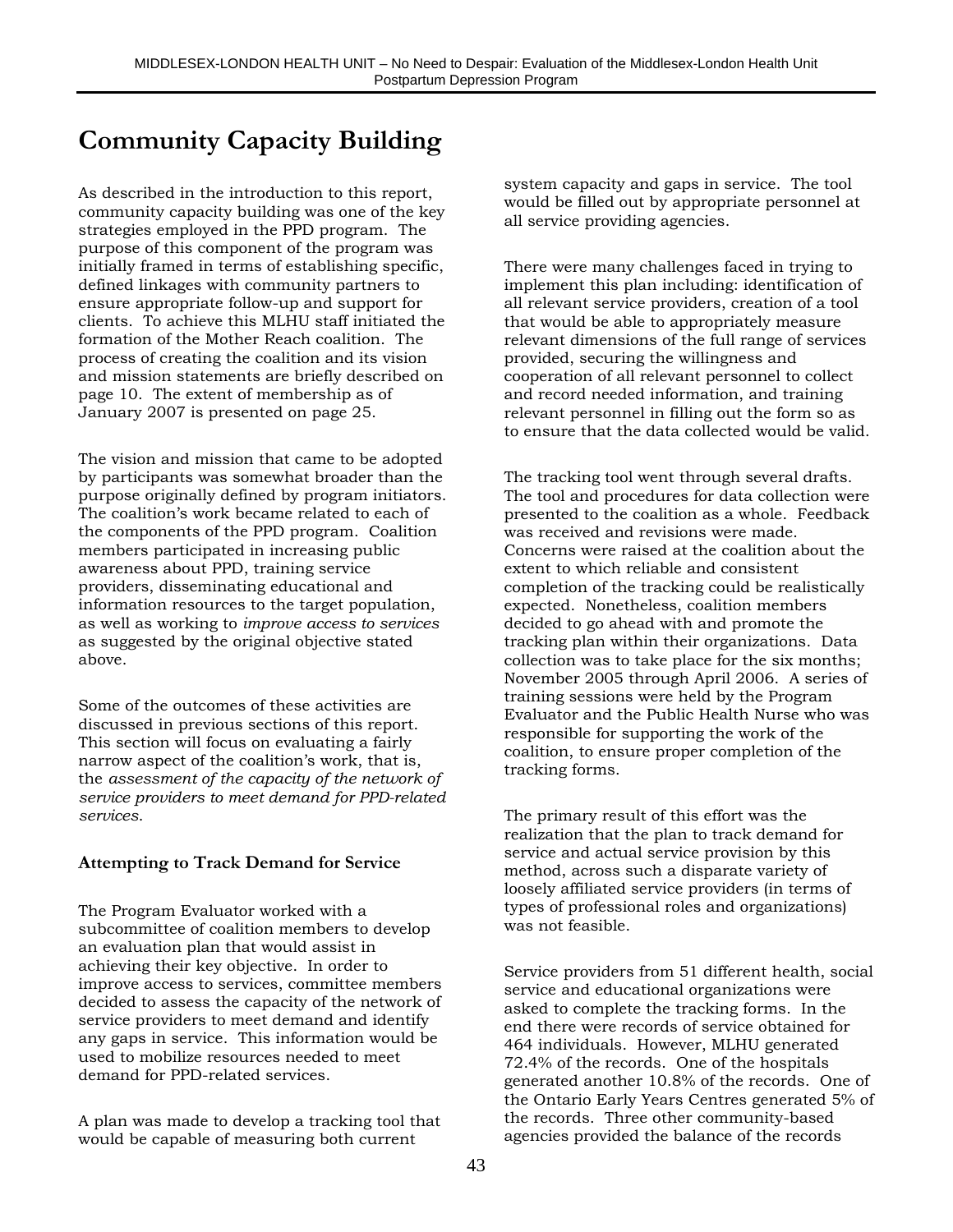(less than 5%). The majority of the records were collected for the month of November 2005.

It is impossible to draw any conclusions about the demand on the system, the capacity of the system to meet demand, or gaps in available service from this data.

#### **Qualitative Evidence on Capacity to Meet Demand and Gaps in Service**

The best information we have as to the extent to which the network of service providers is able to meet demand for service and gaps in service comes from the focus group that was conducted with Mother Reach coalition members in November 2006.

Participants were asked to comment on the capacity of the network of service providers to provide adequate assessment, early identification and treatment for PPD before the program began four years earlier.

There was strong concurrence that the PPD program, including the work of the coalition has clearly increased and strengthened community capacity to respond to PPD. Participants recalled that in terms of PPD-specific resources, there had been only one peer support group for women with PPD. There was no regular communication or connection between agencies with respect to coordination or development of PPD services. As one participant noted, there was "no knowledge of what other agencies were doing". Another participant commented that "in the area of children's mental health services, awareness was minimal to non-existent."

As reported earlier, the PPD program greatly increased service providers' knowledge and skill respect to assessment and early identification of women with PPD. Front-line workers in coalition member agencies now feel well able to provide initial screening, assessment, information about PPD.

In terms of new resources, it was commonly agreed that the PPD Drop-In Centre (pilot project) housed at the *Babeez in Arms Doula Services* is an important available resource that clients can be referred to for a combination of

peer support and counseling from a Public Health Nurse.

In terms of being able to refer women with acute symptoms of PPD, all coalition members were well aware of the work of the psychiatrist Dr. Verinder Sharma. Dr. Sharma has emerged as a critically important and highly utilized resource for assessment of women with acute symptoms of PPD.

There was a clear consensus that the significant gaps in service remain in two key areas:

- The need for appropriate, *affordable*, ongoing counseling support for women with PPD.
- The need to sensitize, train and enlist the support of family physicians to properly support and treat their patients with PPD.

In terms of the first of these two points, the following comments from focus groups participants are illustrative.

> Well I think the ability to refer for acute assessment of an individual with postpartum depression to Dr. Sharma has made that an easier referral mechanism for anybody working in the community. But I think the long-term is where the gap in service is. I mean he can do that initial and see the client, be able to put into play some therapy, whatever he sees is necessary, but he doesn't have the capacity to do that long-term. And it's what do you do with those patients or clients after that? So I see that as being a real concern. I think we have peer support groups, we have the drop-in centre operating now that we can give clients that information to be able to access those resources. But if you're needing something else that's a routine follow-up with someone who knows your case, that you can speak to them one-on-one, and if that is a physician-oriented or a counselor or a psychiatrist, psychologist even. But it comes down to accessibility and affordability for many clients.

In response, participants strongly echoed and reinforced the concern around the affordability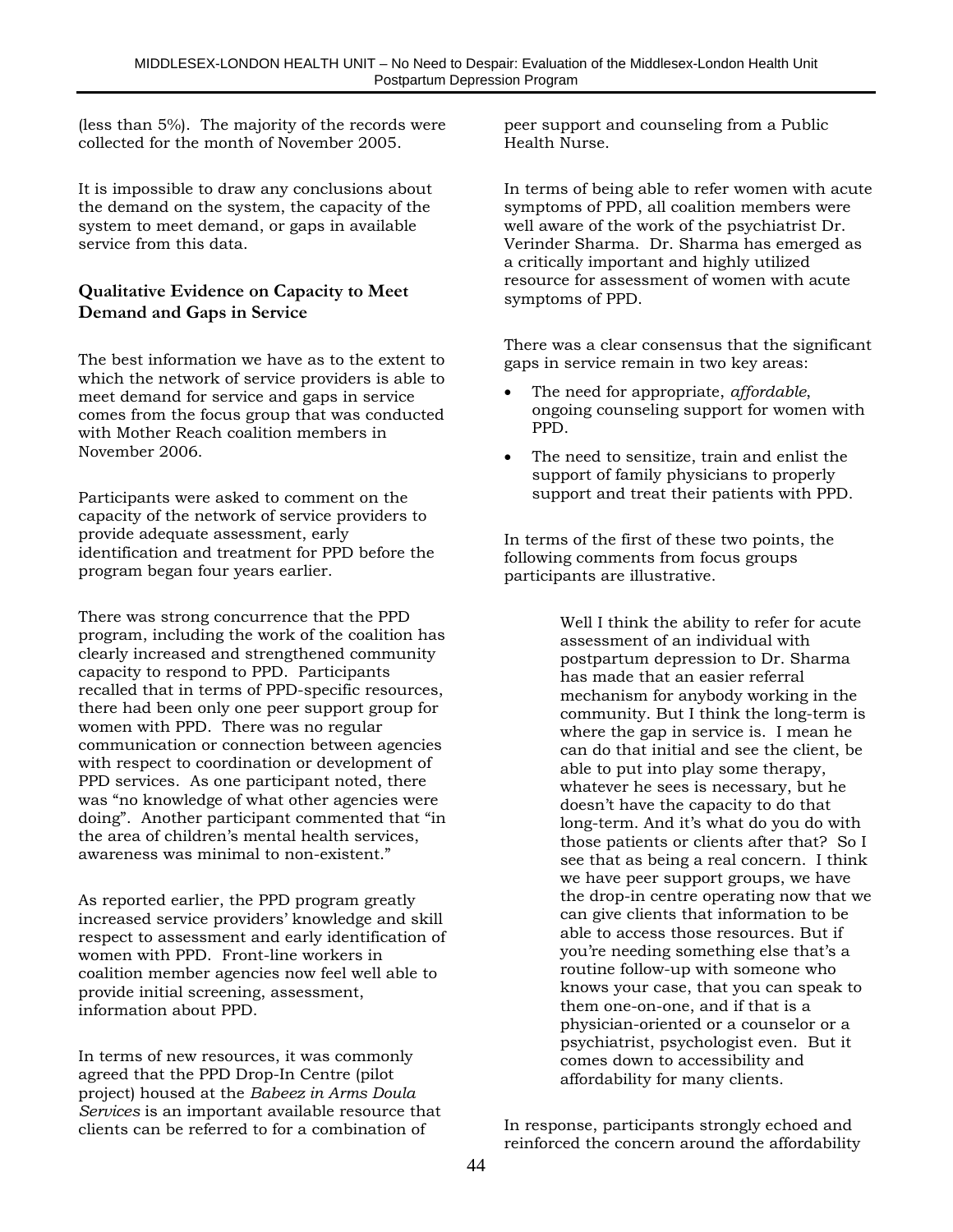of ongoing counselling support for women with PPD, especially those with limited resources.

As pertains to the second point, another participant made the following observation.

> …(W)e see that at the drop-in a lot, that family physicians is a huge, huge gap. And the people that do bring it up the family physician, unfortunately a lot of doors are slammed…. (I)t's mainly Public Health and (other community) agencies, and it's either the grandmother, or their mother or a family friend or the husband…(that currently provide support, and) they're just at their wits' end and they're bringing them (to the drop-in.) And I don't know if it's because they're not going to the physician and actually opening up because at that point they may be six, seven, eight months postpartum and they're just not seeing their physician. I don't know if it's because of that or if it's because they really aren't getting any help when they're at their physicians.

In response another participant commented,

Or are they given the opportunity to really explore it? I think that is part of the issue...And so an individual may come in and think if they're not given the opening to say "Now that you ask me, yes, I am not sleeping well, I am having this sense." But the opening isn't always being provided…. We've heard some horrible stories at the drop-in. Women saying…the questions weren't asked, and [they said] 'When I did bring it up, they [family physicians] didn't know what to do with me.'

In terms of potential solutions to the existing gap, a passionate and extensive discussion took place around the desirability of creating a specifically woman-centred primary health care service possibly based on a model such as community health centre or family health team. Such a model would have elements of the dropin centre that was piloted as part of the PPD program. As one participant reminded the group,

> When we first got around the table and looked at what we would envision as

being a service for women with postpartum depression, it still came back to the one-stop, being able to refer those women to a non-threatening environment where they would have peer support, professional counseling, any of those services that they felt would benefit. But it was in one spot. And we have them in the community in certain ways but certainly not to the capacity that we need it.

A strong argument was made to push hard for the creation of such a woman-centred community health centre, particularly in light of the current health system restructuring. One participant argued that in light of the evidence around the consequences of PPD, including the costs to individual, families and communities that arise from failure to provide adequate support services, the creation of such a service should be seen as a moral imperative.

> I think really what it comes down to is…not having a Women's Centre in this region, and that's where the big gap is. There really isn't the resources in that way and it's not coordinated and we don't have that Women's Centre and that's maybe what we need to put the energy into… Something that is part of the hospital, or part of the mainstream so that women who need any kind of mental health services don't have to go to a separate spot. Because the needs for these women are complicated and layered… They need the support of a handful of people in order to recover…with that the recovery rate is good. So it's a worthwhile investment to have a more integrated service for these women. They need medication, they need support, they need support from counselors, from peers, they need psychiatrists, they need dieticians….Their children need support. So you know, you can't just refer to one person and that's going to do the trick, it needs to be integrated… I think what we need to focus on is decreased duration…end result savings by investing in something like that… So if we can prove that there's cost savings by putting money into something like that, then that's where we are going to get more.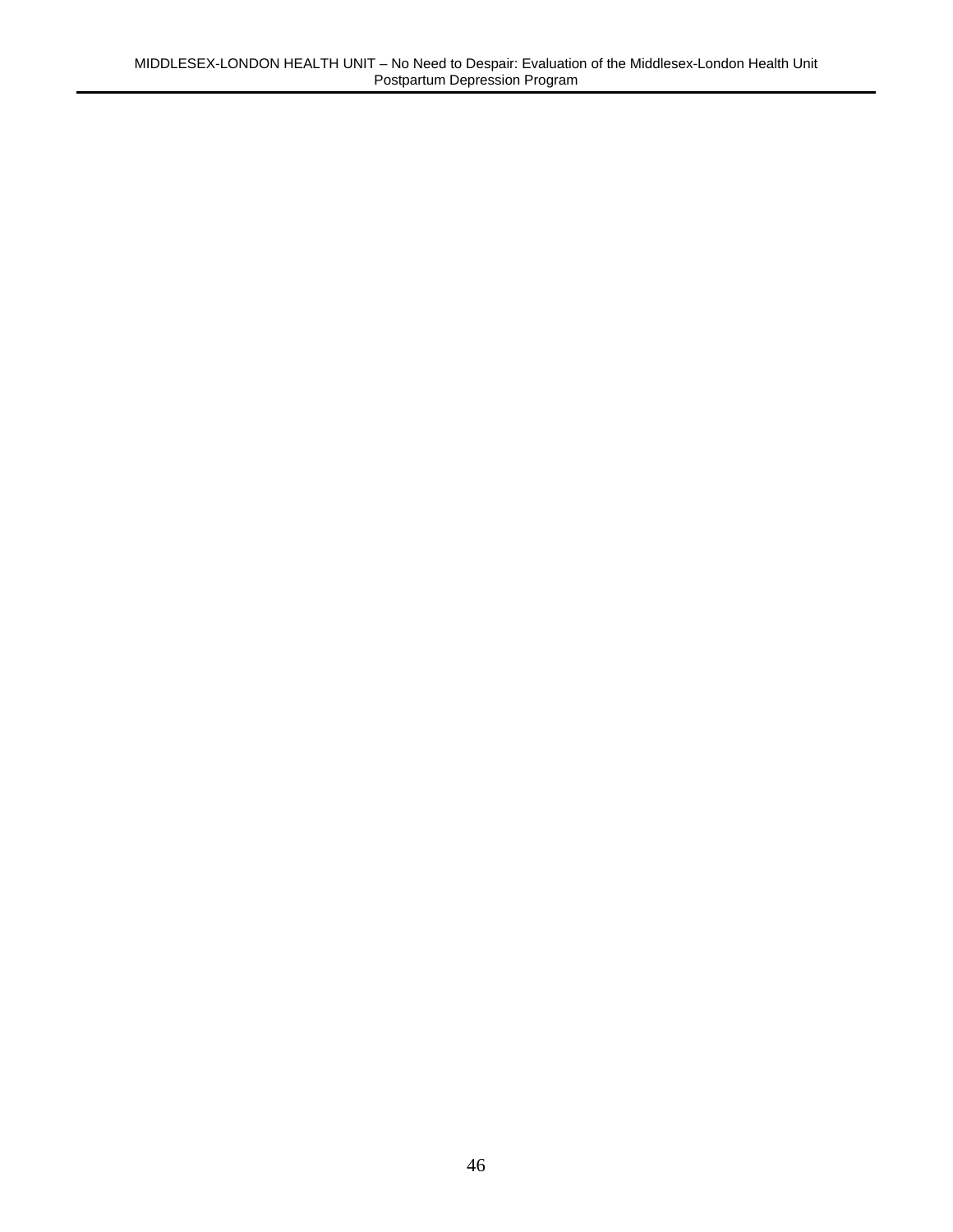## **Conclusions and Recommendations**

The MLHU Postpartum Depression Program achieved number of its intended outcomes.

A comprehensive set of up-to-date tools and resources for professionals for screening, assessment and referral was developed and distributed to a wide range of service providers. The knowledge and skill of service providers in assessment and early identification of women suffering with or at risk of PPD was significantly increased through many training sessions. There is a significant staff turnover in some agencies that provide PPD-related services, which suggests that service provider training should be offered on an ongoing basis. Frontline service providers identified a need for more training in specific interventions which have proven to be effective in treating or supporting women with PPD.

PPD was moved to the forefront of PHNs' awareness, and explicit asking about PPD symptoms became more routine during postpartum contacts (48-Hour Call and Home Visits) by PHNs. Use of a recommended screening tool increased substantially, however many nurses continued to rely on intuitive nursing judgement when deciding whether to formally assess a woman for PPD. The very act of tracking PPD-related practice probably increased the degree to which PHNs routinely screened for and educated women at postpartum contact about PPD.

Direct evidence about whether or not early identification of women suffering with or at risk of PPD increased as a result of the program was not obtained. However, there was evidence that the percentage of routine postpartum contacts for which PHNs *were unable to assess risk* decreased slightly.

The vast majority of the population of childbearing women, as well as the population of all adults over age 18 were generally aware of postpartum depression. High levels of awareness of PPD preceded the conducting of MLHU's PPD program. There are segments of the general population that were on average, relatively less aware of PPD, including men,

adults under age 24 or over age 64, people who speak a language other than English at home, and people without children. A mass media campaign was noticed, but did not have a measurable impact on levels of awareness and knowledge of PPD. However, visits to a newly created PPD web site with information and links to resources rose steadily throughout the course of the program.

While general awareness of PPD was very high, *knowledge* of more specific aspects of PPD, including symptoms and risk factors was lower. For example, while a substantial majority of Prenatal Class attendees reported their knowledge about PPD symptoms and risk factors had increased, only 30% to 40% were able to demonstrate increased knowledge. However, Well Baby Clinic clients and Prenatal Class attendees exhibited greater awareness and knowledge about the difference between PPD and "the baby blues" than members of the general population. In other words, those using MLHU perinatal services appear to have higher levels of awareness and knowledge about PPD than the general population of adults 18 years and older.

A broadly representative coalition of PPD-related service providers was formed and continues to be very active. Members participated in development of tools and resources, in giving and receiving professional training, and in the development of community education resources. The formation of the coalition resulted in improved access to service through more sharing of information and expertise, and the creation of new support resources and referral mechanisms. Coalition members identified ongoing gaps in service including a shortage of appropriate, affordable and accessible treatment services, and a lack of integration or engagement of family physicians in the network of PPD-related service providers. They also identified the lack of a specifically womancentred, multidisciplinary primary health care service in the southwestern Ontario that would be capable of addressing the various determinants of PPD.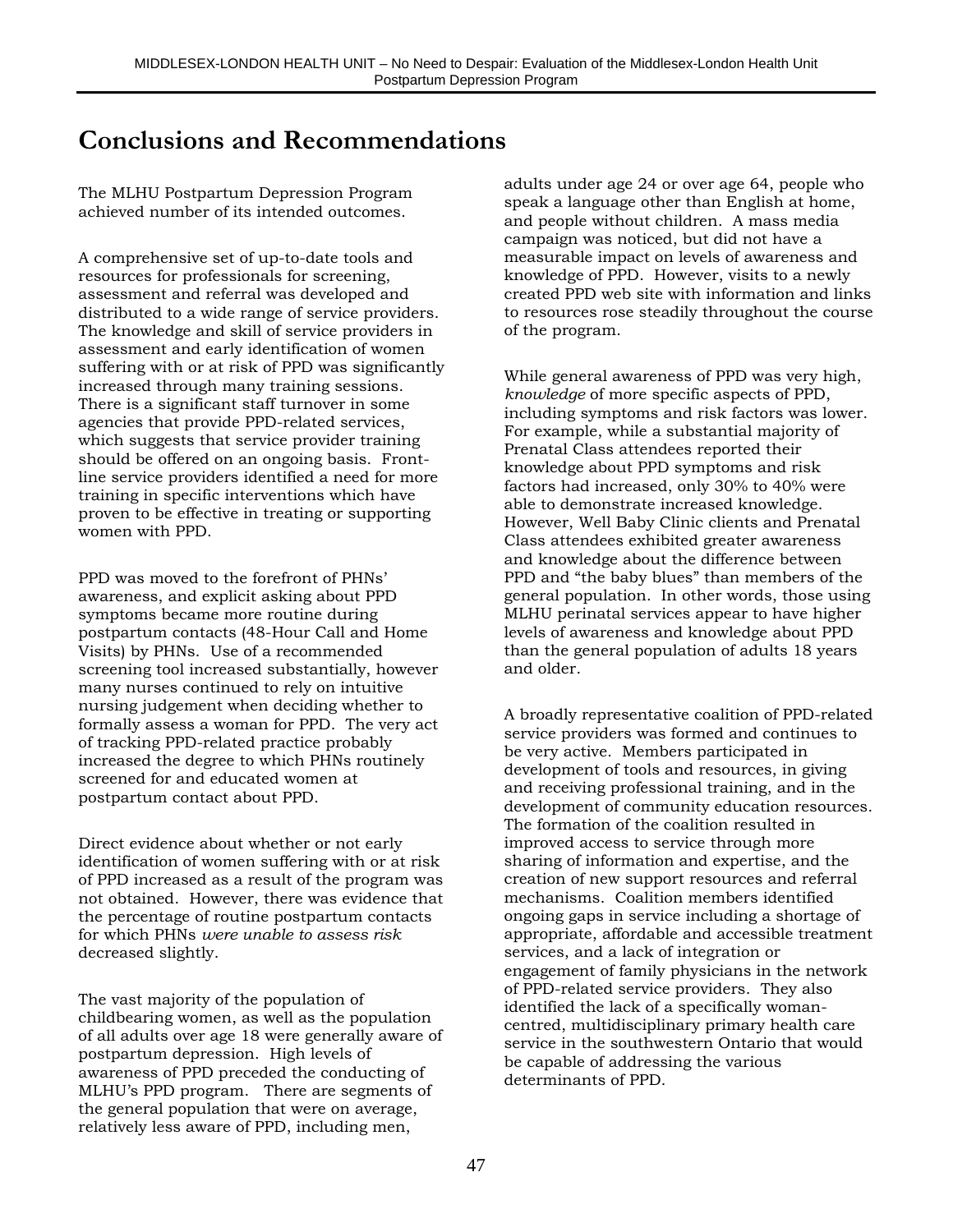#### **Recommendations**

The following recommendations are offered by the Program Evaluator for the consideration of program managers, program staff and others that may be engaged in developing services to address the needs of women at risk of, or suffering from PPD:

- Service provider training around best practices for PPD screening, assessment and intervention should be offered on a periodic basis to both MLHU staff and external service providers, including training in specific interventions to support or treat women suffering with PPD.
- Further study should be undertaken to determine the extent to which formal early postpartum screening, assessment and teaching should become more standardized in order to optimize early identification of women at risk of, or suffering from PPD.
- Strategies should be considered to increase awareness about PPD among men, adults less than 24 years of age, new immigrants, and people with lower levels of education and income.
- Strategies should be considered to increase the assimilation of knowledge about PPD signs and symptoms, risk factors, available community resources, and when to seek help among those participating in programs such as MLHU Prenatal Classes and other prenatal education activities.
- Strategies should be developed to increase knowledge of family physicians and obstetricians about PPD, about women's experiences, needs and concerns around PPD, and about intervention and treatment options. More cooperative relationships between physicians and other PPD-related service providers should be forged.
- Strategies should be developed to mobilize resources needed to more systematically assess and redress the shortage of intervention and treatment resources for women suffering with PPD.
- The feasibility of establishing a specifically woman-centered, primary health care service in southwestern Ontario based on a model such as a community health centre or family health team should be explored.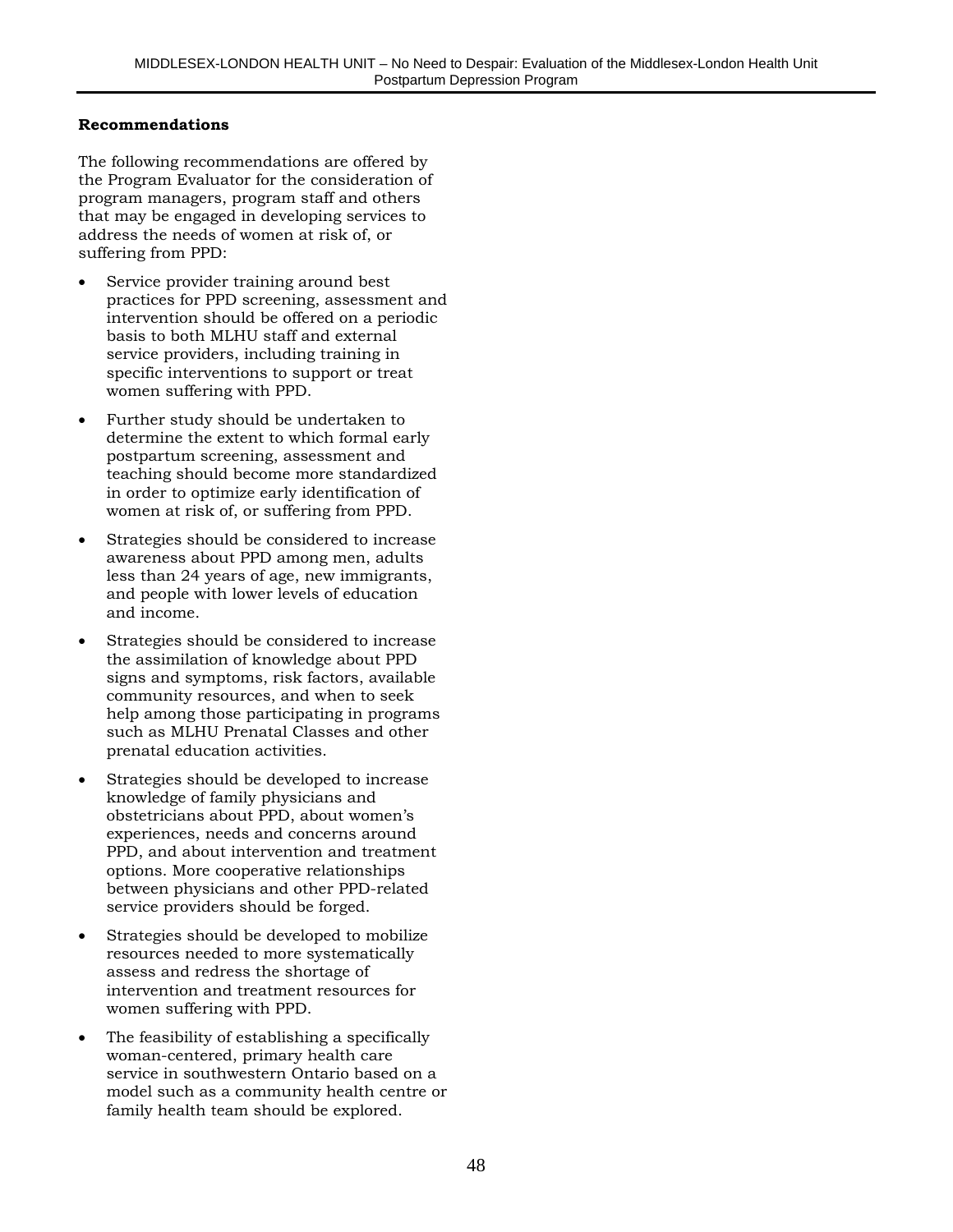## **Appendix A: Service Provider Training Presentation**

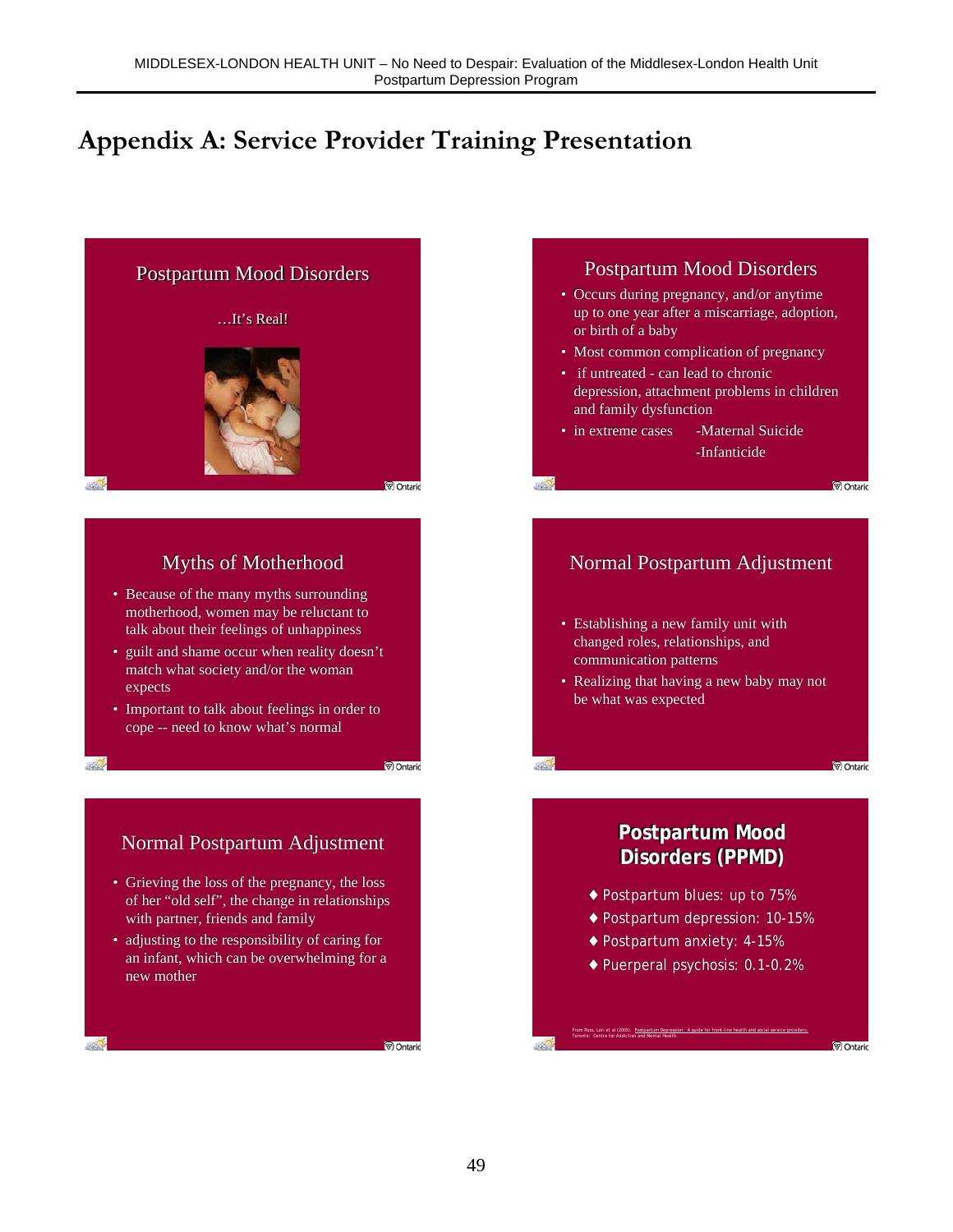#### Postpartum Blues Symptoms of Postpartum Blues • Sadness • Up to 80% of new moms experience • fatigue postpartum blues • mood swings<br>• tearfulness • usually starts on day 3 or 4 • tearfulness • can last for up to 2 weeks • appetite changes • appetite changes • sleep problems • sleep problems<br>• anxiety<br>Possible Causes of Blues Postpar • anxiety  $\mathbb{R}^n$ V Ontario • Bossible Causes of Blues<br>• Hormonal changes after delivery<br>• fatigue and sleep deprivation<br>• physical discomforts<br>• eeling of anxiety, loneliness, inaded<br>• feeling overwhelmed<br>• anxiety about new role<br>• anxiety about new • Symptoms of blues that last longer than 2<br>weeks after the birth of the baby<br>• feelings of anxiety, loneliness, inadequacy weeks after the birth of the baby • Hormonal changes after delivery • feelings of anxiety, loneliness, inadequacy • fatigue and sleep deprivation<br>• physical discomforts • feeling overwhelmed • physical discomforts France with the same of the same of the same of the same of the sextence of the sextence of the sextence of the sextence of the sextence of thoughts of harming self or the beam of thoughts of harming self or the beam of th • hopelessness, sadness, emptiness • emotional letdown after pregnancy and birth • emotional letdown after pregnancy and birth • extreme fatigue/exhaustion • anxiety about new role • changes in appetite • challenges of breastfeeding • thoughts of harming self or the baby

- Sleep deprivation
- isolation
- breastfeeding difficulties
- demands of baby
- lack of supports

**M** Ontario

## Factors With No Effect on PPMD

• Ethnicity

**SOLU** 

 $-2$ 

- Maternal Age
- Level of Education
- Parity •
- Gender of Child(within Western Societies) Gender of Child(within Western

- Depression/anxiety during pregnancy
- Stressful recent life events
- Lack of social support(perceived or received) • Strong Risk Factors<br>• Depression/anxiety during pregnancy<br>• Stressful recent life events<br>• Lack of social support(perceived or<br>• received)<br>• demands of baby<br>• demands of baby
- Previous history of depression

S.

 $-2$ 

**Personality Factors** 

- Anxious
- perfectionist
- unrealistic expectations
- strong, in-charge person
- pessimistic outlook

**M** Ontari

**V** Ontario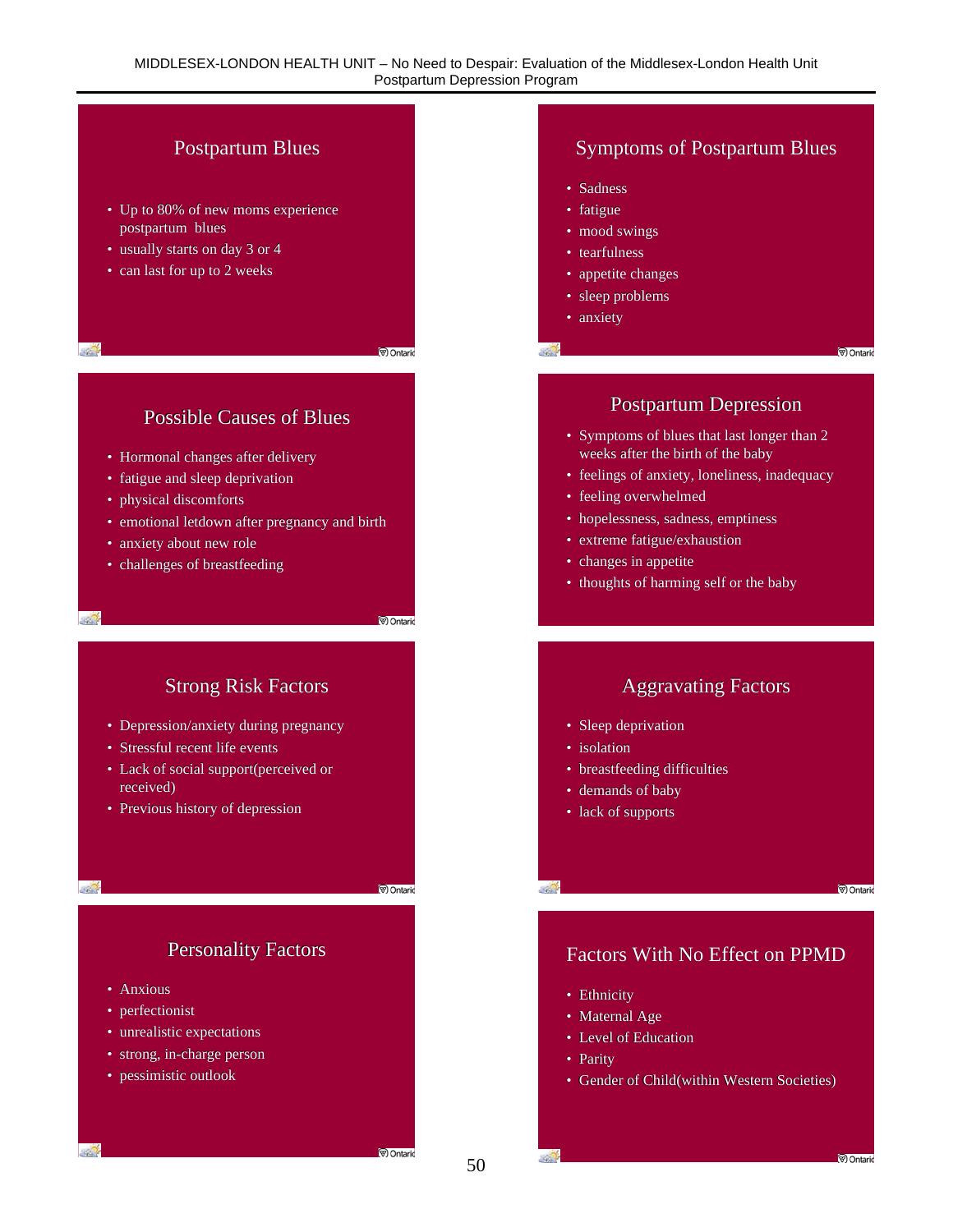

◆ Potential mental health sequelae for women

3953

**V** Ontario

may result in growth and developmental may result in growth and developmentaldelays

delays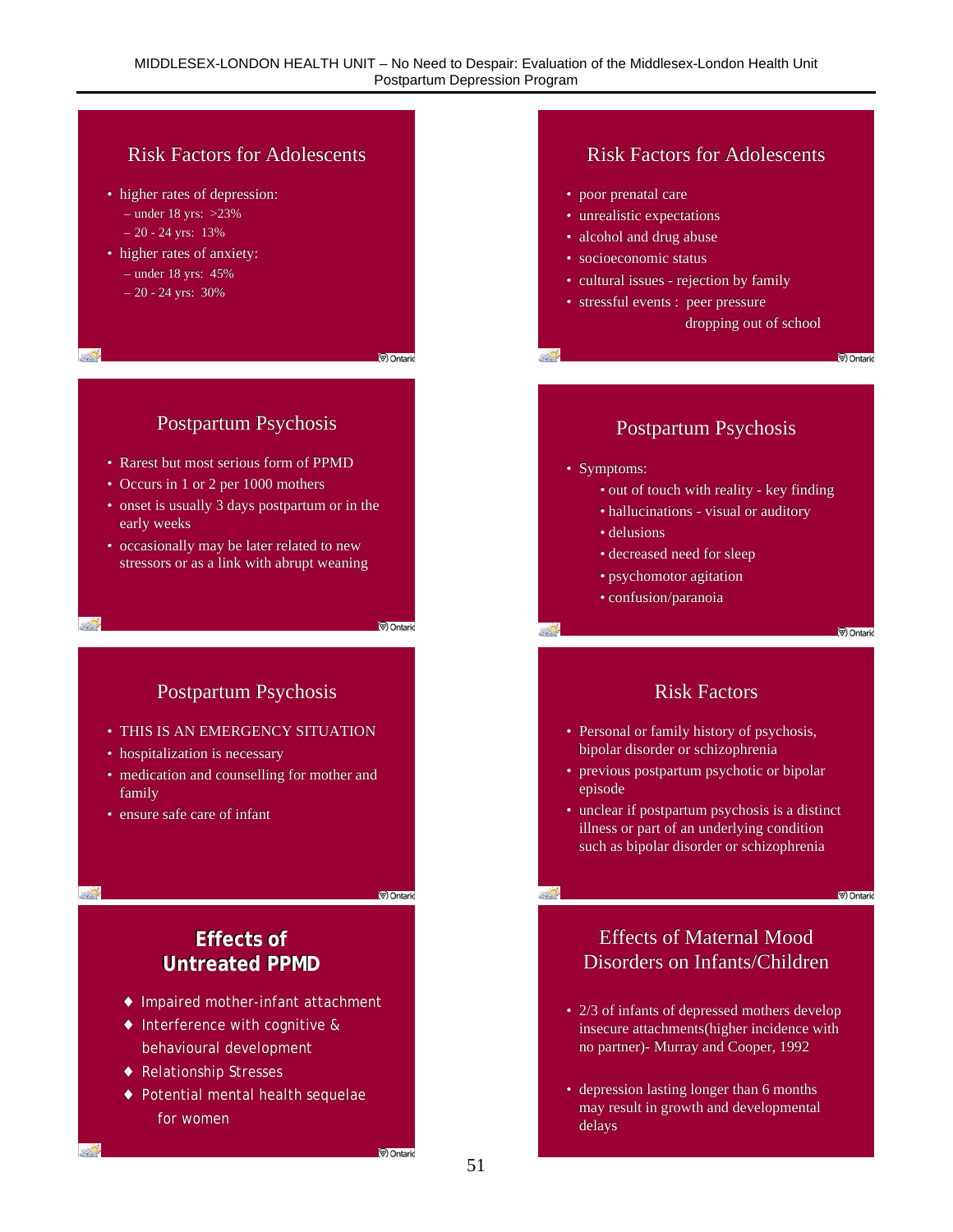## Effects of Maternal Mood Effects of Maternal Mood Disorders on Infants/Children Disorders on Infants/Children

Infants:

- difficulties with self-regulation
- sleeping disorders
- difficulties with self-regulation<br>• sleeping disorders<br>• problems with sleep-wake and eating routines routines
- behaviour &social difficulties(socially withdrawn, anxious behaviors)
- Severe temper tantrums by 18 months Severe temper tantrums by 18 months

#### **Mother Reach PARTICIPANTS Mother Reach PARTICIPANTS**

**Babeeze in Arms Doula Centre Merrymount Children's Centre Babeeze in Arms Doula C entre Merrymount Children's Centre Bethesda Centre Middlesex-London Health Unit Bethesda Centre Middlesex-London Health Unit Birth Positive Ontario Early Y ears Centres Birth Positive Ontario Early Years Centres Children's Aid Society of London & Middlesex St. Joseph's Health Care Children's Aid Society of London & Middlesex St. Joseph's Health Care Family Services Thames Valley Telehealth Ontario Family Services Thames Valley Telehealth Ontario heartspace Thames Valley Midwives heartspace Thames Valley Midwives London Health Sciences Centre UWO - H ealth Zone London Health Sciences Centre UWO - Health Zone London Mental Health Crisis Service Womancare Midwives London Mental Health Crisis Service Womancare Midwives Madame Vanier Children 's Services Community members Madame Vanier Children's Services Community members Canadian Mental Health Association** 

 $-2$ 

**Regional Mental Health Care** 

**V** Ontario

# Edinburgh Postnatal Depression Scale (EPDS) Cox et al 1987 Figure 1 and Scale (EPDS) Cox et al. 1987<br>
• 10 item self report scale<br>
• translated into 20 languages<br>
• can be used prenatally<br>
• incorporated into the RNAO BPG<br>
• score needs to be used in conjunction with<br>
• cinical j

- 10 item self report scale 10 item self report scale
- translated into 20 languages<br>• can be used prenatally
- can be used prenatally
- incorporated into the RNAO BPG
- score needs to be used in conjunction with clinical judgement



## Effects of Maternal Depression on Older Children

- Cognitive delays Cognitive delays
- speech and language delays<br>• social withdrawal<br>• depression
- social withdrawal
- depression
- substance abuse substance abuse
- school problems school problems



# Scale (PDSS) Beck and Gable 2002

- 35 item scale with 7 symptom areas
- uses a 5 point response scale where mothers agree or disagree with each statement agree or disagree with each statement
- administered after 2 weeks or before 1 year 1 year
- copyrighted

 $-2$ 

32

V Ontario

### Available Services

- 519-672-HOPE 519-672-HOPE
- www.helpformom.ca www.helpformom.ca
- Postpartum Drop-In (Thursday 1 3 p.m.) Postpartum Drop-In (Thursday 1 3 p.m.)
- Postpartum Adjustment Group @ Childreach Postpartum Adjustment Group @ Childreach ( contact Anne Mckay @ 519-434-3644) ( contact Anne Mckay @ 519-434-3644)
- Mental Health Crisis Service Mental Health Crisis Service
- Inventory of Services Inventory of Services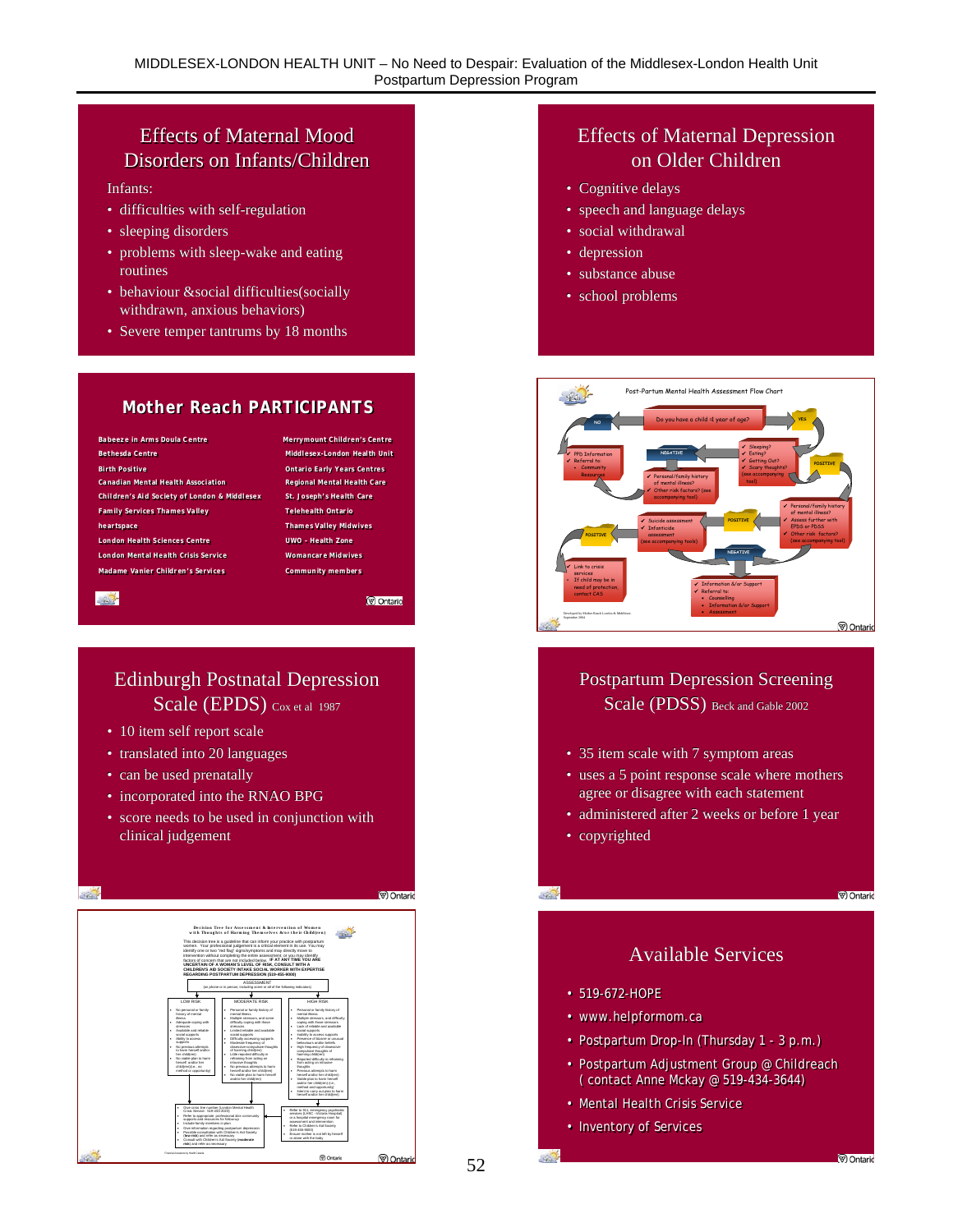## **Messages to Moms**

"You are not alone." "It's not your fault." "You can get better." "There is help."



 $\mathcal{L}$ 

#### **Questions to Consider**

- Is there a role for CAS? Is there a role for CAS?
- If yes, what role?
- If yes, what role?<br>• What other information do you need?
- What would be your initial steps for intervention? intervention?
- What interventions would be appropriate for this client? Short term?/long term? this client? Short term?/long term?
- What other referrals would be appropriate?

#### $\mathbb{R}$

**V** Ontario

- Caller (Police officer) Caller (Police officer)
- Kelly is a 23 year old who is engaged to be married
- has a 5 month old daughter
- has a 5 month old daughter<br>• police attended the home a few days earlier in response to a call for a paramedic to take Kelly to hospital a call for a paramedic to take Kelly to hospital
- Kelly was feeling depressed Kelly was feeling depressed
- Kelly stated that she was feeling overwhelmed with the Kelly stated that she was feeling overwhelmed with the baby's care, and feeling isolated because fiance was living out of town
- out of town<br>• expressing no thoughts of harming herself
- professionals felt that Kelly may be experiencing PPD<br>• Kelly was receptive to CAS referral
- Kelly was receptive to CAS referral

#### $-2$

- frequent suicidal ideation
- scored 24/30 on the EPDS scored 24/30 on the EPDS
- unable to make a safety plan for self and children<br>
 frequent suicidal ideation<br>
 scored 24/30 on the EPDS struggling to get out of bed in the am
- frequent suicidal ideation
- scored 24/30 on the EPDS
- unable to make a safety plan for self and children • unable to make a safety plan for self and children<br>• children staying with a competent, trustworthy friend
- 
- CAS worker received a call from hospital RN saying that CAS worker received a call from hospital RN saying that<br>Shannon has been placed on a form1, and will be admitted
- Shannon worried because baby is breastfed(refuses a bottle) bottle)
- maternal grandmother is depressed and may not be able to care for children at this time care for this time



- Caller (PHN) reports that Susan has a 3 week old baby
- lives with her parents (very supportive)
- Susan's mother has a hx of postpartum psychosis and was hospitalized after Susan's birth • lives with her parents (very supportive)<br>• Susan's mother has a hx of postpartum psychosis and was<br>hospitalized after Susan's birth
- Susan has a hx of depression/sees a psychiatrist Susan has a hx of depression/sees a psychiatrist
- baby is thriving
- Unestions to Consider<br>
 Is there a role for CAS?<br>
 If yes, what role?<br>
 What other information do you need?<br>
 What other information do you need?<br>
 What would be your initial steps for<br>
 What intervention?<br>
 Wha • Susan is looking forward to her next psychiatrist • Susan is looking forward to her next psychiatrist<br>appointment to discuss thoughts that she's been having when baby cries continually, Susan says she has thoughts<br>of throwing him down - when she feels this way, says that<br>she puts baby down and walks away of throwing him down - when she feels this way, says that she puts baby down and walks away
	- recently has been prescribed Prozac recently has been prescribed Prozac
	- receptive to CAS involvement • receptive to CAS involvement<br>
	• receptive to CAS involvement<br>
	• receptive to CAS involvement<br>
	• Case Study #2

#### **V** Ontario

#### Case Study #3

- Referral from London Mental Health Crisis Service Referral from London Mental Health Crisis
- Shannon is a single mother of 3 children: 7yr old son, 5 year old son, and 6 month old daughter year old son, and 6 month old daughter
- 
- Moved 1 1/2 years ago and has few supports in London<br>• Mother Reach referred her to the Crisis Service with<br>concerns re: depression • Mother Reach referred her to the Crisis Service with concerns re: depression
- admitted to frequent hallucinations that she will harm the children children
- when baby is crying, Shannon says she sees herself when baby is crying, Shannon says she sees herselfthrowing her against the wall
- has had hallucinations of drowning children has had hallucinations of drowning children
- struggling to get out of bed in the am to get out of bed in the expectation of the context of bed in the Case Study #3 ( cont'd) Case Study  $\overline{C}$

V Ontario

#### Case Study #4

- Cathy is a mother of a 2 1/2 month old
- she has been attending Smart Start for Babies
- at a meeting yesterday, she expressed frustration with the baby's feeding with the baby's feeding
- shared with the group that the other night while shared with the group that the other night while breastfeeding, she was tired and frustrated, and pulled the baby's face in to her breast; the baby was trying to move away to breathe breastfeeding, she was tired and frustrated, and<br>pulled the baby's face in to her breast; the baby<br>was trying to move away to breathe<br>• baby appeared well at SSFB
- baby appeared well at SSFB
- PHN and Family Doctor Involved
- Client is agreeable to CAS involvement

53

 $-22$ 

**V** Ontario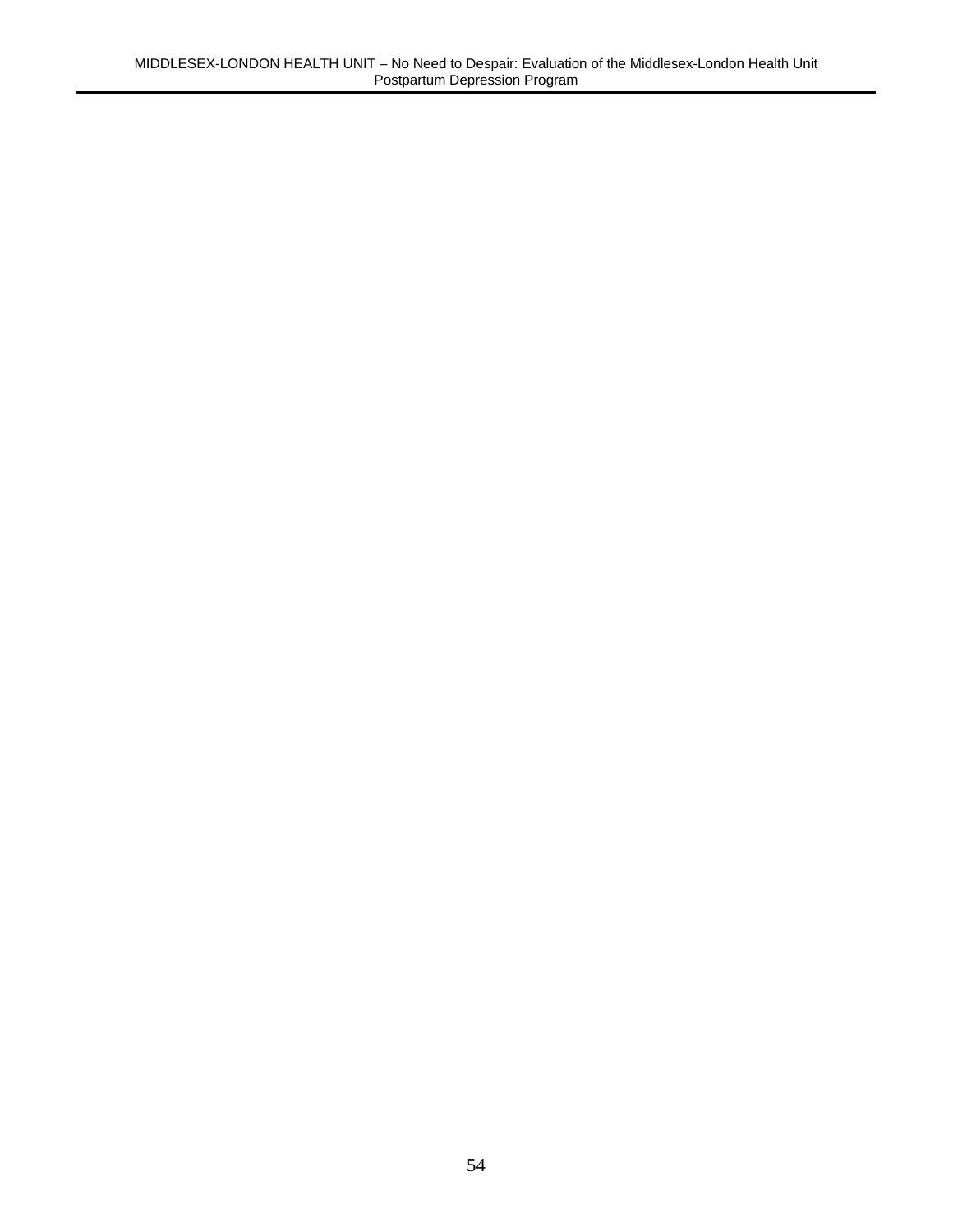# **Appendix B: 48 Hour/Home Visit Tracking Tool**

|    | <b>48 Hour Call--Postpartum Depression Data Collection Sheet</b>                                                                                                                                                                                                                                                                                                                       |                                                             |
|----|----------------------------------------------------------------------------------------------------------------------------------------------------------------------------------------------------------------------------------------------------------------------------------------------------------------------------------------------------------------------------------------|-------------------------------------------------------------|
|    | <b>Client's Postal Code:</b>                                                                                                                                                                                                                                                                                                                                                           |                                                             |
|    | Date of Contact: Month:<br>$\lbrack$ Day: $\lbrack$<br><b>Year:</b>                                                                                                                                                                                                                                                                                                                    | If "Partner" or<br>"Other", DO NOT                          |
|    | <b>Mother</b><br><b>Who Contacted:</b><br>Partner<br>Other (specify)                                                                                                                                                                                                                                                                                                                   | attempt to complete<br>this side of form.<br>Reverse may be |
|    | <b>Plan for Follow-up:</b><br><b>Discharge</b><br>Follow-up Telephone Call □ Home Visit                                                                                                                                                                                                                                                                                                | completed at home<br>visit.                                 |
| 1. | Did you explicitly ask client if they have had specific symptoms of Postpartum Depression?                                                                                                                                                                                                                                                                                             |                                                             |
|    | $\Box$ No $\rightarrow$ Which ONE of the following is closest to the reason you did not ask?                                                                                                                                                                                                                                                                                           |                                                             |
|    | Other more immediate concerns (e.g., breastfeeding)<br>Check ONE Only<br>Mom seemed closed or defensive<br>Other reason (specify):                                                                                                                                                                                                                                                     |                                                             |
|    | Yes — Which ONE of the following best characterizes your assessment of client's response?                                                                                                                                                                                                                                                                                              |                                                             |
|    | Symptoms not apparent<br>□ Not wanting to discuss because of stigma or denial<br>Check ONE Only<br>Admitted experiencing slight symptoms                                                                                                                                                                                                                                               |                                                             |
|    | Admitted experiencing pronounced symptoms                                                                                                                                                                                                                                                                                                                                              |                                                             |
| 2. | Did you ask client if she had prior awareness of Postpartum Depression?                                                                                                                                                                                                                                                                                                                |                                                             |
|    | No<br>Yes $\rightarrow$ How would you rate client's prior awareness about Postpartum Depression?<br>Not at all aware<br>Somewhat aware<br>Check ONE Only<br>Aware<br>Very aware                                                                                                                                                                                                        |                                                             |
| 3. | Did you do any teaching with the client about Postpartum Depression?                                                                                                                                                                                                                                                                                                                   |                                                             |
|    | $\Box$ No $\rightarrow$ Which of the following is closest to the reason you did not do PPD teaching?<br>Other more immediate concerns (e.g., breastfeeding)<br>Check ONE Only<br>Mom seemed closed or defensive<br>Other reason (specify):                                                                                                                                             |                                                             |
|    | $Yes \rightarrow How$ would you characterize the extent of the teaching?<br>□ Discussed the idea that Baby Blues is normal<br>Discussed difference between Baby Blues and PPD (signs & symptoms of PPD)<br>Discussed various "risk factors" associated with PPD<br>Sent package of information to client<br>Check As Many As Apply<br>Gave client info on where to go for help for PPD |                                                             |
| 4. | Would you identify the client as "at risk" for Postpartum Depression?                                                                                                                                                                                                                                                                                                                  |                                                             |
|    | <b>Unable to Assess</b><br>No<br>$Yes \rightarrow How did you determine "at risk" status?$<br>Parkyn tool<br>Check As Many As Apply<br>PassCan Questions<br>Client Self-disclosure<br>Your professional nursing judgement<br>Client's past history<br>Other reason (specify):                                                                                                          |                                                             |